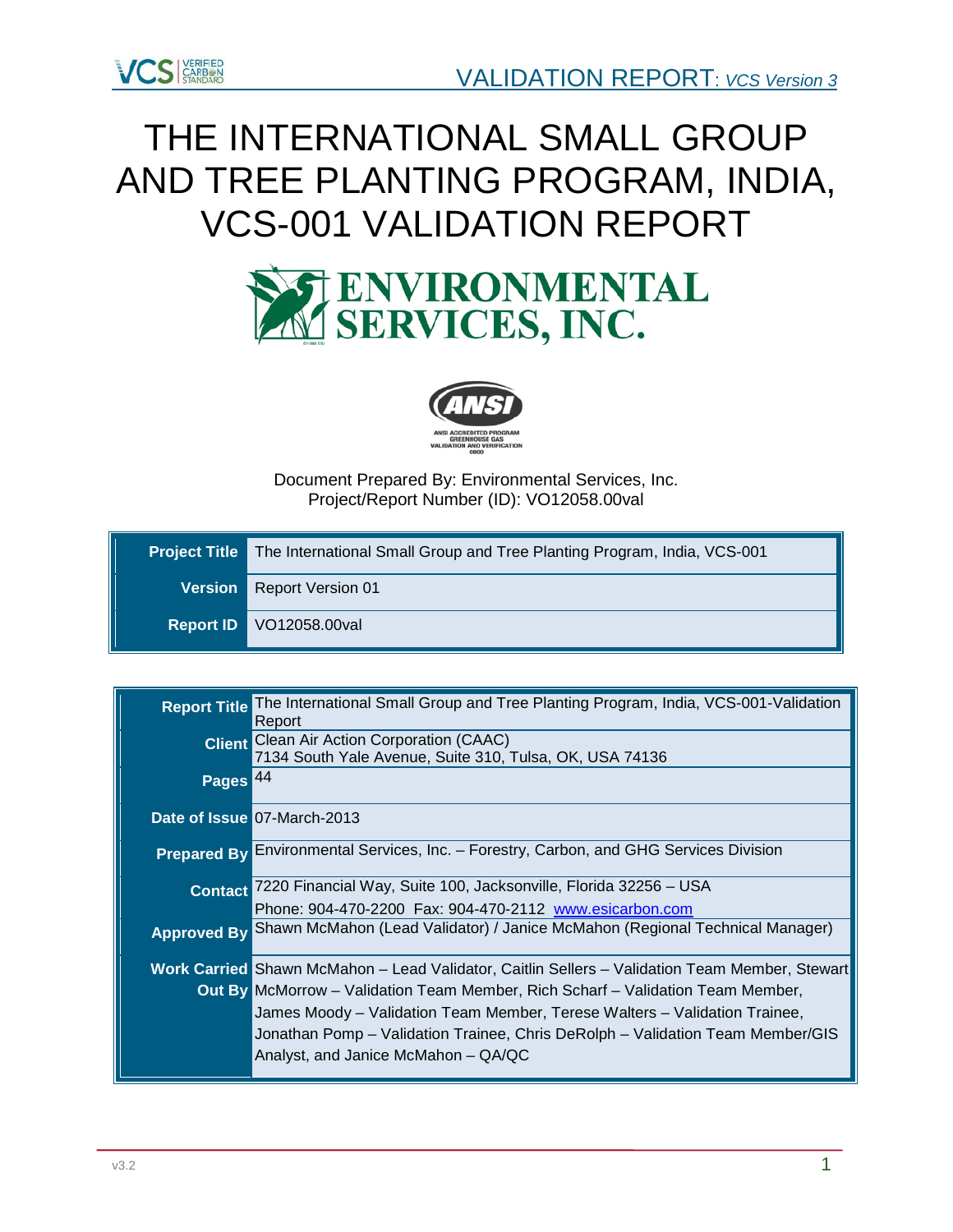

# **Summary:**

Environmental Services, Inc., (ESI) was contracted by Clean Air Action Corporation (CAAC) on 07 September 2012 to conduct the project validation of *The International Small Group and Tree Planting Program (TIST), India, VCS-001* [Project Description (PD) dated 08 February 2013].

As stated in the PD, "TIST is a combined reforestation and sustainable development project in India carried out by subsistence farmers. The farmers plant trees on their land and retain ownership of the trees and their products. They receive training from TIST and a share of the carbon revenues from<br>CAAC. Carbon credit sales generate participant income and provide project funding to address Carbon credit sales generate participant income and provide project funding to address agricultural, HIV/AIDS, and nutritional and fuel challenges.

TIST provides an administrative backbone that supplies training in building nurseries, tree planting, conservation farming, building fuel-efficient stoves and malaria and HIV/AIDS prevention. Part of the backbone is a two-way communications network that includes newsletters, weekly meetings at the Small Group level, monthly meetings where groups of Small Groups receive training, periodic seminars at the national level, and an award winning monitoring system based on hand-held computers and Global Positioning Systems (GPS). TIST is available to everyone, and all are considered equal. The rotating leadership and the Small Group rules empower women and the undereducated. Those who are the most successful, regardless of education levels or gender, become mentors and leaders."<sup>[1](#page-1-0)</sup>

This PD is for a subset of the TIST project in India and initially applies to 452 of the Small Groups; 2,599 members; 924 project areas; and 671.8 hectares (ha). The main species planted are *Tectona grandis, Gmelina arborea, and Mangifera indica*.

The validation objective included an assessment of compliance with Verified Carbon Standard (VCS) (Version 3) and the likelihood that implementation of the planned Greenhouse Gas (GHG) project will result in the GHG emission removal enhancements as stated by the project developer (ISO 14064- 3:2006). This validation assessed the GHG emission removals through Agriculture, Forestry and Other Land Use (AFOLU) Requirements (Version 3.3), specifically Afforestation, Reforestation and Revegetation (ARR).

The scope of the validation included the GHG project and baseline scenarios; physical infrastructure, activities, technologies and processes of the GHG project; GHG sources, sinks and/or reservoirs; types of GHGs; and time periods covered. The geographic validation scope was defined by the project boundary, which included multiple project areas (grouped), the carbon reservoir types, management activities, growth and yield models, inventory program, and contract periods.

The validation criteria followed the guidance documents provided by VCS and included the following: VCS Program Guide (04 October 2012, v3.4), VCS Standard (04 October 2012, v3.3), Program Definitions (04 October 2012, v3.4), Agriculture, Forestry and Other Land Use (AFOLU) Requirements (04 October 2012, v3.3), AFOLU Non-Permanence Risk Tool (04 October 2012, v3.2), the grouped project PD entitled *The International Small Group and Tree Planting Program, India, VCS-001* (dated 08 February 2013), and Clean Development Mechanism (CDM) Methodology AR-AMS0001 Version 06.

A summary of all findings is included in Appendix A. There are no restrictions of uncertainty.

ESI confirms all validation activities, including objectives, scope and criteria, level of assurance, and the PD are complete and in adherence to the VCS Version 3 and all associated updates as documented in this report. ESI concludes without any qualifications or limiting conditions that the PD *The International Small Group and Tree Planting Program, India, VCS-001* (dated 08 February 2013) meets the requirements of VCS Version 3 and all associated updates.

<span id="page-1-0"></span><sup>1</sup> Clean Air Action Corporation, *The International Small Group and Tree Planting Program, India, VCS-001*, Version 01, 08 February 2013.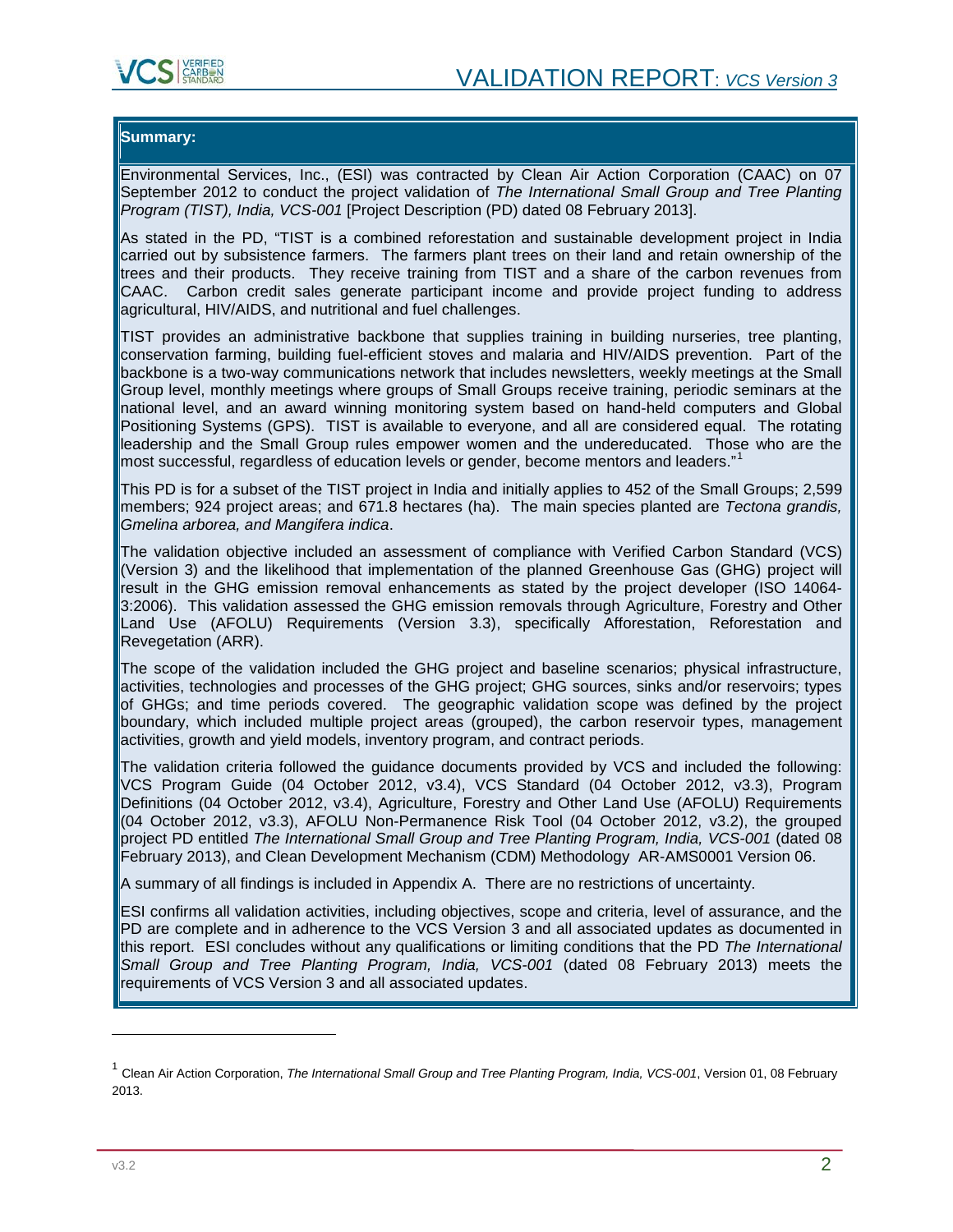

# **Table of Contents**

| $\mathbf{1}$ |       |                                                                                        |  |
|--------------|-------|----------------------------------------------------------------------------------------|--|
|              | 1.1   |                                                                                        |  |
|              | 1.2   |                                                                                        |  |
|              | 1.3   |                                                                                        |  |
|              | 1.4   |                                                                                        |  |
| $2^{\circ}$  |       |                                                                                        |  |
|              | 2.1   |                                                                                        |  |
|              | 2.2   |                                                                                        |  |
|              | 2.3   |                                                                                        |  |
|              | 2.4   |                                                                                        |  |
|              | 2.5   |                                                                                        |  |
| 3            |       |                                                                                        |  |
|              | 3.1   |                                                                                        |  |
|              | 3.1.1 |                                                                                        |  |
|              | 3.1.2 |                                                                                        |  |
|              | 3.1.3 |                                                                                        |  |
|              | 3.1.4 | Project Scale and Estimated Net GHG Emission Reductions or Removals 9                  |  |
|              | 3.1.5 |                                                                                        |  |
|              | 3.1.6 |                                                                                        |  |
|              | 3.1.7 | Project Compliance with Applicable Laws, Statutes, and other Regulatory Frameworks  13 |  |
|              | 3.1.8 |                                                                                        |  |
|              | 3.1.9 |                                                                                        |  |
|              | 3.2   |                                                                                        |  |
|              | 3.2.1 |                                                                                        |  |
|              | 3.2.2 |                                                                                        |  |
|              | 3.2.3 |                                                                                        |  |
|              | 3.2.4 |                                                                                        |  |
|              | 3.2.5 |                                                                                        |  |
|              | 3.2.6 |                                                                                        |  |
|              | 3.2.7 |                                                                                        |  |
|              | 3.2.8 |                                                                                        |  |
|              | 3.3   |                                                                                        |  |
|              | 3.4   |                                                                                        |  |
| 4            |       |                                                                                        |  |
|              |       |                                                                                        |  |
|              |       |                                                                                        |  |
|              |       |                                                                                        |  |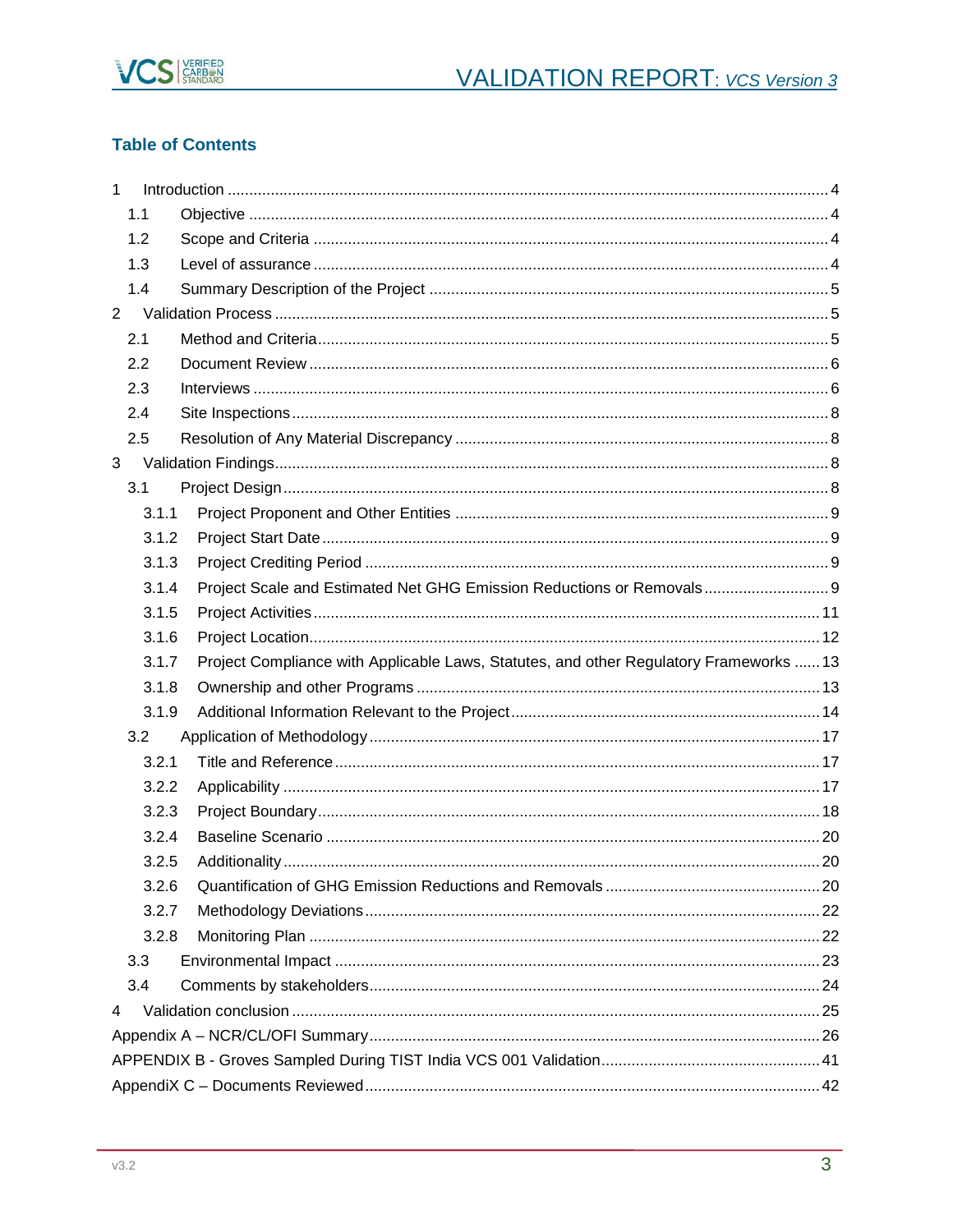

# <span id="page-3-0"></span>**1 INTRODUCTION**

# <span id="page-3-1"></span>**1.1 Objective**

The validation objective for this project included an assessment of compliance with the Verified Carbon Standard (VCS) (Version 3) and the likelihood that implementation of the planned Greenhouse Gas (GHG) project would result in the GHG emission removal enhancements as stated by the project developer (ISO 14064-3:2006). This validation assessed the GHG emission removals through an Agriculture, Forestry and Other Land Use (AFOLU) project – specifically, an Afforestation, Reforestation and Revegetation (ARR) grouped project.

# <span id="page-3-2"></span>**1.2 Scope and Criteria**

The scope of the validation included:

- the GHG project and baseline scenarios
- physical infrastructure, activities, technologies and processes of the GHG project
- GHG sources, sinks, and/or reservoirs
- types of GHGs
- time periods covered

The geographic validation scope was defined by the project boundary, which will include multiple project areas (grouped), the carbon reservoir types, management activities, growth and yield models, inventory program, and contract periods. The scope of *The International Small Group and Tree Planting Program, India, VCS-001* was outlined by the project developer prior to the validation initiation and is re-defined as follows:

| Baseline Scenario                 | The baseline field observation as detailed in the<br>"Grove Summary" worksheet indicates the project<br>areas are grassland and cropland<br>prior<br>to<br>implementation of the project activity |
|-----------------------------------|---------------------------------------------------------------------------------------------------------------------------------------------------------------------------------------------------|
| Activities/Technologies/Processes | <b>ARR Grouped Project</b>                                                                                                                                                                        |
| Sources/Sinks/Reservoirs          | Above- and below-ground living tree biomass                                                                                                                                                       |
| <b>GHG Type</b>                   | CO <sub>2</sub>                                                                                                                                                                                   |
| <b>Time Period</b>                | 30 years, beginning on 01 January 2004 and ending<br>on 31 December 2033                                                                                                                          |
| <b>Project Boundary</b>           | Kancheepuram, Tiruvannamalai, Thiruvallur, Vellore<br>and Villupuram Districts of Tamil Nadu State<br>Small Groups: 452<br>Members: 2,599<br>Groves: 924<br>Hectares (ha): 671.8                  |

# <span id="page-3-3"></span>**1.3 Level of assurance**

The level of assurance was used to determine the depth of detail that the validator placed in the Validation and Sampling Plan to determine if there are any errors, omissions, or misrepresentations (ISO 14064-3:2006). Environmental Services, Inc., (ESI) assessed the project (general principles, data, sampling descriptions, documentation, calculations, etc.) to provide *reasonable assurance* to meet the project level requirements of the VCS Program. The evidence used to achieve a *reasonable* level of assurance is specified in the following sections*.*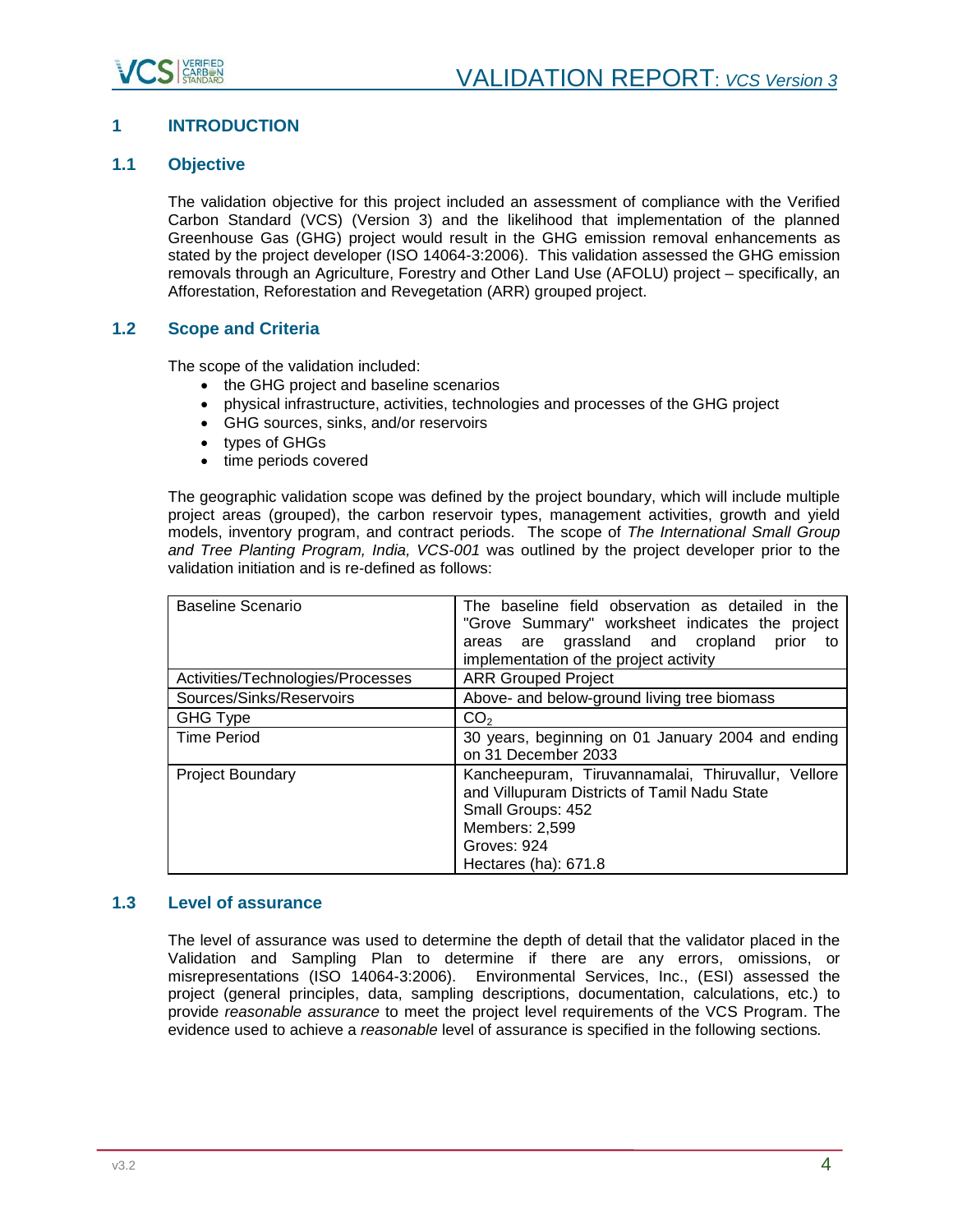

# <span id="page-4-0"></span>**1.4 Summary Description of the Project**

As stated in the Project Description (PD), "The International Small Group and Tree Planting Program (TIST) is a combined reforestation and sustainable development project in India carried out by subsistence farmers. The farmers plant trees on their land and retain ownership of the trees and their products. They receive training from TIST and a share of the carbon revenues from CAAC.

TIST empowers Small Groups of 6-to-12 subsistence farmers in India, Kenya, Tanzania and Uganda to combat the devastating effects of deforestation, poverty and drought. Combining sustainable development with carbon sequestration, TIST already supports the reforestation and biodiversity efforts of over 64,000 subsistence farmers. Carbon credit sales generate participant income and provide project funding to address agricultural, HIV/AIDS, and nutritional and fuel challenges. As TIST expands to more groups and more areas, it ensures more trees, more biodiversity, more climate change benefit and more income for more people.

TIST provides an administrative backbone that supplies training in building nurseries, tree planting, conservation farming, building fuel-efficient stoves and malaria and HIV/AIDS prevention. Part of the backbone is a two-way communications network that includes newsletters, weekly meetings at the Small Group level, monthly meetings where groups of Small Groups receive training, periodic seminars at the national level, and an award winning monitoring system based on hand-held computers and Global Positioning Systems (GPS). TIST is available to everyone, and all are considered equal. The rotating leadership and the Small Group rules empower women and the undereducated. Those who are the most successful, regardless of education levels or gender, become mentors and leaders."<sup>[2](#page-4-3)</sup>

This PD is for a subset of the TIST project in India and initially applies to 452 of the Small Groups; 2,599 members; 924 project areas; and 671.8 ha. The main species planted are *Tectona grandis, Gmelina arborea, and Mangifera indica*.

# <span id="page-4-2"></span><span id="page-4-1"></span>**2 VALIDATION PROCESS**

# **2.1 Method and Criteria**

The validation process closely followed ESI's procedures for VCS validations outlined within our Management System Manual. In addition, the validation process was detailed in a separate Validation and Sampling Plan, which was approved by the Project Proponent on 08 November 2012.

For this validation, the sample size for the desktop portion of the validation included a complete review of the PD and supporting documents.

The field validation included an onsite review of a sample of initial groves<sup>[3](#page-4-4)</sup>, or initial instances, within the Grouped Project geographic boundary. A risk-based approach was used to select the groves in order to review multiple small groups and TIST members across a wide geographic range of sites sufficient to provide the necessary sample size to meet a *reasonable* level of assurance, as directed by the professional judgment of the Lead Validator.

<span id="page-4-3"></span><sup>2</sup> Clean Air Action Corporation, *The International Small Group and Tree Planting Program, India, VCS-001*, Version 01, 08 February 2013.

<span id="page-4-4"></span> $3$ Note that groves can be either plantations or shambas.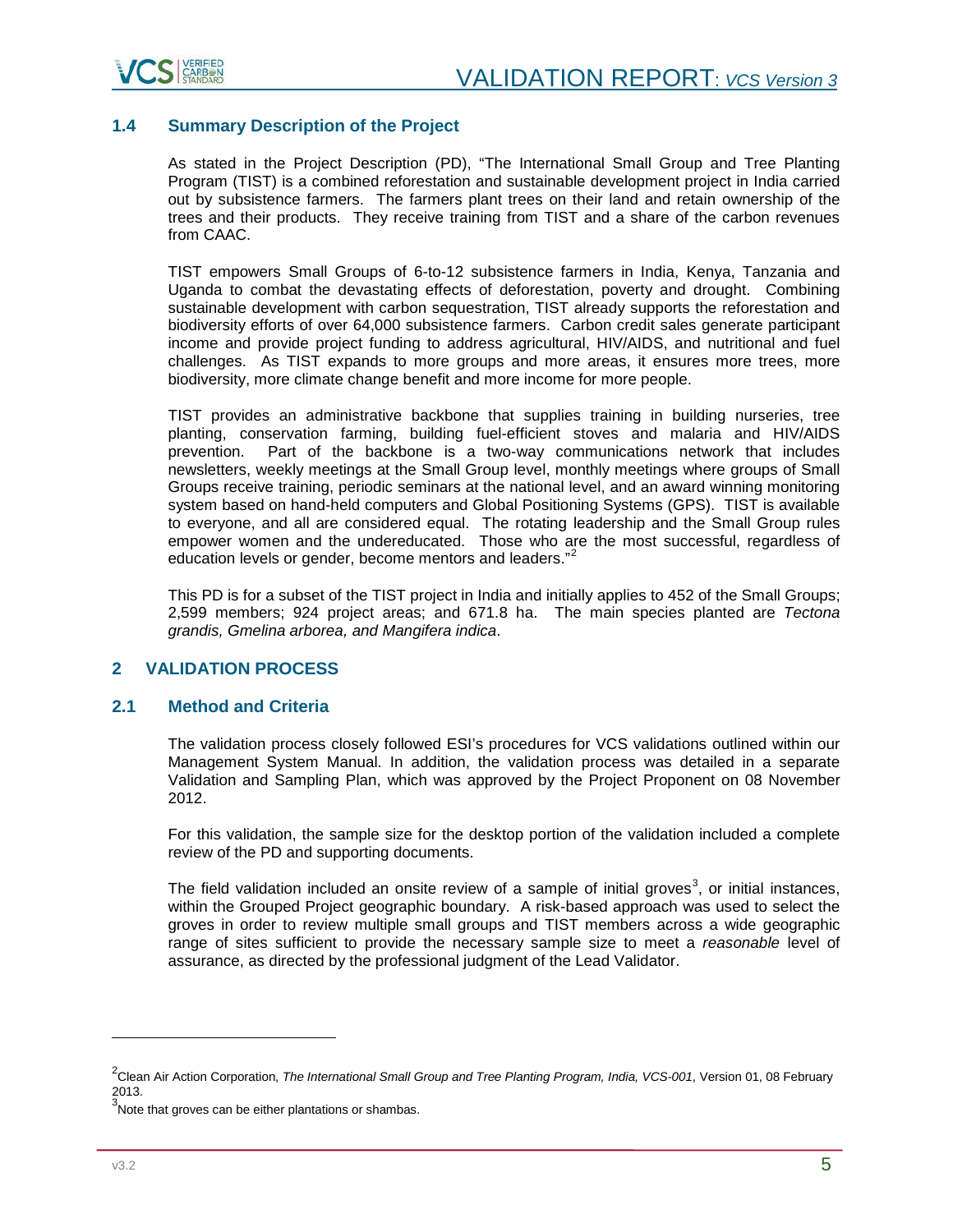

Thirty-two (32) groves were selected for field validation during the site visit<sup>[4](#page-5-2)</sup>. These groves contained a total of 57,658 trees, which is an 8.8% sample. This exceeded our established minimum field validation sampling threshold of 5% of the stated number of trees planted by the project developer in the PD. Each grove was visited and photographed to ensure tree planting activities occurred as stated in the PD.

The validation criteria followed ISO 14064-3, the guidance documents provided by VCS, and included the following:

- VCS Program Guide (04 October 2012, v3.4)
- VCS Requirements Document (04 October 2012, v3.3)
- Program Definitions (04 October 2012, v3.4)
- AFOLU Requirements (04 October 2012, v3.3)
- AFOLU Non-Permanence Risk Tool (04 October 2012, v3.2)
- Grouped Project Description (PD) entitled *The International Small Group and Tree Planting Program (TIST), India, VCS-001* (dated 08 February 2013)
- Clean Development Mechanism (CDM) Methodology AR-AMS0001 Version 06 (17 September 2010)

# <span id="page-5-0"></span>**2.2 Document Review**

A detailed review of all project documentation was conducted to ensure consistency with, and identify any deviation from, VCS program requirements (VCS Version 3 and associated updates) and the CDM methodology (AR-AMS0001, v6). Initial review focused on the PD and included an examination of the project details, data and parameters, quantification of GHG emission reductions and removals, and supporting documents.

Please see Appendix C for a complete list of documents and files provided by the client during validation, including any items associated with the risk analysis.

# <span id="page-5-1"></span>**2.3 Interviews**

Interviews were conducted at multiple levels of the TIST program to assess understanding of program requirements and to determine if monitoring conducted in the field was implemented in accordance with the PD. Interviews included discussions with CAAC senior management, TIST field managers, trainers, auditors, quantifiers, Information Technology (IT) staff and program members, as well as local stakeholders affected by the project. During all interviews, generally positive comments were received and the information provided in the PD was supported. The following is a list of the main interviewees:

| <b>Name</b>             | <b>Title</b>                                 |
|-------------------------|----------------------------------------------|
| Charlie Williams        | CAAC vice president and<br>project developer |
| <b>Christine Yankel</b> | TIST field manager                           |
| Joseph Rexon            | <b>TIST India Director</b>                   |

<span id="page-5-2"></span> $4$ See Appendix B for a list of groves sampled during the field validation.

j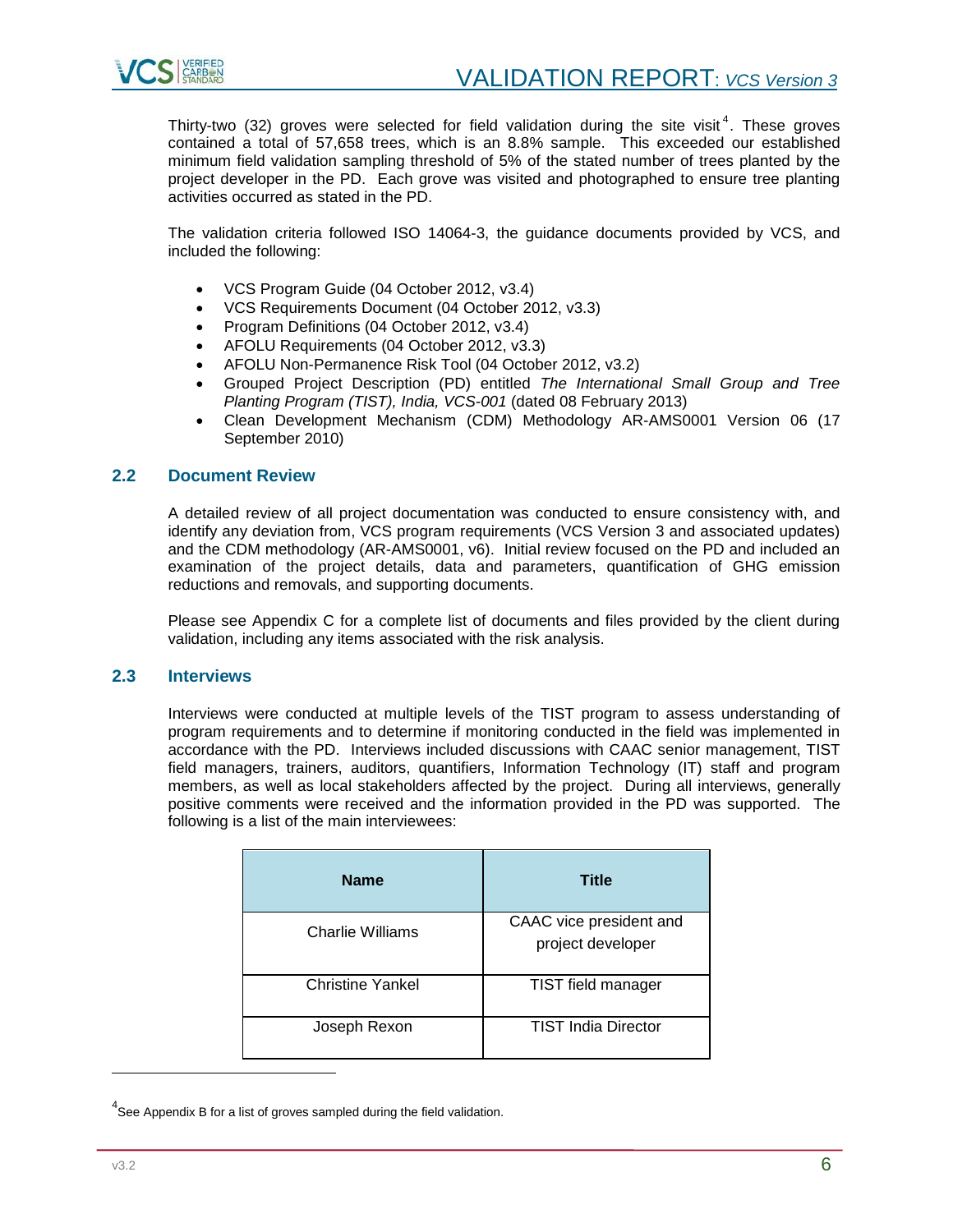

| A.V. Venkatachalam | Tamil Nadu, Conservator of             |
|--------------------|----------------------------------------|
|                    | <b>Forests</b>                         |
|                    | Tiruvannamalai, District               |
| R. Rajendran       | <b>Forest Officer</b>                  |
|                    |                                        |
| M. Thiyagarajan    | Vellore, Forestry Extension<br>Officer |
|                    |                                        |
| Ravajel            | <b>TIST Quantifier</b>                 |
|                    |                                        |
| <b>Dhanasekar</b>  | <b>TIST Quantifier</b>                 |
|                    | <b>TIST Assistant Program</b>          |
| Janakairaman       | Coordinator                            |
|                    |                                        |
| Johnson            | <b>TIST Quantifier</b>                 |
|                    |                                        |
| S. Raj             | <b>TIST Coordinator</b>                |
| Senthalkumar       | <b>TIST Quantifier</b>                 |
|                    |                                        |
| Ramkumar           | <b>TIST Quantifier</b>                 |
| A. Jananikumar     | <b>TIST Coordinator</b>                |
|                    |                                        |
| K. Palani          | <b>TIST Quantifier</b>                 |
|                    |                                        |
| M. Moharaj         | <b>TIST Quantifier</b>                 |
| M. Elumelon        | <b>TIST Quantifier</b>                 |
|                    |                                        |
| P. Thangapandi     | <b>TIST Quantifier</b>                 |
| Angamuthu          | <b>TIST Member</b>                     |
|                    |                                        |
| Kumaresan          | <b>TIST Member</b>                     |
|                    |                                        |
| Arunachalam        | <b>TIST Member</b>                     |
| Dhinakaraha        | <b>TIST Member</b>                     |
|                    |                                        |
| Imachalraj         | <b>TIST Member</b>                     |
| Ravikumar          | <b>TIST Member</b>                     |
|                    |                                        |
| Chanthirasekar     | <b>TIST Member</b>                     |
|                    |                                        |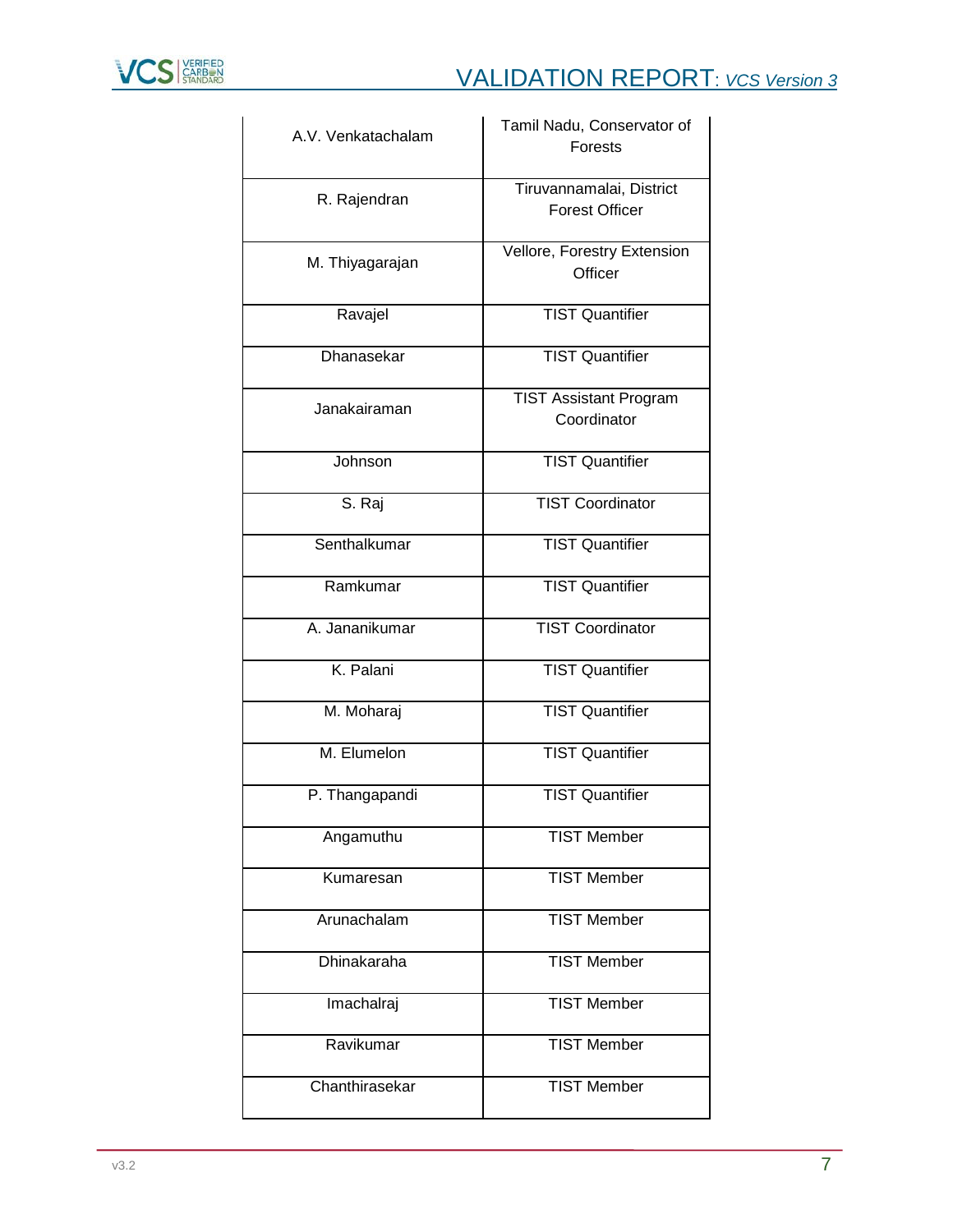| Seshadri       | <b>TIST Member</b> |
|----------------|--------------------|
| Admuenda Diran | <b>TIST Member</b> |
| M. Manikandan  | <b>TIST Member</b> |
| P. Saram       | <b>TIST Member</b> |
| Thongvel       | <b>TIST Member</b> |
| Arumugam       | <b>TIST Member</b> |
| Sundaram       | <b>TIST Member</b> |

# <span id="page-7-0"></span>**2.4 Site Inspections**

Site inspections occurred on 13-17 November 2012. A total of 8.8% of the project trees were validated in the field and 3.5% of the initial groves were visited. During the field review, the following aspects of the project were assessed:

- pre-project conditions, as evidenced by condition of adjacent or nearby non-project areas, site-preparation activities, and related
- current project conditions, including reported tree species and reported planting density, appropriate application of SOP's and related

Direct field observation of tree density (tree spacing), species, and confirmation of application of SOP's was performed at each grove, sufficient to satisfy the professional discretion of the Lead Validator.

# <span id="page-7-1"></span>**2.5 Resolution of Any Material Discrepancy**

During the validation process, there was a risk that potential errors, omissions, and misrepresentations would be found. The actions taken when errors, omissions, and misrepresentations were found included: notifying the client of the issue(s) identified, and expanding our review to the extent that satisfied the Lead Validator's professional judgment.

During the course of the validation, thirty-two (32) Non-conformance Reports (NCRs) /Clarifications (CLs) were identified. All NCRs/CLs were satisfactorily addressed. The NCRs/CLs provided necessary clarity to ensure the project was in compliance with the requirements of the VCS for GHG projects. For a complete list of all NCRs/CLs and their resolutions, please refer to Appendix A.

# <span id="page-7-2"></span>**3 VALIDATION FINDINGS**

# <span id="page-7-3"></span>**3.1 Project Design**

The scope of *The International Small Group and Tree Planting Program, India, VCS-001* was outlined in Section 1.2 of this report. This grouped project is seeking registration under the VCS Version 3 as an ARR grouped project and has been developed in compliance with the AFOLU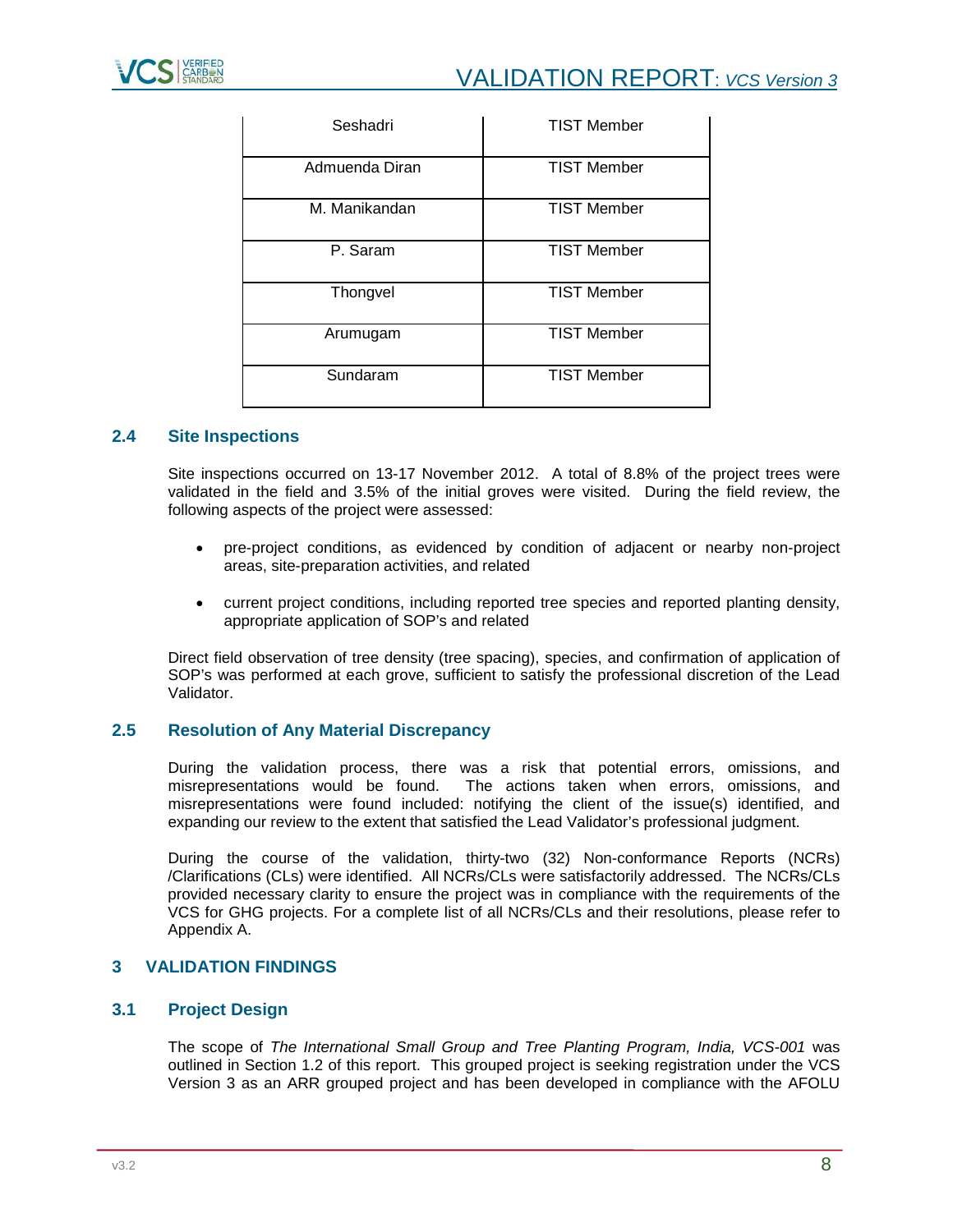

Requirements (04 October 2012, v3.3). Additionally, the project is in compliance with the CDM Methodology AR-AMS0001 V 6.

# <span id="page-8-0"></span>*3.1.1 Project Proponent and Other Entities*

This grouped project will be implemented by CAAC. Information regarding the project proponent is included below:

| Project<br>Proponent                      | <b>Point of contact</b>                                   | <b>Roles/ Responsibility</b> | <b>Contact Details</b>                                                                                                                              |
|-------------------------------------------|-----------------------------------------------------------|------------------------------|-----------------------------------------------------------------------------------------------------------------------------------------------------|
| Clean Air Action<br>Corporation<br>(CAAC) | Charles E. Williams, Project developer,<br>Vice President | implementer, manager         | Clean Air Action Corporation<br>7134 South Yale Ave, Suite 310<br>Tulsa, Oklahoma 74136<br>United States of America (USA)<br>Phone: +1-918-747-8770 |

In addition to the project proponents, there are other individuals and organizations that will play an operative role in the project. These parties are presented below:

| <b>Other Entities</b>                                                        | <b>Point of contact</b> | <b>Roles/ Responsibility</b>     | <b>Contact Details</b>                                                                                                                         |
|------------------------------------------------------------------------------|-------------------------|----------------------------------|------------------------------------------------------------------------------------------------------------------------------------------------|
| <b>TIST Tree</b><br>Planting India<br><b>Private Limited</b><br>(TIST India) | Joseph Rexon            | Manages TIST India<br>operations | <b>TIST Tree Planting India</b><br>Flat A, Plot No.69, 26th Street,<br>Sankar Nagar, Pammal,<br>Chennai 600075                                 |
| Environmental<br>Services, Inc.<br>(ESI)                                     | Shawn McMahon           | Validator/Verifier               | Environmental Services, Inc.<br>3800 Clermont St., NW<br>North Lawrence, OH 44666<br><b>United States of America</b><br>Phone: +1-330-833-9941 |

# <span id="page-8-1"></span>*3.1.2 Project Start Date*

The project start date is 01 January 2004.

#### <span id="page-8-2"></span>*3.1.3 Project Crediting Period*

The project crediting period for this grouped project is 30 years, beginning on 01 January 2004 and ending on 31 December 2033.

# <span id="page-8-3"></span>*3.1.4 Project Scale and Estimated Net GHG Emission Reductions or Removals*

| <b>Project</b>       | Yes |
|----------------------|-----|
| <b>Large Project</b> | No  |

Estimated net GHG emission reductions for *The International Small Group and Tree Planting Program, India, VCS-001* are listed below (includes 924 groves or project areas):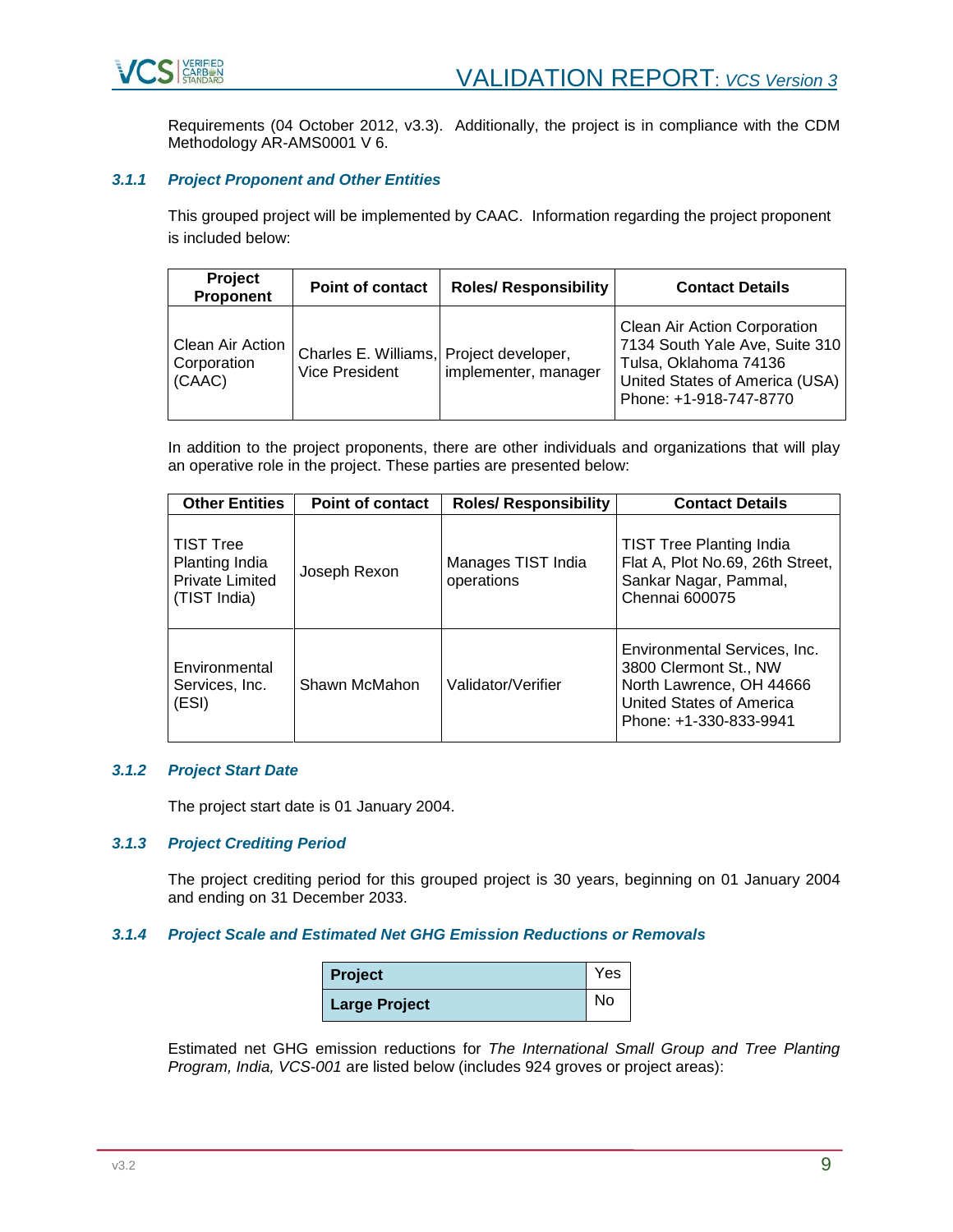

| <b>Years</b>     | <b>Estimated GHG</b><br><b>Emission</b><br><b>Reductions or</b><br>Removals (tCO <sub>2</sub> e) |
|------------------|--------------------------------------------------------------------------------------------------|
| <b>Year 2004</b> | 0                                                                                                |
| <b>Year 2005</b> | 58                                                                                               |
| <b>Year 2006</b> | 360                                                                                              |
| <b>Year 2007</b> | 2,341                                                                                            |
| <b>Year 2008</b> | 4,927                                                                                            |
| <b>Year 2009</b> | 8,734                                                                                            |
| <b>Year 2010</b> | 11,538                                                                                           |
| <b>Year 2011</b> | 13,185                                                                                           |
| <b>Year 2012</b> | 13,174                                                                                           |
| <b>Year 2013</b> | 13,193                                                                                           |
| <b>Year 2014</b> | 13,195                                                                                           |
| <b>Year 2015</b> | 13,195                                                                                           |
| <b>Year 2016</b> | 13,195                                                                                           |
| <b>Year 2017</b> | 13,195                                                                                           |
| <b>Year 2018</b> | 13,195                                                                                           |
| <b>Year 2019</b> | 13,195                                                                                           |
| <b>Year 2020</b> | 13,195                                                                                           |
| <b>Year 2021</b> | 13,195                                                                                           |
| <b>Year 2022</b> | 13,195                                                                                           |
| <b>Year 2023</b> | 13,195                                                                                           |
| <b>Year 2024</b> | 13,195                                                                                           |
| <b>Year 2025</b> | 13,195                                                                                           |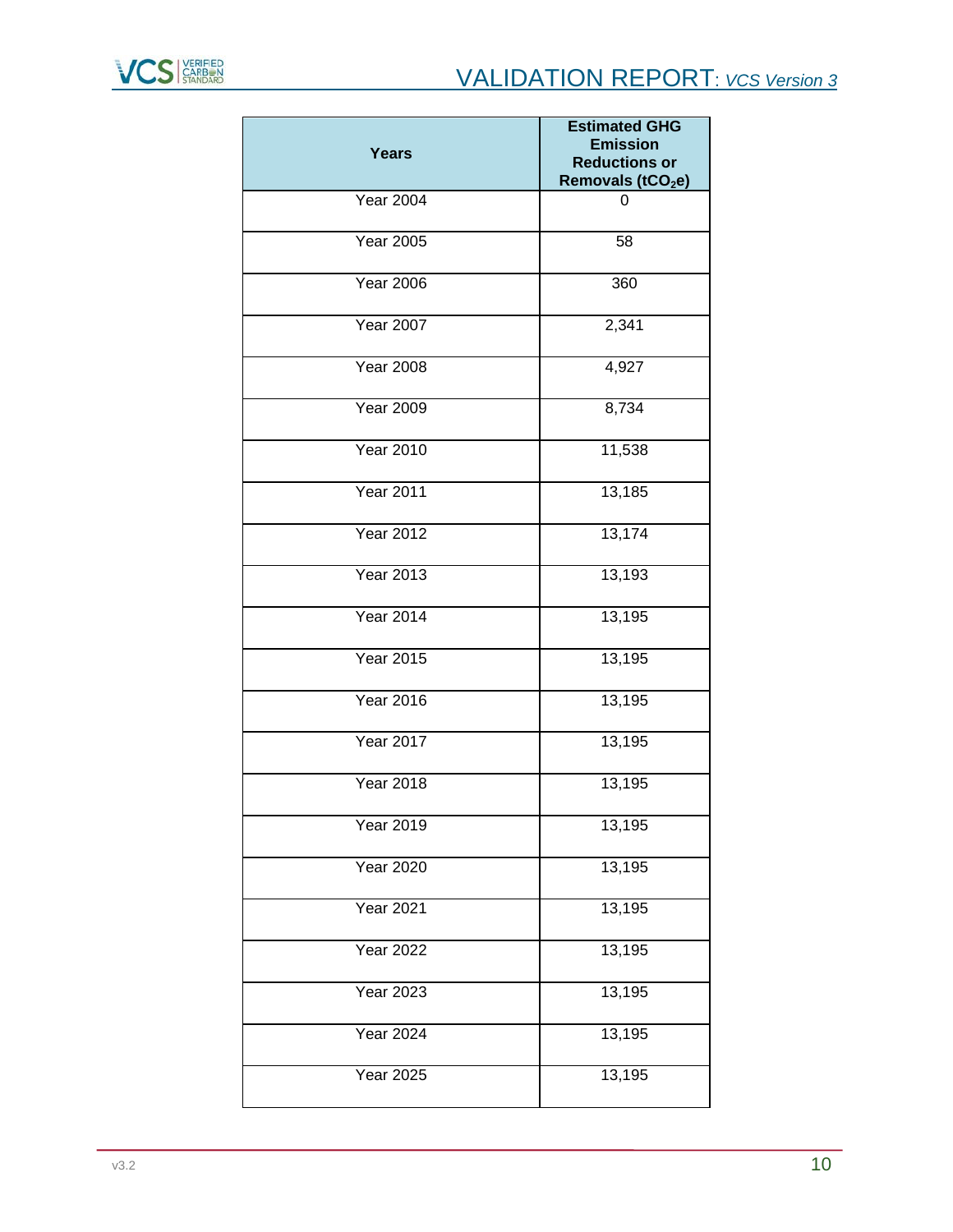| <b>Year 2026</b>                                     | 13,195  |
|------------------------------------------------------|---------|
| <b>Year 2027</b>                                     | 13,195  |
| <b>Year 2028</b>                                     | 13,195  |
| <b>Year 2029</b>                                     | 13,195  |
| Year 2030                                            | 13,195  |
| <b>Year 2031</b>                                     | 13,195  |
| <b>Year 2032</b>                                     | 13,195  |
| <b>Year 2033</b>                                     | 13,195  |
| <b>Total Estimated ERs</b>                           | 331,410 |
| <b>Total Number of Crediting Years</b>               | 30      |
| <b>Average Annual Emissions</b><br><b>Reductions</b> | 11,047  |

# <span id="page-10-0"></span>*3.1.5 Project Activities*

The validation affirmed the following project activity assertions of the PD. "The TIST India project will achieve GHG removals through reforestation/revegetation and sequester atmospheric  $CO<sub>2</sub>$  in live aboveground and belowground biomass." The initial project instances include 671.8 ha comprised of multiple project areas (or groves) in the Kancheepuram, Tiruvannamalai, Thiruvallur, Vellore and Villupuram Districts of Tamil Nadu State.

TIST project areas are located on lands that have been used for cropland and grassland and are owned and controlled by subsistence farmers. The species to be planted are selected by the Small Groups based on their needs and the benefits. A list of suitable species is prepared based on input from local experts, the Tamil Nadu Forestry Department (TNFD) and TIST members, and the benefits of suitable species are discussed at TIST training meetings prior to planting implementation. As a result, numerous species and varieties have been selected (see PD Table 1.8). Additional species may be added over the 30-year life of the project as additional plantings take place.

The technologies associated with the tree planting activities have been developed with input from TNFD and through the use of existing literature. TIST also works with the Small Groups and local experts to develop best practices that are recommended to the members for adoption. The technologies employed by the project are described below:

**"Nurseries:** TIST best practices call for Small Groups to acquire seeds and develop their own nurseries using either seedbeds or pots made from plastic bags. Some Small Groups acquire seedlings from other groups, other individuals and local forest services.

**Tree Planting:** Tree planting is accomplished by manual methods using hand tools. TIST best practices call for farmers to dig individual holes that are 45 cm wide, 45 cm deep, spaced 2.5 m to 3.5 m apart for each seedling and fertilized using natural fertilizers. TIST does not own any fossil fuel vehicles or equipment to be used for tree planting.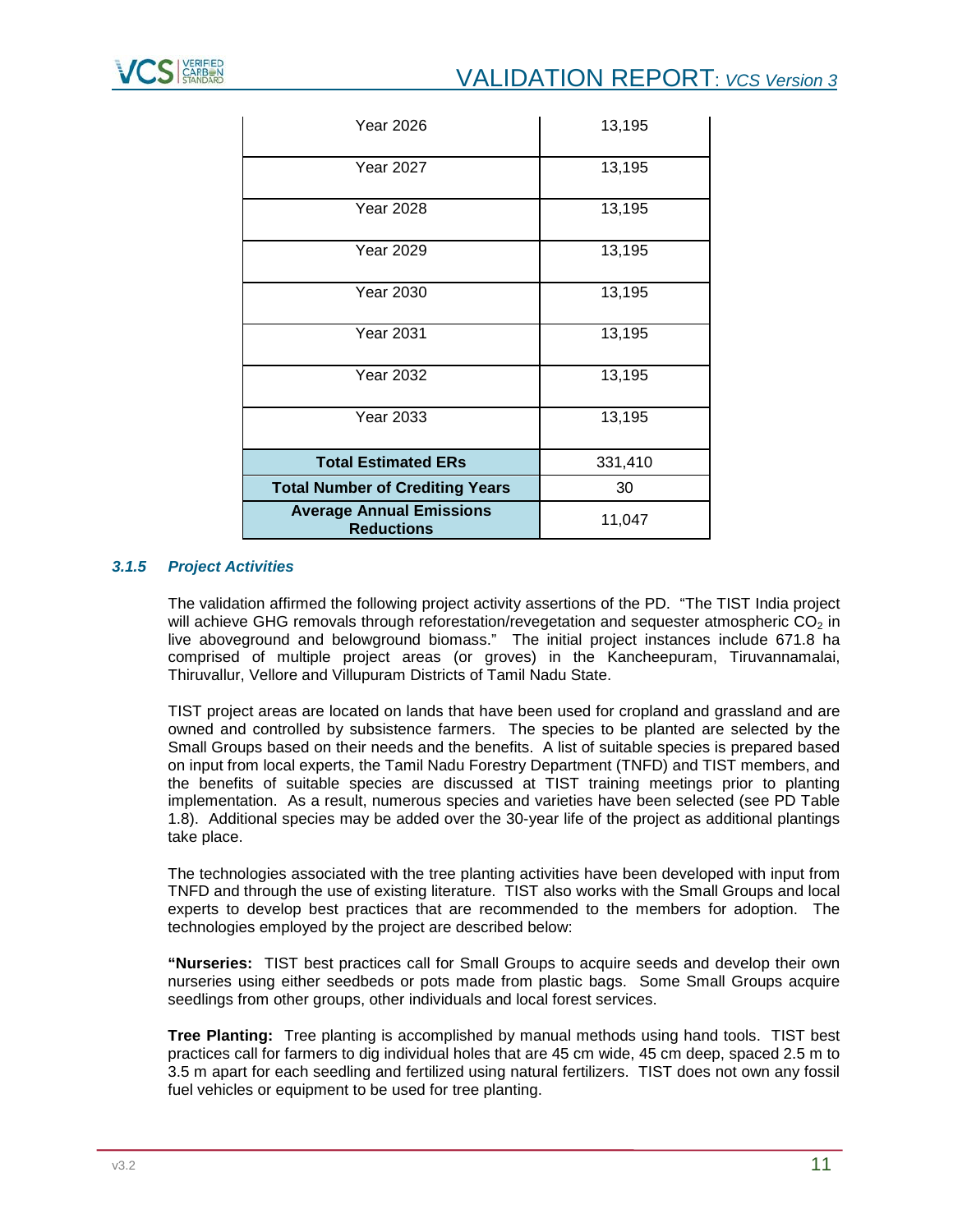

**Monitoring:** TIST has deployed an innovative and award-winning data collection system that consists of battery-operated palm computers, GPS receivers, data and image uploads through laptops or internet access points to monitor project activities. The data collection is conducted by trained local representatives, called Quantifiers, who are often Small Group members. They travel to each specific project area by walking, bikes, and local buses. TIST does not own any vehicles.

**Internet:** TIST uses Internet technology to make program results available transparently to a worldwide audience. It is also used to transfer field data collected with the palm computers to the TIST database server located in the USA.

**Pest Management:** Small Groups are trained to use local natural techniques to manage pests. For example:

- Neem seeds are ground and added to boiling water. The mixture is left overnight and then applied to seedlings when cool.
- Neem leaves, washing soap, salt and red pepper (chili) are mixed together, then added to water and covered with the pan (this is a dangerous mixture!) and then boiled. The cooled mixture is applied to the seedlings.
- Ash is added to the area with seedlings.
- The area is well weeded to avoid encouraging pests.
- Neem leaves are boiled in water to make 'bitter water' and then applied to the seedlings.

**Ongoing management:** Long-term management of the trees rests with the Small Groups. However, due to the ongoing tree payment based on live tree counts and the long-term profit sharing arrangement with the Small Groups, there are ample incentives for the groups to maintain healthy long-term stands. All species will be maintained for the 30-year life of the project. Small Groups have contracted to replant trees that die in the first 20 years.

Management of the trees is dependent on the species. For example:

- *Tectona grandis*: Initial spacing can be 2x2 meters, planted in rows and in strong light (75% to 100% light). Thinning should take place at 5, 8, 18 and 28 years bringing stem density down to where there is no canopy friction.
- *Gmelina arborea*: Planting should take place at the beginning of the rainy season. Spacing should be 2x2 meters for plantations and 4.5x4.5 for agroforestry. It needs sun and is sensitive to competition so 3–4 weedings are required during the first two years of growth.
- *Mangifera indica*: Initial spacing should be over 34 x 34 feet. Irrigation is recommended for the early years. Pruning can be done after the first fruiting (usually after year four) to improve the form. After that pruning should be restricted to removing dead limbs."<sup>[5](#page-11-1)</sup>

# <span id="page-11-0"></span>*3.1.6 Project Location*

The initial project activity instances include 671.8 ha comprised of multiple project areas (or groves) in the Kancheepuram, Tiruvannamalai, Thiruvallur, Vellore and Villupuram Districts of Tamil Nadu State (see PD Figure 1.9). As required by the VCS, both the project area boundaries and the grouped project geographic boundary were presented to the validator in Google Earth KML files. Boundaries were confirmed during the site visit for the project areas, or groves, that

<span id="page-11-1"></span><sup>5</sup> Clean Air Action Corporation, *The International Small Group and Tree Planting Program, India, VCS-001*, Version 01, 08 February 2013.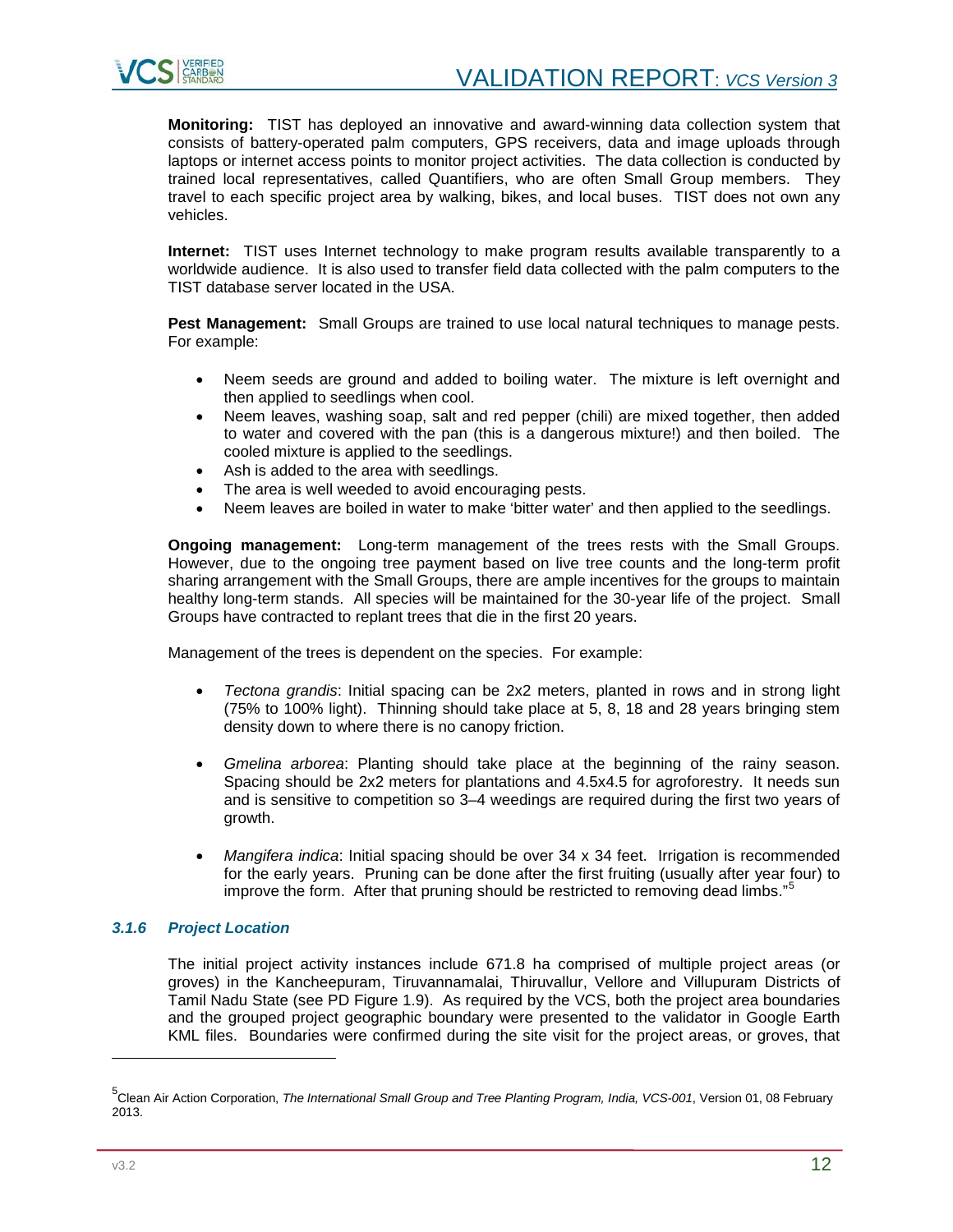

were sampled. Additionally, the grouped project geographic area boundary was confirmed and is consistent with the requirements for VCS grouped projects. All future project activity instances will be implemented in the geographic region represented by the districts listed above (the grouped project geographic boundary). The general location of the project areas, as well as the grouped project geographic boundary, is shown in the PD (see Section 1.9).

# <span id="page-12-0"></span>*3.1.7 Project Compliance with Applicable Laws, Statutes, and other Regulatory Frameworks*

All relevant information on CAAC and TIST's compliance with laws, statutes, and other regulatory frameworks can be found in the PD (Section 1.11) and referenced supporting documents. CAAC declares that all of the laws, rules, and decrees mentioned in PD Section 1.11 are applicable to the entire geographic region (districts listed above) considered for the initial project activities, as well as future project instances.

Compliance with these laws was confirmed (with *reasonable* assurance) during validation for the initial instances.

# <span id="page-12-1"></span>*3.1.8 Ownership and other Programs*

# *3.1.8.1 Right of Use*

As stated in the PD, "Each project area is a tree grove planted by a Small Group. It is named using a unique combination of the TIST number for that Small Group and the grove name.

- The landowner is a small hold farmer who is one of the TIST Small Group members. Ownership is through the land registry.
- The Project Participants do not own any of the land. TIST is a project name, not a legal entity, and does not own, control or have any rights to any of the land.
- The landowner covenants together with other farmers to form a Small Group. The Small Groups own the trees that they plant and determine how tree products and carbon revenues are divided among themselves.
- Host Country land law is silent as to the ownership of carbon and carbon pools. However, the Small Groups own the trees that they plant together and grant the rights to all carbon associated with TIST to TIST India under a "Carbon Credit Sale Agreement."
- TIST India is a legally registered limited liability private corporation in India.
- TIST India Limited does not own, control or have any rights to any of the land.
- TIST India is a subsidiary of CAAC with CAAC owning 99% of its shares.
- TIST India has transferred and assigned the "Carbon Credit Sale Agreements" to CAAC.
- Under this PD, VERs shall be issued to CAAC and sold by CAAC.
- The current land use is agricultural.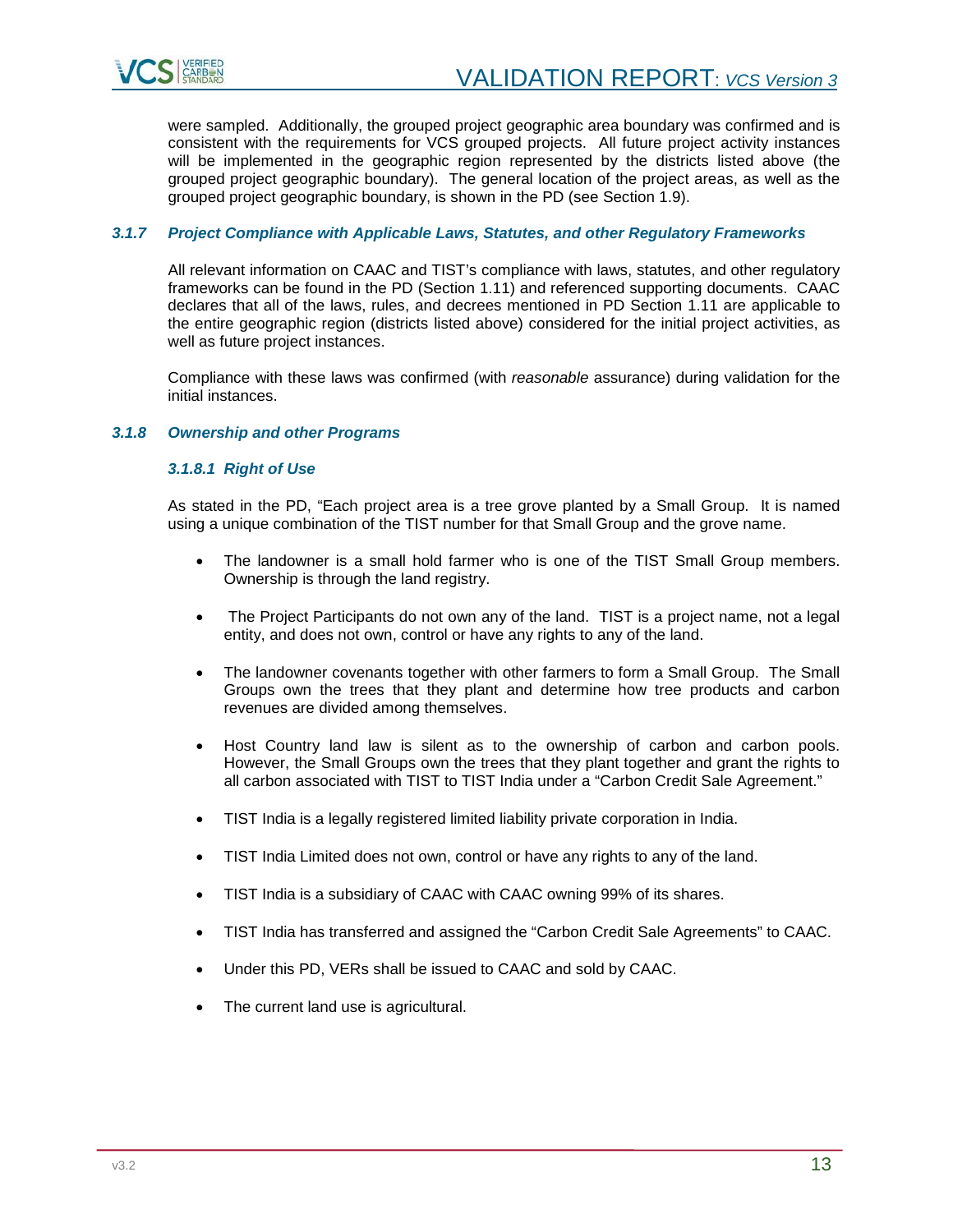

The status of the contractual relationship between the land owner and TIST will be monitored. This will include changes in ownership of the land and changes in Small Group membership."<sup>[6](#page-13-1)</sup>

Validators have reviewed sample contracts and found them to be adequate and accurate. Further, site visits have confirmed the right of use for the project areas visited. This occurred through discussions with project participants and local chiefs and authorities.

# *3.1.8.2 Emission Trading Programs and other Binding Limits*

No emission reductions generated by the project are part of an emissions trading program.

# *3.1.8.3 Participation under other GHG Programs*

As stated in the PD, "The Project Proponent declares that several of the project areas were registered and validated under CDM on 15 January 2010. However it was never verified and no credits were issued. The Project proponent has withdrawn the project<sup>[7](#page-13-2)</sup> and has not or will not claim GHG reductions under CDM nor any other GHG programs."

#### *3.1.8.4 Other Forms of Environmental Credit Sought or Received*

The project has not created wetland mitigation, water quality, air pollution, other non-VCS GHG emission reduction, or any another form of environmental credit.

#### *3.1.8.5 Rejection by other GHG Programs*

The project has not been rejected by any other GHG program.

#### <span id="page-13-0"></span>*3.1.9 Additional Information Relevant to the Project*

# *3.1.9.1 Eligibility Criteria for Grouped Projects*

As stated in the PD, "Eligibility of this project is assessed at two levels. The first is based on the CDM methodology used and the second as a VCS grouped project.

**CDM Methodology Eligibility Requirements**: Regarding the former, the eligibility for a smallscale A/R CDM reforestation project is assessed using CDM Executive Board Report 35, Annex 18, "Procedures to define the eligibility of lands for afforestation and reforestation project activities." To qualify as a CDM reforestation project, the project must meet the host country definition of a forest. India defines the minimum area of a "forest" as 0.05 hectares with a minimum tree crown cover of 15%, with trees having the potential to reach a minimum height of two meters at maturity *in situ*. As a VCS project, however, this aspect of eligibility does not apply. VCS allows the use of smaller project areas and captures them as Afforestation, Reforestation and Revegetation projects. This PD includes discrete project areas that are less than the minimum area to allow the inclusion of even the smallest small-hold farmer. VCS ARR also allows deviation from the 15% crown cover requirement to allow continued subsistence farming in the project areas.

The additional demonstrations required by Annex 18 are based on the results of TIST's baseline monitoring of each project area and are presented on the "Grove Summary" worksheet. The

<span id="page-13-1"></span><sup>6</sup> Clean Air Action Corporation, *The International Small Group and Tree Planting Program, India, VCS-001*, Version 01, 08 February 2013.

<span id="page-13-2"></span>See TIST IN PD-VCS-Ex 05 CDM Withdrawal.pdf.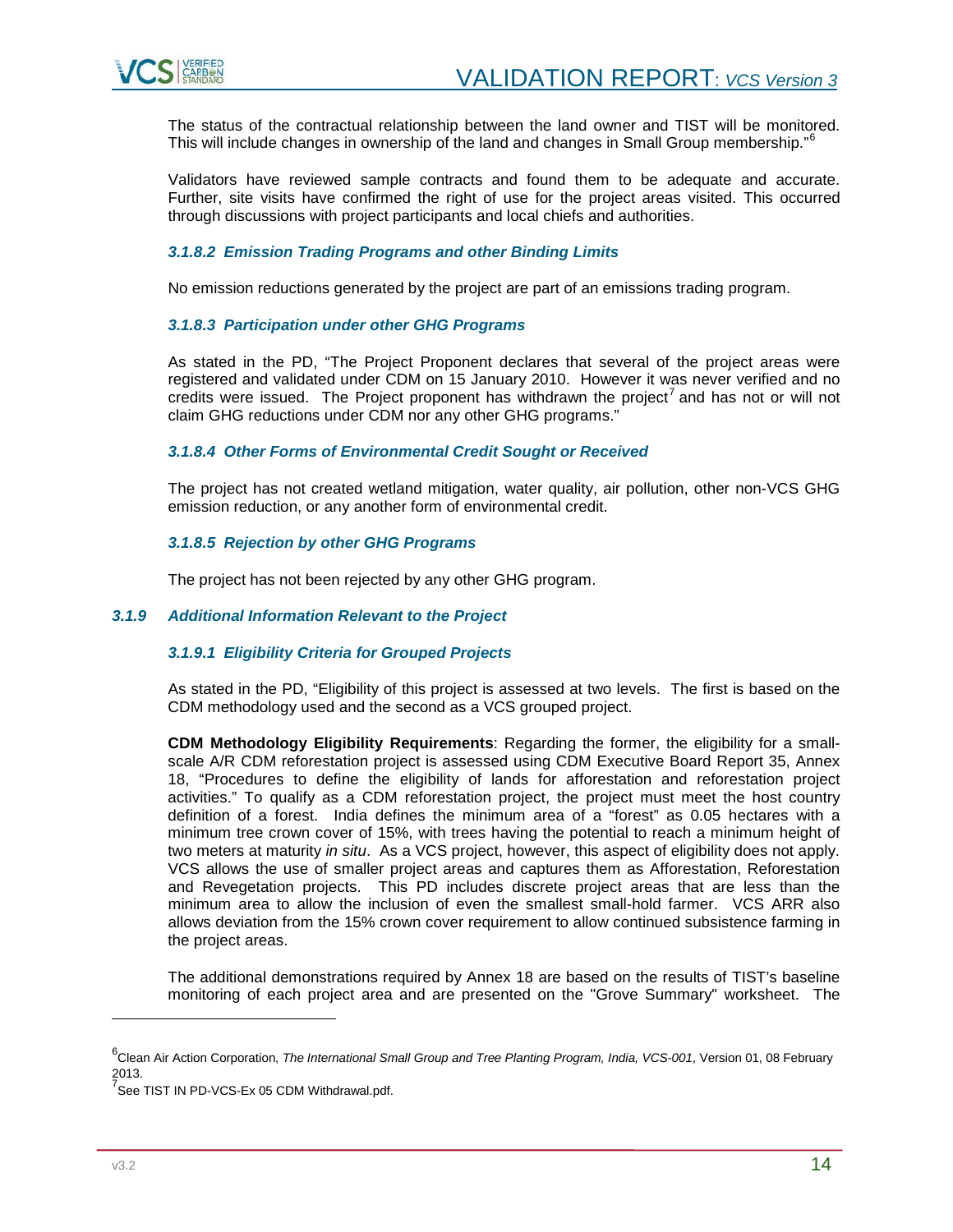

information is collected on-site, through direct observation and measurement and through direct discussion with the landowner and members of his/her Small Group. Additional evidence is based on information discussed below and demonstrates adherence to these requirements.

- *a) Demonstrate that the land at the moment the project starts does not contain forest by providing transparent information that:*
	- (i) *Vegetation on the land is below the forest thresholds (tree crown cover or equivalent stocking level, tree height at maturity in situ, minimum land area).*

The physical survey of each parcel taken during the baseline monitoring indicates the lands were barren, cropland and/or covered with grass, shrub or litter and therefore did not meet the requirements for crown cover or height. Existing trees were identified by species and counted. As shown in the Section 3.1, the average stem density is well below the forest threshold.

*(ii) All young natural stands and all plantations on the land are not expected to reach the minimum crown cover and minimum height chosen by the host country to define forest.*

As shown in Section 3.1, there were relatively few existing trees when project activities began and most were found as isolated trees along the border of individual parcels. Given the history of continued deforestation, as indicated by the maps and satellite images and described in Section 2.4, and continued use of the land by the project members, it is not expected that this area will revert to natural forest without intervention.

*(iii) The land is not temporarily unstocked, as a result of human intervention such as harvesting or natural causes.*

The baseline monitoring indicates these areas have a history of cultivation ("Grove Summary" worksheet).

- *b) Demonstrate that the activity is a reforestation or afforestation project activity:*
	- (i) *For reforestation project activities, demonstrate that the land was not forest by demonstrating that the conditions outlined under (a) above also applied to the land on 31 December 1989.*

The project areas did not contain a forest on 31 December 1989. This is demonstrated by the "Grove Summary" worksheet. As part of collecting the baseline information, the landowners are questioned about whether their project area was forested in 1990. 100% of them responded that it was not forested. In addition, baseline monitoring was conducted on each individual project area to confirm that there had not been deforestation of a parcel since that time. This generally included looking for stumps or evidence of recent harvest activity and looking at the surrounding lands to see if there were indications that the project areas were cleared of native ecosystems within the ten-year period prior to the proposed Project Start Date. Nothing was observed to indicate there had been deforestation activity.

Historical imagery from 1990 and 2000was also looked at. Because the discrete project areas tend to be very small, the resolution is too coarse on both images to conduct a detailed analysis of each project area. However, both images confirm that the project areas are situated on lands that have a history of human occupancy and farming. The protected forests can be seen on both images, to contrast with the areas where the project areas are located. These observations support the statements by the landowners and field observations by TIST personnel that the project areas were not deforested since 31 December 1989, or that project areas were cleared of native ecosystems within the ten-year period prior to the proposed Project Start Date.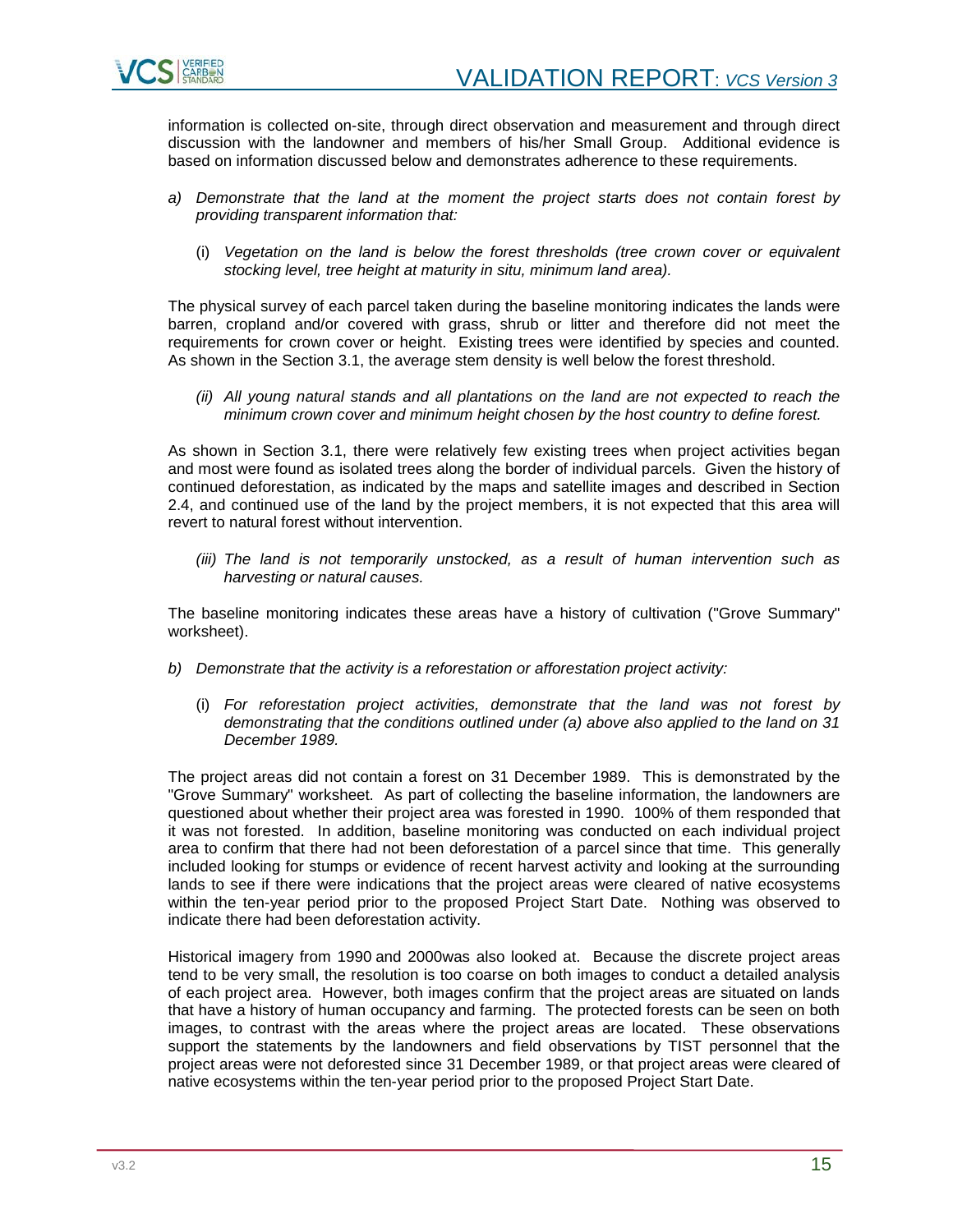**Grouped Project Eligibility Criteria**: Each instance, present and future, will meet the CDM requirements. This includes eligibility (PD Section 1.13.1), applicability (PD Section 2.2), additionality thresholds (PD Section 2.5), the technologies and measures used (PD Section 1.8), baseline scenario and determination (PD Section 2.4), boundary determination (PD Section 2.3) and monitoring (PD Section 4.0), all as described, herein.

In addition to the above, there are two other eligibility criteria for inclusion of new instances of each project activity. The first is that it must be in the geographic area defined in PD Section 1.9.

The second is that the *ex ante* carbon estimates for each project area (i.e. instance) must be below the pertinent capacity limits. In this case, the CDM small scale AR methodology has a 16,000 tonne per year average limit on a project. This equates to 480,000 tonnes  $CO<sub>2</sub>e$  for a 30year project life. VCS places a one percent limit on each instance and requires instances that exceed this limit to be divided into clusters. To be eligible for this PD, each project area shall either be at or below the one percent level  $(4,800$  tonnes  $CO<sub>2</sub>e)$  or will meet the requirements for inclusion as a cluster.

For the subset of TIST project areas that are in this PD, all of the instances are less than the one percent threshold. This is documented in the "Proj Life Ex ante CO2e" column of the "Grove Summary" worksheet. The calculations are based on the *ex ante* estimates for each stratum in the "Strata" worksheet. The results were further modified to adjust for project areas that because of the area (ha) exceeded the *ex ante* estimates, but because of the stem density does not. All of the documentation is presented in a transparent and verifiable manner in the worksheets."<sup>[8](#page-15-0)</sup>

For the sites visited, all eligibility criteria were reviewed and found to be in conformance. Eligibility is confirmed for the instances included in the grouped project PD.

# *3.1.9.2 Leakage Management for AFOLU Projects*

As stated in the PD, "Leakage will be minimized as follows:

**Fossil fuel emission**: TIST owns no fossil fuel vehicles or equipment. Quantifiers and staff use public transport, walking and bicycles to go to various project areas. Use of palm computers and the Internet allows Quantifiers to upload their data at local Internet cafés or by using mobile phone technology, reducing travel and use of public transportation back to TIST offices.

**Displacement of people**: TIST member's plant trees, on their own lands. The Greenhouse Gas Agreement among the Small Group members and the Project Participant does not give the Project Participant any right to the Small Group's land or require that they leave. TIST does not displace any people.

**Displacement of farming activities**: TIST small hold farmers only plant trees to the extent that they can afford to, given their reliance on the remainder of their land for subsistence agriculture. The value of their crops far exceeds the GhG revenues that are available. In addition, where Small Groups have adopted improved farming practices, crop yields have improved.

**Displacement of primary fuel supply**: TIST tree growing activities do not cause leakage in the form of harvesting wood outside the project area. First, a large numbers of the residents in the subject districts already use wood as their primary source of fuel, an activity that has resulted in regional deforestation. Second, TIST best practices call for the planting and management of

<span id="page-15-0"></span><sup>8</sup> Clean Air Action Corporation, *The International Small Group and Tree Planting Program, India, VCS-001*, Version 01, 08 February 2013.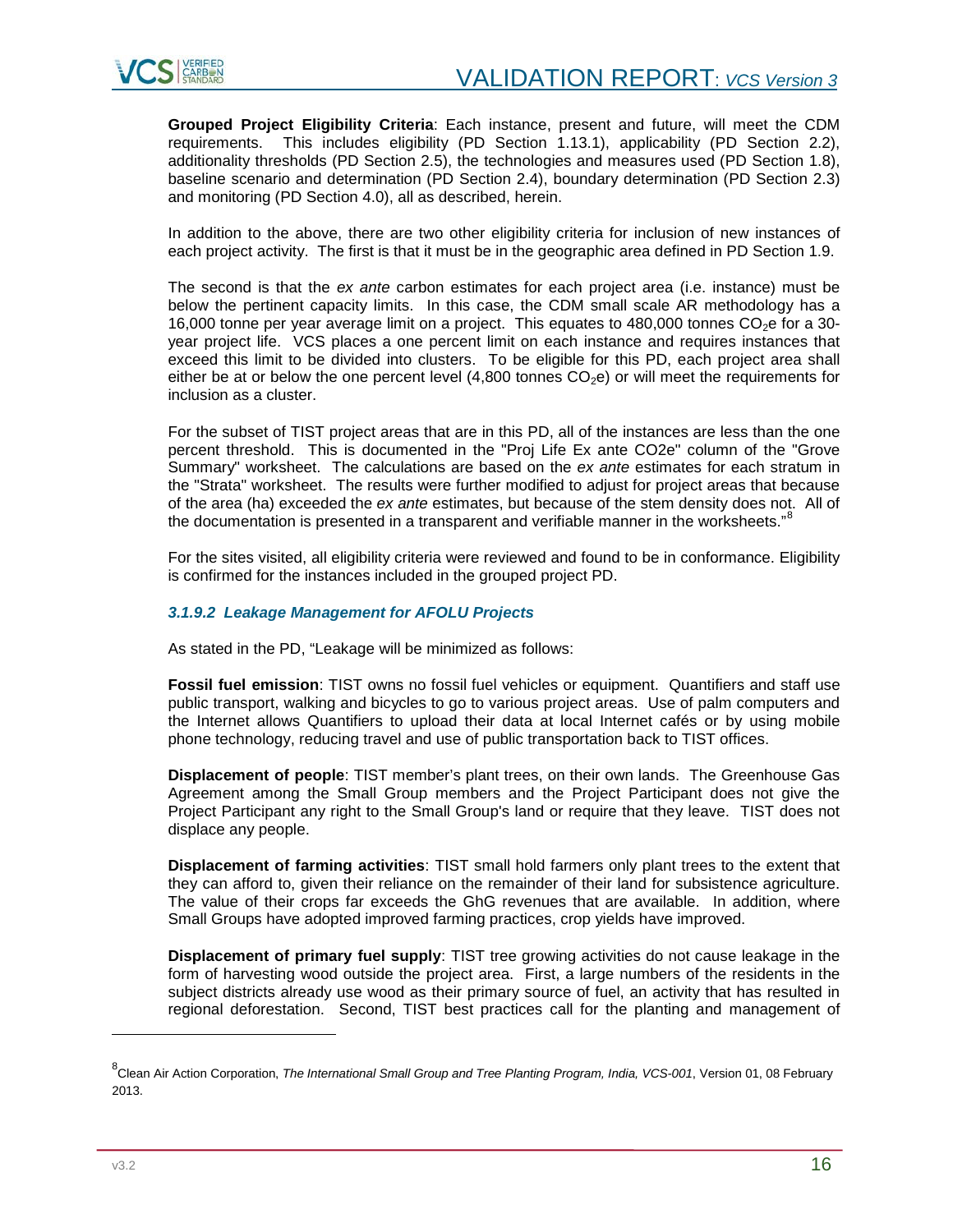

sustainable woodlots that allows for the continuing growth of carbon stocks and the use of deadfall, or tree wood, available through managed thinning. TIST will not cause leakage from this activity; it helps mitigate it."<sup>[9](#page-16-3)</sup>

Leakage was evaluated by the validation team at every opportunity during the site visit and through interviews with project participants and local authorities. Leakage was determined to not be an issue and can be considered to be negligible.

# *3.1.9.3 Commercially Sensitive Information*

The following documents were reviewed by ESI during the validation. These documents are considered by CAAC to be confidential and commercially sensitive and will be excluded from the publicly issued PD:

- "The International Small Group and Tree Planting Program, Carbon Credit Sale Agreement, Exhibit 03: TIST IN PD-VCS-Ex 03 TIST SG CO2 Contract IN Nila.pdf"
- "Agreement between TIST India and CAAC, Exhibit 04: TIST IN PD-VCS-Ex xx CAAC TIST India Contract 090309.pdf"
- "CAAC's proprietary financial model, Exhibit 07: TIST IN PD-VCS-Ex 07 Financial Plan.xls (referenced in Non-Permanence Risk Report)"

# *3.1.9.4 Further Information*

There is no further additional information, which would have a bearing on the eligibility of the project relating to net GHG emissions reductions or removals, or quantification of net GHG emissions reductions or removals, that has not been included in the PD and its supporting documentation.

# <span id="page-16-0"></span>**3.2 Application of Methodology**

# <span id="page-16-1"></span>*3.2.1 Title and Reference*

The project is applying the CDM Methodology AR-AMS0001: "Simplified baseline and monitoring methodologies for small-scale A/R CDM project activities implemented on grasslands or croplands with limited displacement of pre-project activities" v06 (17 September 2010). The project is also using the following tools:

- "Procedures for the demonstration of land eligibility, AR-AMS0001, Appendix A."
- "Procedures for the assessment of additionality, AR-AMS0001, Appendix B."

# <span id="page-16-2"></span>*3.2.2 Applicability*

The validation confirmed the project met the following applicability conditions of AR-AMS0001:

"1. Project activities are implemented on grasslands or croplands."

Survey information and baseline field observations contained within PD Appendix 04: "Excel spreadsheet of data with referenced worksheets, TIST IN PD-VCS-001e App04

<span id="page-16-3"></span><sup>9</sup> Clean Air Action Corporation, *The International Small Group and Tree Planting Program, India, VCS-001*, Version 01, 08 February 2013.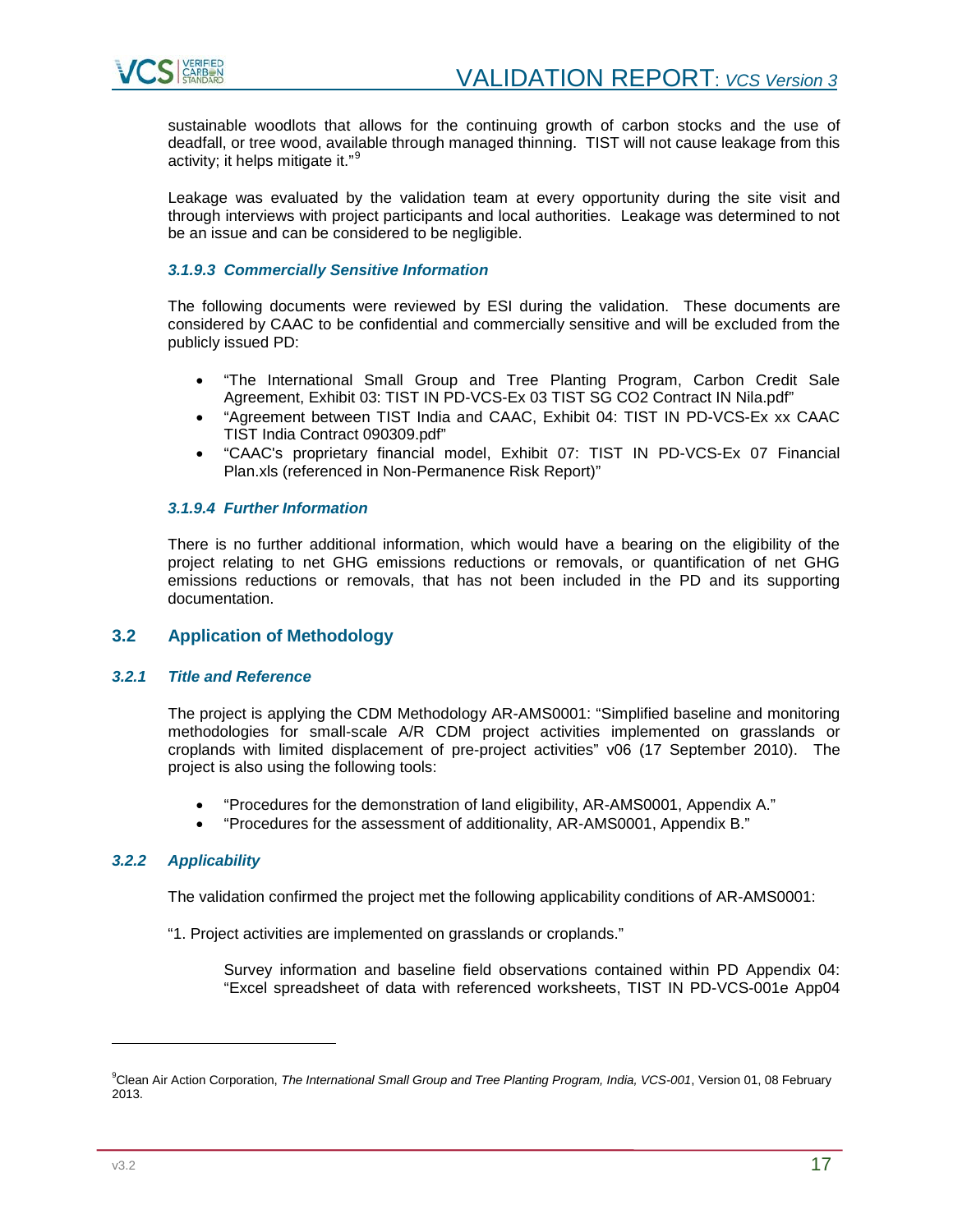

Data 130208.xlsx" demonstrates that all instances can be classified as either croplands or grasslands. The validation team confirmed this during the site visit.

"2. Project activities are implemented on lands where the area of the cropland within the project boundary displaced due to the project activity is less than 50 per cent of the total project area."

Survey information and baseline field observations contained within PD Appendix 04 demonstrates that project activities will result in displacement of cropland on 0% of the total project area. The validation team confirmed this during the site visit.

"3. Project activities are implemented on lands where the number of displaced grazing animals is less than 50 per cent of the average grazing capacity of the project area."

Survey information and baseline field observations contained within PD Appendix 04 demonstrates that only 4.2% of the average grazing capacity was utilized prior to the project. Additionally, Appendix 04 indicates project activities will result in displacement of grazing activities on 0% of the total project area. During the site visit, the validation team confirmed that grazing is not significant in either the individual project areas or the project as a whole. As stated in the PD, "Some farmers do keep a few head of cattle, but the overall impact on grazing capacity is minor."

"4. Project activities are implemented on lands where ≤ 10% of the total surface project area is disturbed as result of soil preparation for planting."

This project does not employ site preparation practices. This was confirmed by the validation team during the site visit. The only project activity that results in soil disturbance is the act of planting itself. As recommended by TIST training curriculum, the minimum planting spacing should be two meters x two meters, or four square meters with a planting hole size of 0.3 meters in diameter, or 0.07 square meters. Based on these recommendations, the total area of soil disturbance equates to approximately 1.8% of the total project area (approximately 12 ha). As stated in the PD, "plowing does take place for intercropping, as part of the baseline activity and is not considered by the CDM AR Working Group to be part of the project activity."

Additionally, the validation confirmed that the project areas included in the PD are eligible for the A/R project activity based on the procedures contained in Appendix A of AR-AMS0001.

# <span id="page-17-0"></span>*3.2.3 Project Boundary*

The appropriate carbon pools and GHG emission sources (as specified by AR-AMS0001) are accounted for and included in the project boundary. As shown in the PD, the project and baseline GHG sources included in or excluded from the project boundary, and justification, are shown below:

| <b>Source</b>   |                         | Gas             | Included? | Justification/Explanation                             |
|-----------------|-------------------------|-----------------|-----------|-------------------------------------------------------|
|                 |                         | CO <sub>2</sub> | n/a       | Not required by<br>methodology, see PD<br>Section 3.1 |
| <b>Baseline</b> | Baseline tree<br>growth | CH <sub>4</sub> | n/a       | Not required by<br>methodology                        |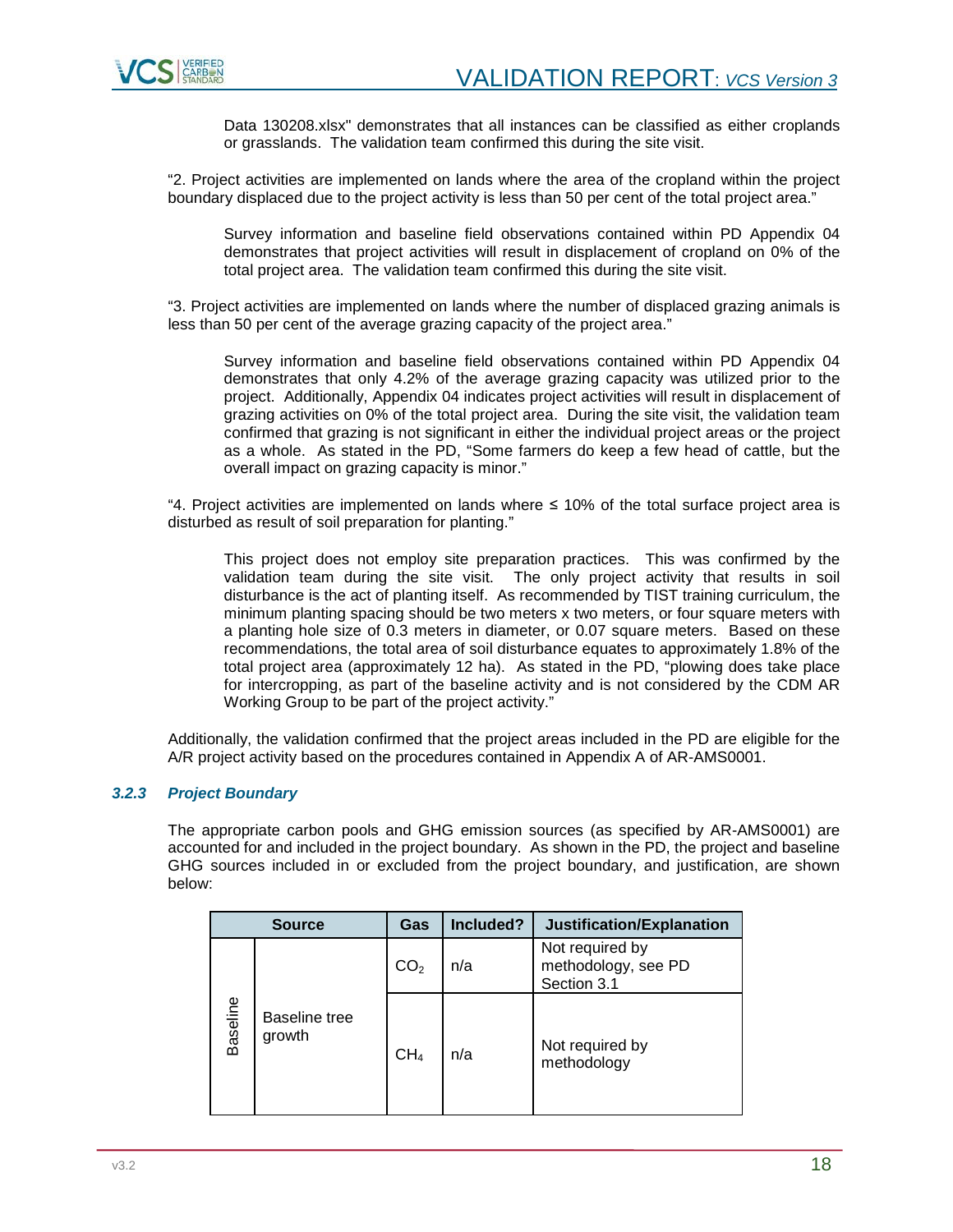|          |              |                               | $N_2O$          | n/a                            | Not required by<br>methodology                           |
|----------|--------------|-------------------------------|-----------------|--------------------------------|----------------------------------------------------------|
|          |              |                               | Other           | n/a                            |                                                          |
| Baseline |              | Baseline non-<br>woody growth | CO <sub>2</sub> | n/a                            | Not required by<br>methodology, see PD<br>Section 3.1    |
|          |              |                               | CH <sub>4</sub> | n/a                            | Not required by<br>methodology                           |
|          |              |                               | $N_2O$          | n/a                            | Not required by<br>methodology                           |
|          |              |                               | Other           | n/a                            |                                                          |
| Project  |              |                               | CO <sub>2</sub> | Yes                            | Above and below ground<br>biomass, see PD Section<br>3.2 |
|          | <b>Trees</b> | CH <sub>4</sub>               | n/a             | Not required by<br>methodology |                                                          |
|          |              |                               | $N_2O$          | n/a                            | Not required by<br>methodology                           |
|          |              |                               | Other           | n/a                            |                                                          |

While no test or analysis of project GHG emission sources are required under AR-AMS0001, the following comments are provided in the PD:

- "**Fertilizers**: The policy of TIST is for the farmers to refrain from using chemical fertilizers and instead to rely on dung and plant material. Neither of these is the result of project activity and need not be considered. However, if considered, the nitrogen emissions from natural fertilizers are estimated to be less than 0.1% of the actual net greenhouse gas removal by sink and may be considered de minimis. See "Misc Calc" worksheet (in Appendix 04).
- **Nitrogen-fixing species**: Emissions from nitrogen fixing species are also insignificant. Though present, the nitrogen-fixing trees are a minor component of the overall tree inventory. Because any deadwood will be used for domestic fuel, the trees will not be left to rot or decay. The lands where the trees are being planted are degraded and likely have a nitrogen deficit.
- **Fossils Fuels**: There will be no burning of fossil fuels or biomass for site preparation, monitoring, tree harvesting, or wood transportation; nor does TIST involve any industrial processes, as all labor is manual. Thus, no other GHGs are expected to be emitted as a result of the implementation of the proposed project."<sup>[10](#page-18-0)</sup>

Thus, project emissions are considered insignificant and therefore neglected. Research and the findings of validation site visit support this information.

<span id="page-18-0"></span><sup>&</sup>lt;sup>10</sup>Clean Air Action Corporation, *The International Small Group and Tree Planting Program, India, VCS-001*, Version 01, 08 February 2013.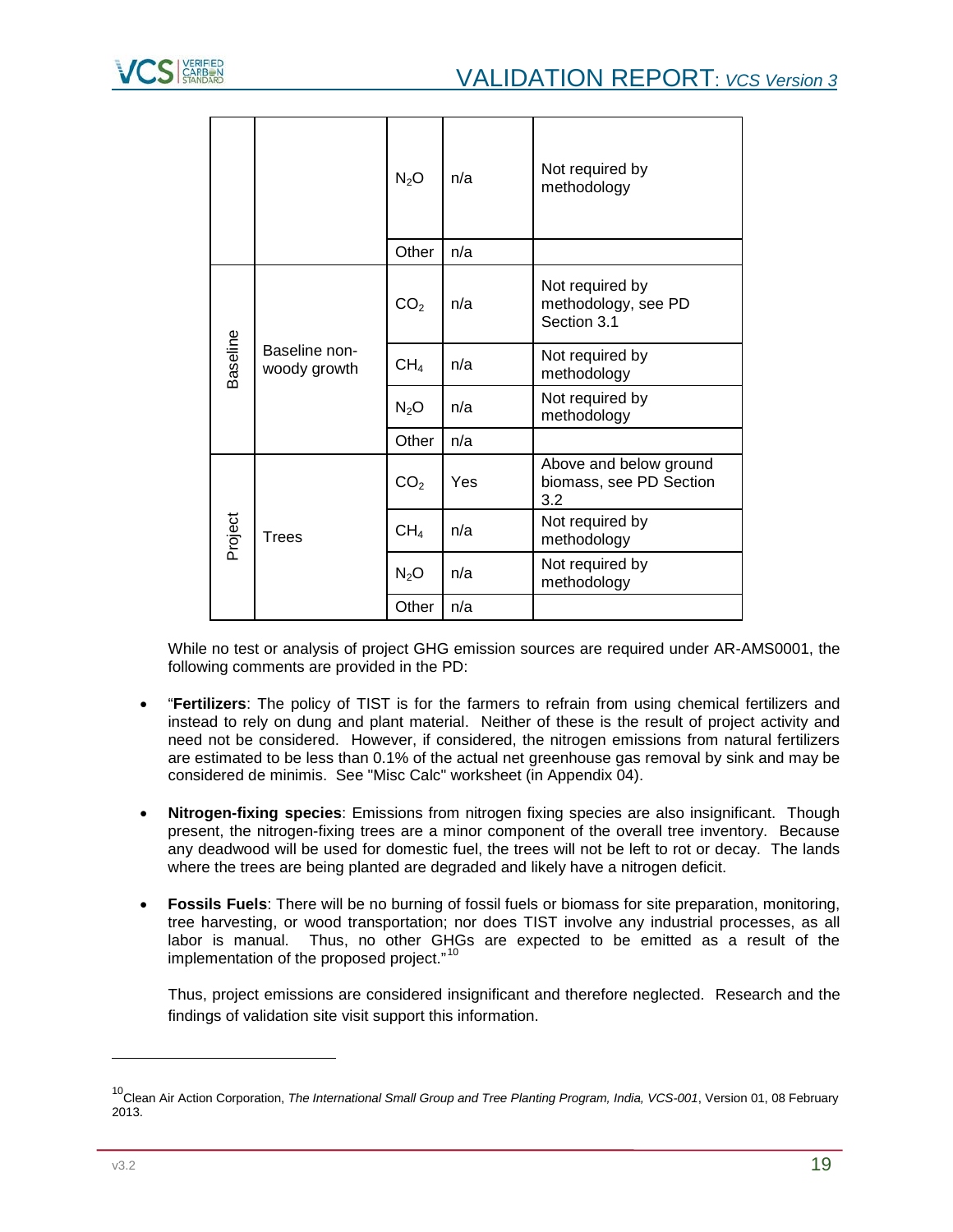

# <span id="page-19-0"></span>*3.2.4 Baseline Scenario*

Based on validator research, review of project documents, and site visits conducted, the findings support the justification that the baseline land use scenario without the project will be continuation of pre-project land-use, including grasslands and croplands. The lands are owned by subsistence farmers and have undergone historic forest clearing to allow land uses that are more financially attractive than natural forest cover or long-term forestry (i.e. farming). Wood use, agriculture and increasing population have been key factors in historical deforestation (see PD Section 2.4, Literature Regarding Changes in Baseline Carbon Stocks). As stated in the PD, "there is little reason to believe that the project areas will revert to forest without intervention and there are no alternative uses of this land that can be reasonably expected."

# <span id="page-19-1"></span>*3.2.5 Additionality*

The validator confirmed that the project activity is additional based on the procedures contained in Appendix B of AR-AMS0001. The PD (Section 2.4.1) explains several barriers that have, and will continue to, inhibit reforestation on project areas and similar lands:

**"Investment Barrier**: Tree plantations require investment to obtain seedlings and, in the case of TIST farmers, to take land out of current revenue production activities, such as cropland, for longterm gain. Investment requires access to credit. However, due to their low income, the farmers participating in TIST have little opportunity for investment loans or capital.

**Barriers due to Social Conditions, Lack of organization**: Planting large plantations requires more than a single individual. The local communities lack the organizational structure to put together a volunteer effort to plant trees.

**Laws and Regulations Requiring Tree Planting**: The trees are planted on private lands and there are no laws or regulations that require the TIST farmers to plant them.

**Common Practice**: There are cases in the area where farmers have planted fast rotation trees without the carbon incentive. These farmers have no incentive to maintain the trees; indeed, their incentive is to harvest them as soon as possible to get the revenue." $^{11}$  $^{11}$  $^{11}$ 

The project activities implemented by TIST will allow the project participants to overcome these barriers. In addition, implementation of the project activities that allow the barriers to be overcome would not be possible without revenues from carbon finance. TIST's operational budget for the project is funded through an investment from CAAC, which is contingent on returns of future GHG revenues. Moreover, incentive payment from CAAC to the project participants is also depended on carbon finance. Ultimately, the TIST project, or any other proposed tree planting project by subsistence farmers in India, without the implementation of a VCS ARR project is neither viable nor sustainable.

# <span id="page-19-2"></span>*3.2.6 Quantification of GHG Emission Reductions and Removals*

# *3.2.6.1 Quantification of Baseline Emission Reductions and Removals*

The validator confirmed that baseline GHG removals by sinks have been estimated in accordance with AR-AMS0001. The procedure for quantifying baseline emission reductions or removals entails sampling woody biomass within the project boundary to estimate total carbon stocking and then estimating change over the crediting period following the procedure detailed in Section II. As per AR-AMS0001 Section II.6.a, the changes in carbon stocks shall be assumed to

j

<span id="page-19-3"></span> $11$ Ibid.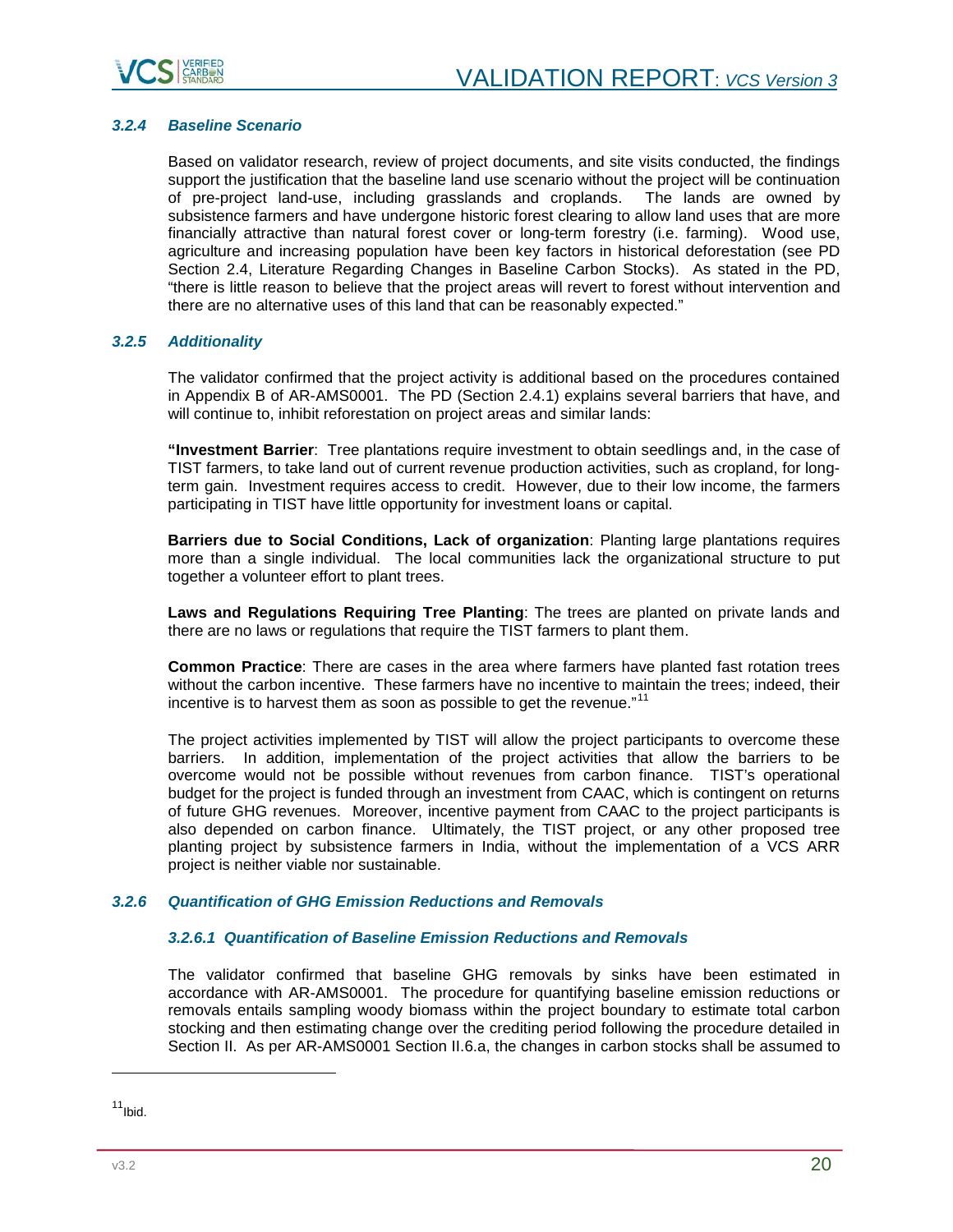

be zero in the absence of the project activity if changes in the carbon stocks in the living biomass of woody perennials and the belowground biomass of grasslands are expected not to exceed 10% of *ex ante* actual (with project) GHG removals by sinks.

As shown in the PD (see Section 3.1.3), the Project Proponent conducted an analysis showing that if the project areas were to continue as croplands and grassland under active human intervention, the carbon stock in the living biomass pool of woody perennials and below-ground biomass of grassland is not expected to exceed 10% of the *ex ante* actual GHG removals by sinks. The validator confirmed this analysis to be appropriate, and it adequately demonstrates that the project meets the requirements of AR-AMS0001 Section II.6.a that allow the net change in carbon stocks in the baseline be equal to zero. Thus, the baseline GHG removals for the project equal zero throughout the life of the project.

# *3.2.6.2 Quantification of Project Emission Reductions and Removals*

The validator confirmed that project emission reductions have been estimated in accordance with the AR-AMS0001 Section III. Similar to the baseline, the procedure for quantifying project emission reductions or removals entails estimating the change in carbon stocking of woody biomass over the project crediting period. Because the baseline GHG removals for the project equal zero (see Section 3.2.6.1 above), project emissions are insignificant/neglected (see Section 3.2.3 above), and an *ex ante* leakage estimate is not required (see Section 3.2.6.3 below), project emission reductions are equal to the net GHG emission reductions. Project emission reductions for the 30-year project crediting period (totaling  $331,410$  tCO<sub>2</sub>e) are presented in Section  $3.1.4$ above.

#### *3.2.6.3 Quantification of Leakage*

As per AR-AMS0001 Section IV, quantification of leakage is not required, or can be considered to be equal to zero, if:

- "Project participants demonstrate that the small-scale afforestation or reforestation project activity under the CDM does not result in the displacement of activities or people, or does not trigger activities outside the project boundary, that would be attributable to the small-scale afforestation or reforestation project activity under the CDM, such that an increase in greenhouse gas emissions by sources occurs"<sup>[12](#page-20-0)</sup> and
- "Evidence can be provided that there is no displacement, or the displacement of preproject activities will not cause deforestation attributable to the project activity, or the lands surrounding the project activity contain no significant biomass (i.e. degraded land with no or only a few trees or shrubs per hectare) and if evidence can be provided that these lands are likely to receive the shifted activities. Such evidence can be provided by scientific literature or by experts' judgment."<sup>[13](#page-20-1)</sup>

As discussed in Section 3.1.9.2 above, the *The International Small Group and Tree Planting Program, India, VCS-001* does not cause fossil fuel emissions and does not result in the displacement of people. Further, as discussed in Section 3.2.3 above, project emissions that could cause leakage are considered insignificant and therefore neglected.

Finally, "TIST farmers are small hold farmers that rely on their land for subsistence agriculture. Since they need most of their land to grow foods and because the value of their crops and livestock far exceeds the GHG revenues that are available, displacement of farming activities is

j

<sup>&</sup>lt;sup>12</sup>AR-AMS0001, Section IV. Leakage (ex-ante)

<span id="page-20-1"></span><span id="page-20-0"></span><sup>&</sup>lt;sup>13</sup>AR-AMS0001, Section IV. Leakage (ex-ante).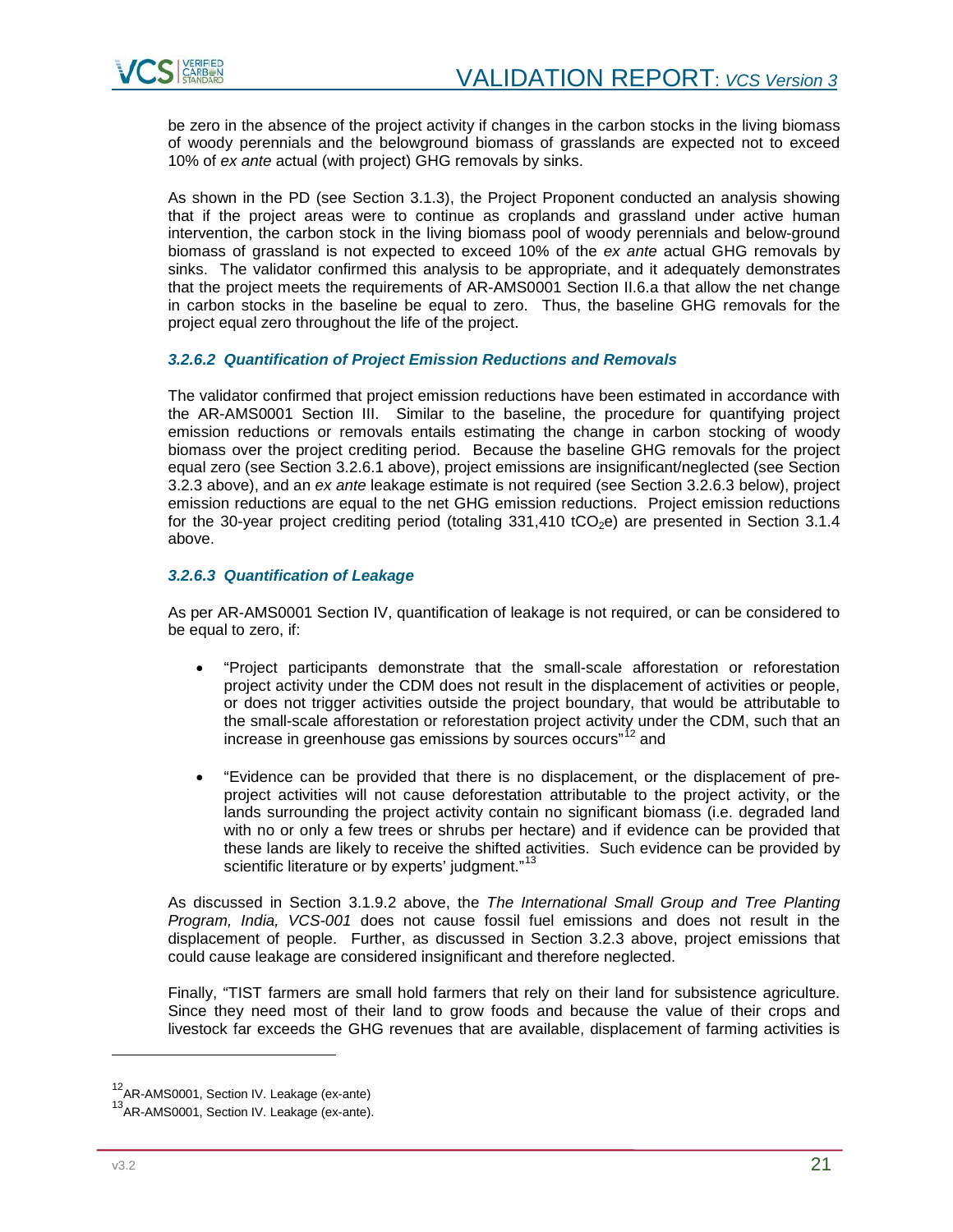

limited. As part of the data collection for the baseline activity, Small Groups are asked, "Will any activities be displaced?" This question is asked in the context of the CDM Executive Board's interpretation that if moving to one's own existing farm plots "does not trigger activities outside the project boundary that would be attributed to the small-scale afforestation or reforestation project activity under the CDM, such that the increase in greenhouse gas emissions by a source occurs, a leakage estimation is not required." A survey of TIST members controlling the project areas indicated that activities were displaced on zero (0) hectares." [14](#page-21-2)

These assertions were confirmed during the validation event. Thus, an *ex ante* leakage calculation is not necessary.

# *3.2.6.4 Summary of Net GHG Emission Reductions or Removals*

The validator confirmed that net GHG emission reductions and removals have been estimated in accordance with AR-AMS0001 Section V. As described in Section 3.2.6.2 above, the net GHG emission reductions are equal to the calculated project emission reductions. The net GHG emission reductions for the 30-year project crediting period (totaling  $331,410$  tCO<sub>2</sub>e) are presented in Section 3.1.4 above.

#### *3.2.6.5 Uncertainties Associated with the Calculation of Emission Reductions or Removals*

The validator confirmed there are no deductions associated with uncertainty. CAAC used appropriately conservative data, factors, assumptions, and equations in the estimation of net GHG removals by sinks.

# <span id="page-21-0"></span>*3.2.7 Methodology Deviations*

The validation confirmed that there are no deviations from the methodology. As noted in Section 3.1.9.1 above, several of the TIST project areas do not meet India's definition of a forest as required by the CDM. However, this requirement does not apply to VCS ARR projects.

# <span id="page-21-1"></span>*3.2.8 Monitoring Plan*

The following are the primary data and parameters that were monitored prior to, and made available and assessed during validation:

- Location of project area
- Boundary of project area
- Area of project area
- Ownership of project area
- Baseline trees
- Baseline tree circumference
- Baseline strata
- Project trees
- Number of trees
- DBH
- Total CO<sub>2</sub>e

<span id="page-21-2"></span><sup>14</sup>Clean Air Action Corporation, *The International Small Group and Tree Planting Program, India, VCS-001*, Version 01, 08 February 2013.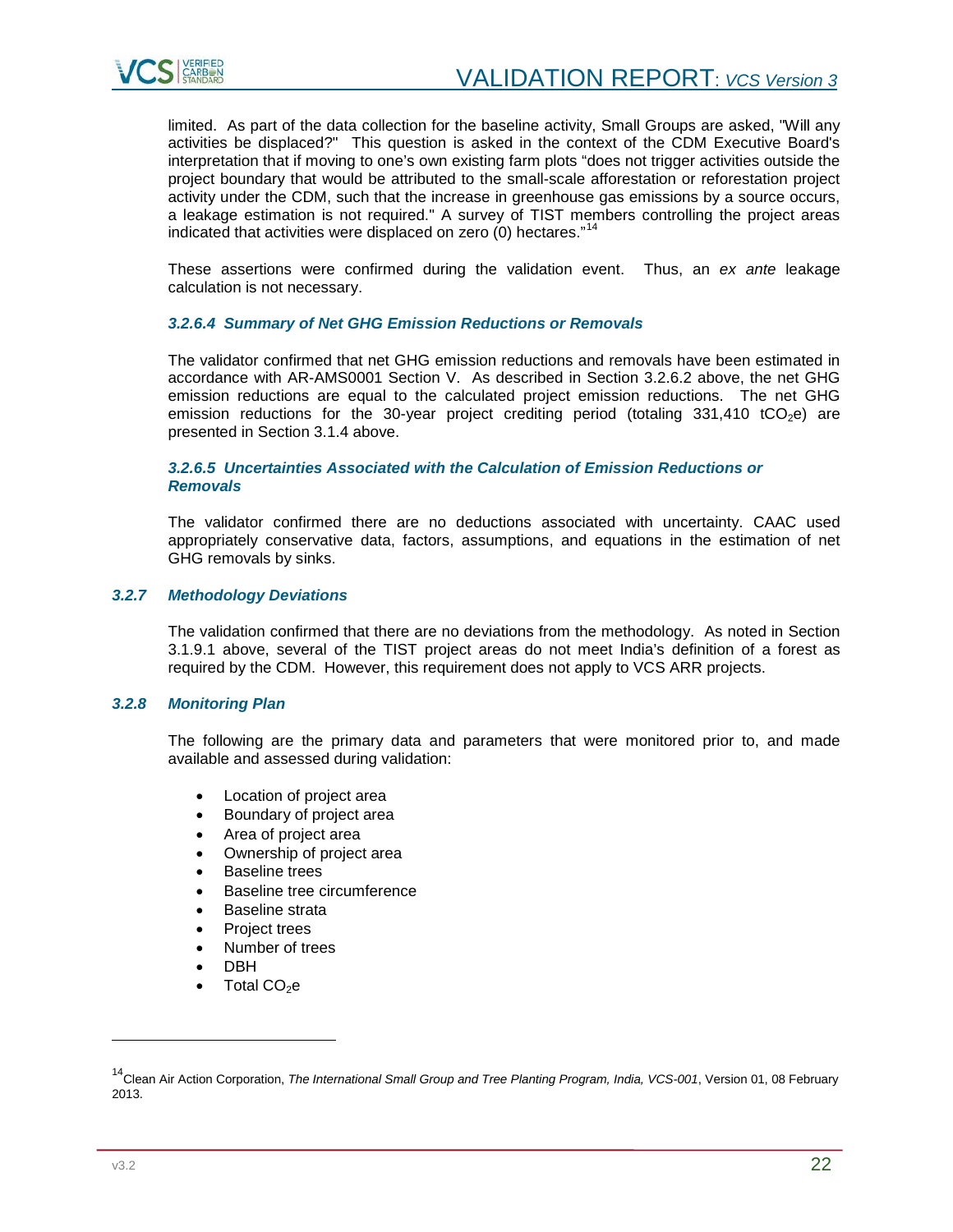

The monitoring plan procedures and equipment were comprehensive and were found to be applicable to the parameters monitored. They were appropriately designed and provided reasonable assurance that the sequestration occurring from GHG sources, sinks, and reservoirs was (baseline) and will be (project scenario) accurately assessed. In accordance with the conditions of AR-AMS0001, project emissions were considered insignificant and therefore neglected.

The monitoring plan includes a Quality Assurance/Quality Control (QA/QC) plan to control for errors in measurement and data analysis. Application of the QA/QC plan will provide documentation and consistency in data archiving to permit efficient third-party auditing and evaluation against measurement and quantification standards over the life of monitoring.

CAAC is responsible for the registration, monitoring, measurement, and reporting of sequestration within the timeframe required by VCS-AFOLU-ARR requirements.

# <span id="page-22-0"></span>**3.3 Environmental Impact**

In addition to the sequestration of carbon, *The International Small Group and Tree Planting Program, India, VCS-001* creates several environmental co-benefits.

As mentioned in Section 3.1.8.3 above, a subset of TIST India was validated and registered under the CDM (see "TIST IN PD-VCS-Ex 21 CDM Approval 080204.pdf"). Part of the CDM approval process includes:

• "Environmental wellbeing: This should include a discussion of impact of the project activity on resource sustainability and resource degradation, if any, due to proposed activity; biodiversity friendliness; impact on human health; reduction of levels of pollution in general (see "TIST IN PD-VCS-Ex 22 IN CDM Approval Process.pdf").

CDM approval indicates India's Designated National Authority (Ministry of Environment and Forests, Government of India) believes the TIST program meets the necessary environmental threshold.

In addition, TIST India has been recognized by the Tamil Nadu Forest Department for its work, and was awarded "Best Planting in Private Lands" under Institutional Category for "The International Year of Forests 2011" (see "TIST IN PD-VCS-Ex 23 Award for Best Tree Planting.pdf"). TIST India farmers in Thiruvallur District received three additional awards for forestry outreach and awareness creation."<sup>[15](#page-22-1)</sup>

Finally, a third party consulting firm (NAREDA Consultants of Nanyuki, Kenya), was contracted by CAAC to investigate the TIST program's environmental impact in Kenya (very similar operations to those in India). The report produced by NAREDA Consultants  $^{16}$  $^{16}$  $^{16}$  outlines several existing positive impacts (e.g. increased tree cover, improved soil fertility, reduced erosion and sedimentation), potential positive impacts (e.g., enhanced biodiversity, heightened populations of native species, improved farm productivity), as well as existing and potential negative impacts (e.g., high expectations from farmers, inadequate information dissemination, farmer's dissatisfaction due to delayed payment) and their mitigation measures.

j

<span id="page-22-1"></span><sup>15</sup>Clean Air Action Corporation, *The International Small Group and Tree Planting Program, India, VCS-001*, Version 01, 08 February 2013.

<span id="page-22-2"></span><sup>&</sup>lt;sup>16</sup>TIST KE PD-VCS-Spt 06 EIA Report NAREDAR 100506.doc. Available at TIST.org.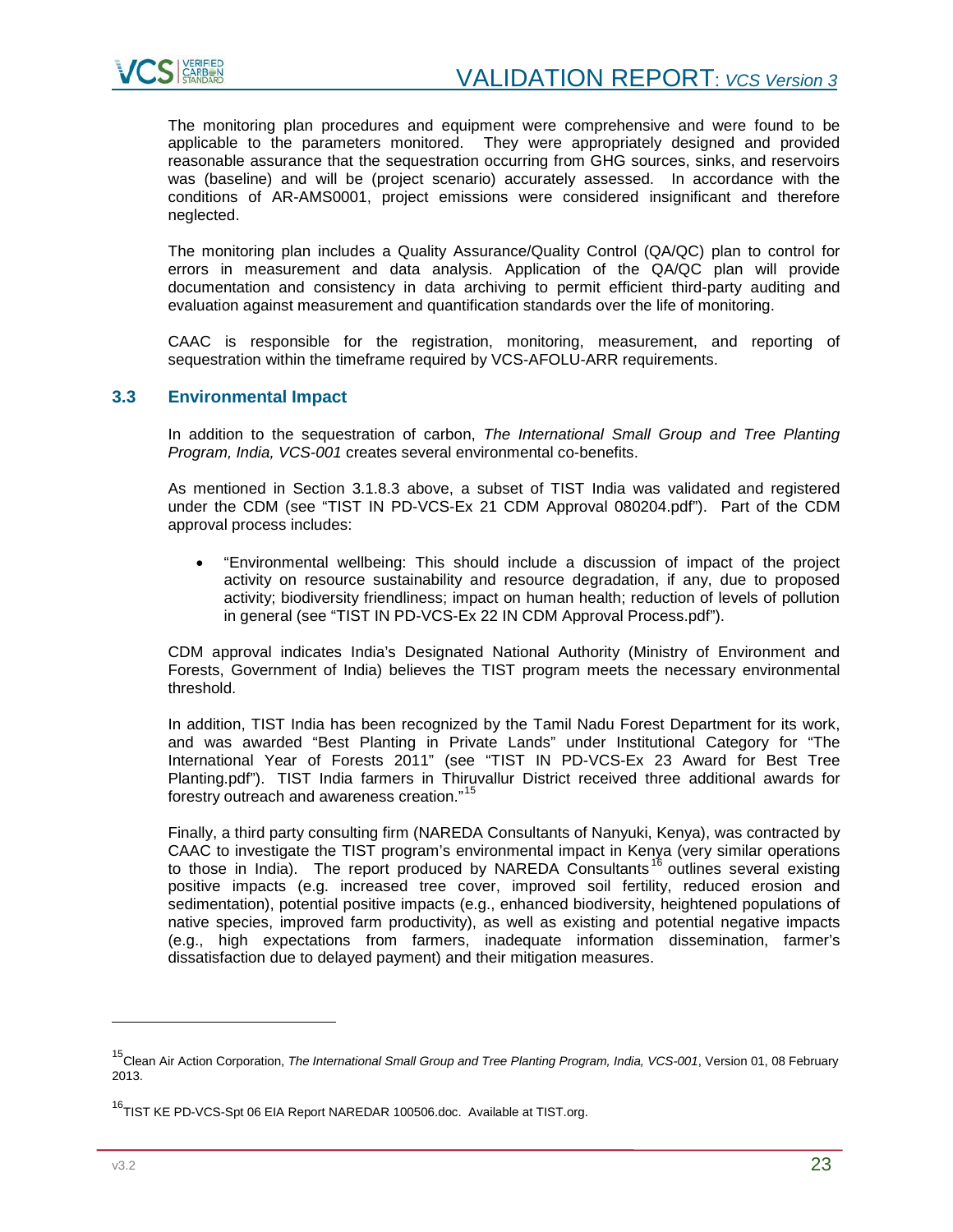

It is clear that the positive environmental impacts produced by the TIST program are much more numerous than the negative impacts. In their report, NAREDA concluded, "drawing from the positive and negative impacts as highlighted above, the former outweighs the latter by far, an observation clearly pinpointed by community, especially during the focused group discussions."

Validators and TIST program managers have reviewed the mitigation measures for addressing negative impacts and found that they are part of the existing program in both India and Kenya. As stated in the PD, "Most refer to constant outreach to the member to increase awareness. TIST provides regular training in the abovementioned activities through seminars, cluster meetings, Small Group meetings and the newsletter. In addition, TIST Quantifiers are trained in most aspects of the program and they try to visit each Small Group once a year. While their primary purpose is quantification, they can also provide answers to some questions while on  $\frac{1}{\sqrt{2}}$ site."<sup>[17](#page-23-2)</sup>

This information was confirmed during the validation event through documentation review, interviews and site visits.

# <span id="page-23-0"></span>**3.4 Comments by stakeholders**

<span id="page-23-1"></span>Comments from stakeholders were appropriately documented and were found to be overwhelmingly positive. The few exceptions included requests for higher payments on a per tree basis and more timely delivery of payments. Where concerns have been identified, CAAC has made tangible efforts to resolve any issues or concerns. The stakeholder input was confirmed through interviews with a sample of stakeholders conducted during validation.

<span id="page-23-2"></span><sup>17</sup>Clean Air Action Corporation, *The International Small Group and Tree Planting Program, India, VCS-001*, Version 01, 08 February 2013.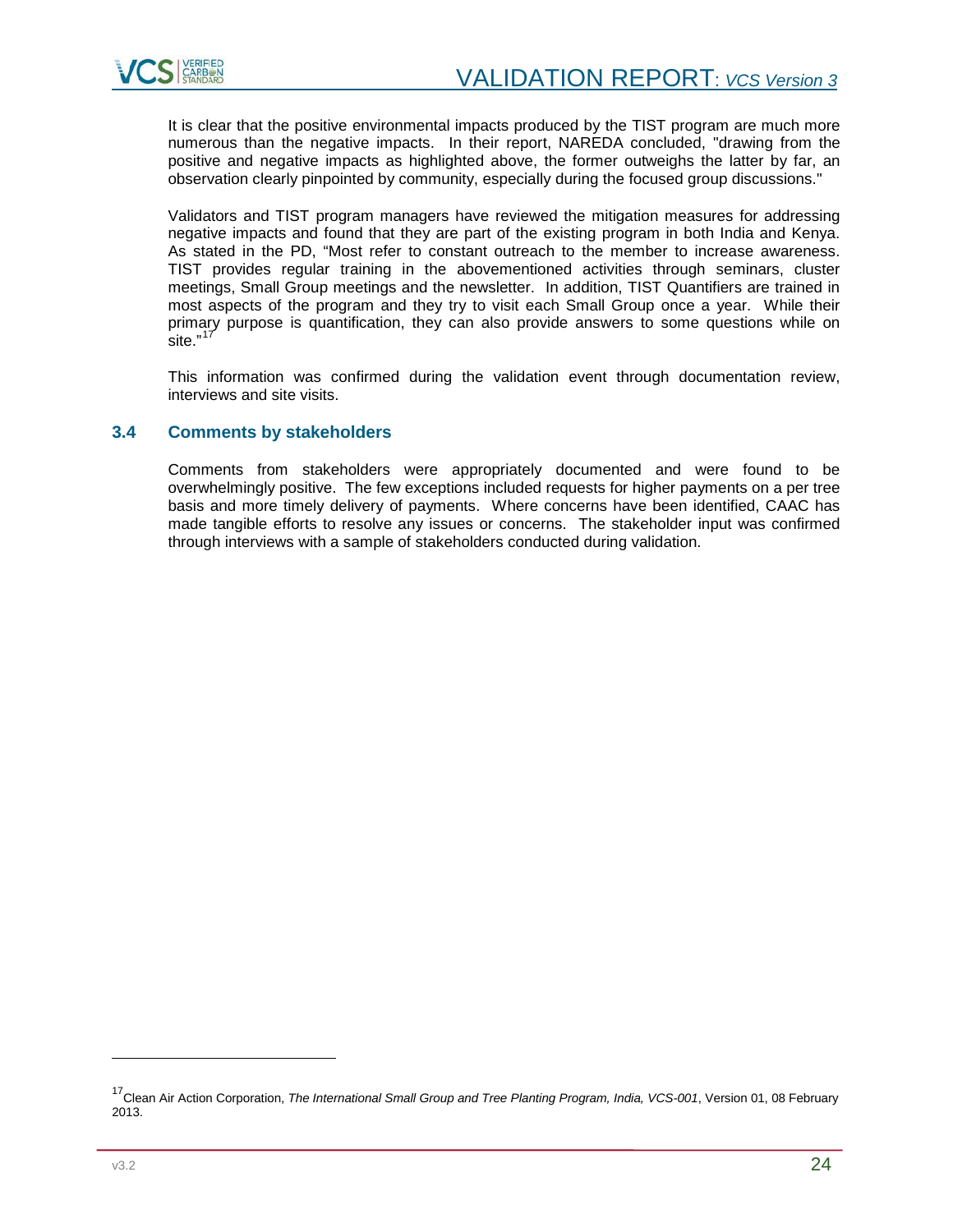

# **4 VALIDATION CONCLUSION**

ESI confirms all validation activities including objectives, scope and criteria, level of assurance and the PD are complete and in adherence to the VCS Version 3 and all associated updates as documented in this report. ESI concludes without any qualifications or limiting conditions that the PD *The International Small Group and Tree Planting Program, India, VCS-001* (dated 08 February 2013) meets the requirements of VCS Version 3 and all associated updates.

| Report Submitted to:                           | <b>Voluntary Carbon Standard Association</b> |
|------------------------------------------------|----------------------------------------------|
|                                                | 1730 Rhode Island Ave. NW, Suite 803         |
|                                                | Washington, D.C. 20036                       |
|                                                |                                              |
|                                                | Clean Air Action Corporation (CAAC)          |
|                                                | 7134 South Yale Avenue, Suite 310            |
|                                                |                                              |
|                                                | Tulsa OK, USA 74136                          |
| <b>Report Submitted by:</b>                    | Environmental Services, Inc.                 |
|                                                | Corporate Office                             |
|                                                | 7220 Financial Way, Suite 100                |
|                                                | Jacksonville, FL 32256                       |
|                                                |                                              |
|                                                |                                              |
| <b>ESI Lead Validator Name and Signature:</b>  |                                              |
|                                                | $\mu$ 11. Ma                                 |
|                                                |                                              |
|                                                |                                              |
|                                                |                                              |
|                                                |                                              |
|                                                | Shawn McMahon                                |
|                                                | <b>Lead Validator</b>                        |
| <b>ESI Division Regional Technical Manager</b> |                                              |
| Name and Signature:                            |                                              |
|                                                | Janice Memahan                               |
|                                                |                                              |
|                                                |                                              |
|                                                |                                              |
|                                                | Janice McMahon                               |
|                                                | Vice President and Forestry, Carbon and GHG  |
|                                                |                                              |
|                                                | Division Regional Technical Manager          |
| Date:                                          | 07 March 2013                                |
|                                                |                                              |

SMM/JPM/rmb/VO12058.00 VCS Validation Report TIST India 001-final K pf 3/7/13f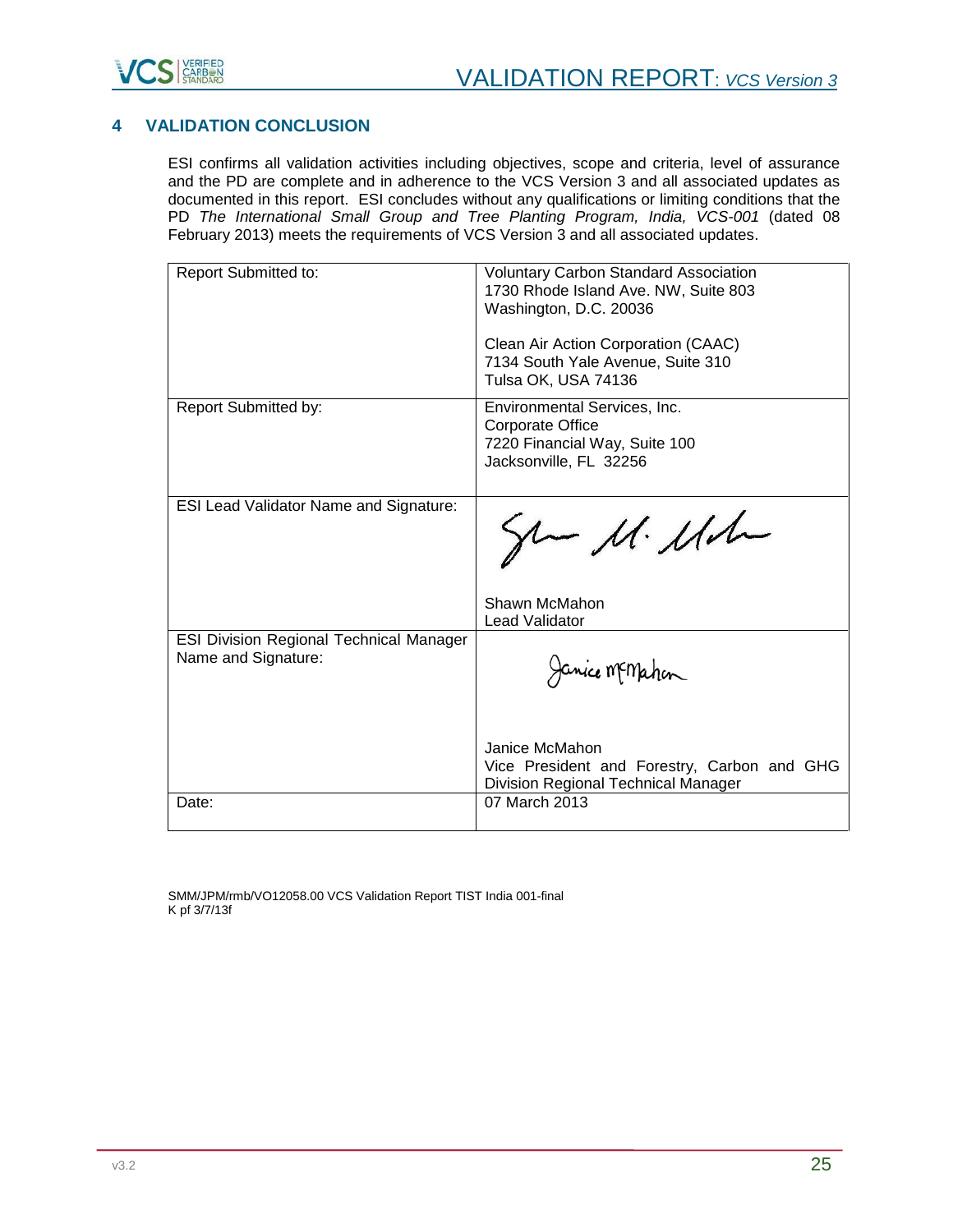

# <span id="page-25-0"></span>**APPENDIX A – NCR/CL/OFI SUMMARY**

#### **Summary - Project Validation/Verification - Non-Conformity Reports (NCR) / Clarification (CL) Requests**

# **1. Clarification**

#### **VCS Criteria:**

3.7.1 The project start date is the date on which the project began generating GHG emission reductions or removals (see VCS document AFOLU Requirements for further specification for AFOLU projects). The rules and requirements on project start date, as well as validation and verification dates, are set out in the sections below. For projects registered under both the VCS Program and an approved GHG program, further specification with respect to the validation deadline is set out in Section 3.11

# **Evidence Used to Assess Conformance:**

Section 1.5 of PDD; TIST IN PD-VCS-001e App04 Data 121027.xlsx

# **Clarification (CL):**

CL: Please ensure consistency between the project start date in PD text, tables, and Appendix 04 **Date issued:**  $\begin{array}{|c|c|c|} \hline \end{array}$  4 January 2013

# **Project proponent response/actions and date:**

The project start date is 01-January-2004. The referenced documents have been corrected to reflect this date.

# **Evidence used to close NCR:**

TIST IN PD-VCS-001a PD Text 130208.doc: Confirmed that PD Section 1.5 has been corrected to indicate the appropriate project start date (01 January 2004). This correlates with Appendix 04. This item has been satisfactorily addressed.

**Date closed:** 26 February 2013

#### **2. Non-Conformity Report**

# **VCS Criteria:**

3.8.3 Projects registered under other GHG programs are not eligible for VCU issuance beyond the end of the total project crediting period under those programs. For example, a CDM project with a seven year twice renewable project crediting period is not eligible for VCU issuance beyond the end of those 21 years. Where projects have been registered under more than one other GHG program, they are not eligible for VCU issuance after the date that is the earliest end date of all applicable project crediting periods.

# **Evidence Used to Assess Conformance:**

Section 1.12.3 and Exhibit 05

#### **Non-conformity report (NCR):**

NCR: Exhibit 05 is BLANK. Please provide evidence of the withdrawal and that no credits were claimed previously.

**Date issued:**  $\begin{array}{|c|c|c|} \hline \end{array}$  4 January 2013

# **Project proponent response/actions and date:**

Although the TIST India CDM project (#3000) was verified, it was never verified and no credits have been claimed. See TIST IN PD-VCS-001 NCR Round 1 Ap 130208.docx. The section "Requests for Issuance and related documentation" is blank indicating no verification or issuance.

We have requested that the India CDM office withdraw the TIST CDM project 3000. See TIST IN PD-VCS-Ex 05 CDM Withdrawal.pdf

# **Evidence used to close NCR:**

[Http://cdm.unfccc.int/Projects/DB/TUEV-SUED1253867373.9/view:](http://cdm.unfccc.int/Projects/DB/TUEV-SUED1253867373.9/view) Confirmed through CDM Registry that Project was registered (and validated) but there was no request for issuance and no credits have been issued

TIST IN PD-VCS-Ex 05 CDM Withdrawal.pdf: Document serves as sufficient evidence that TIST/CAAC has requested this project to be withdrawn from the CDM Registry. Project proponent is awaiting response from the CDM National Authority regarding withdrawal request. This item has been satisfactorily addressed.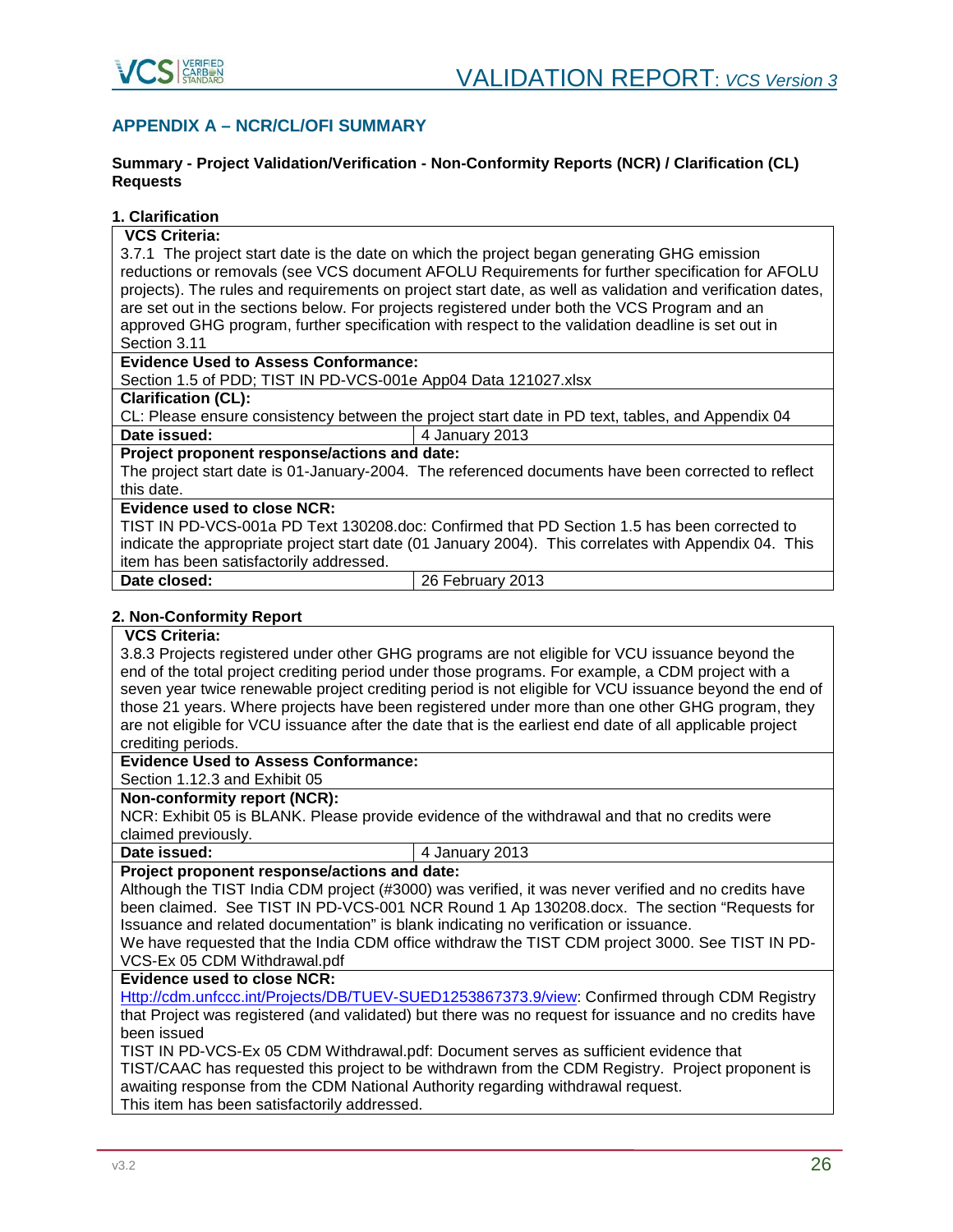

**Date closed:** 26 February 2013

# **3. Non-Conformity Report**

# **VCS Criteria:**

3.16.6 The monitoring report shall include all the data and information as set out in the monitoring requirements of the project description and the applied methodology. It shall be prepared using the VCS Monitoring Report Template and shall include the following:

#### **Evidence Used to Assess Conformance:**

NA

# **Non-conformity report (NCR):**

NCR: Please provide a monitoring report meeting the requirements of the VCS Standard Section 3.16.6<br>Date issued:

# **Date issued:** 4 January 2013 **Project proponent response/actions and date:**

#### To be determined

The monitoring report and monitoring data sheet has been provided.

# **Evidence used to close NCR:**

TIST IN PD-VCS-001h App07 Monitoring Rpt 130208.doc and TIST IN PD-VCS-001i App08 Monitoring Data 130208.xlsx: The monitoring report has been prepared using the VCS Monitoring Report Template and meets the requirements of the VCS Standard Section 3.16.6. Further, the monitoring data is accurate and in conformance with AR-AMS0001 and the VCS Standard. Upon review of the monitoring report, a discrepancy was found between the Monitoring report and the PD: Section 3.3.2 of monitoring report included calculation assumptions that were not included in the Monitoring Plan of the PD (the circumference of all one-year-old trees was set at zero). The project proponent was informed of this via email on 27 February 2013. The project proponent immediately revised Section 3.3.2 of the monitoring report to indicate that this assumption my change in subsequent monitoring reports if any one year old trees are over breast height. This item has been adequately addressed.<br>Date closed: **Date closed:** 28 February 2013

# **4. Clarification**

| <b>VCS Criteria:</b>                                                                                     |
|----------------------------------------------------------------------------------------------------------|
| 3.1.1 As set out in the VCS Standard, standards and factors used to derive GHG emissions data as         |
| well as any supporting data for establishing baseline scenarios and demonstrating additionality shall    |
| be publicly available and derived from a reputable and recognized source, such as IPCC 2006              |
| Guidelines for National GHG Inventories or the IPCC Good Practice Guidance for Land Use, Land-           |
| Use Change and Forestry.                                                                                 |
| <b>Evidence Used to Assess Conformance:</b>                                                              |
| TIST IN PD 001 and supporting documents                                                                  |
| <b>Clarification (CL):</b>                                                                               |
| CL: Please indicate the source of the baseline increment growth factor of .5 cm per year as stated in    |
| the assumptions on page 31, section 3.1.3 Assumptions.                                                   |
| Date issued:<br>4 January 2013                                                                           |
| Project proponent response/actions and date:                                                             |
| The following footnote has been added to the PD: "David Shoch, TerraCarbon LLC, personal                 |
| communication, 2009."                                                                                    |
| Evidence used to close NCR:                                                                              |
| TIST IN PD-VCS-001a PD Text 130208.doc (Section 3.1.3): Confirmed the footnote was added to PD           |
| Section 3.1.3 as indicated. This reference is consistent with previously verified projects and Mr. Shoch |
| is a reputable source. Item is addressed.                                                                |
| Date closed:<br>26 February 2013                                                                         |
|                                                                                                          |

# **5. Clarification**

# **VCS Criteria:**

3.1.2 Where projects are located within a jurisdiction covered by a jurisdictional REDD+ program,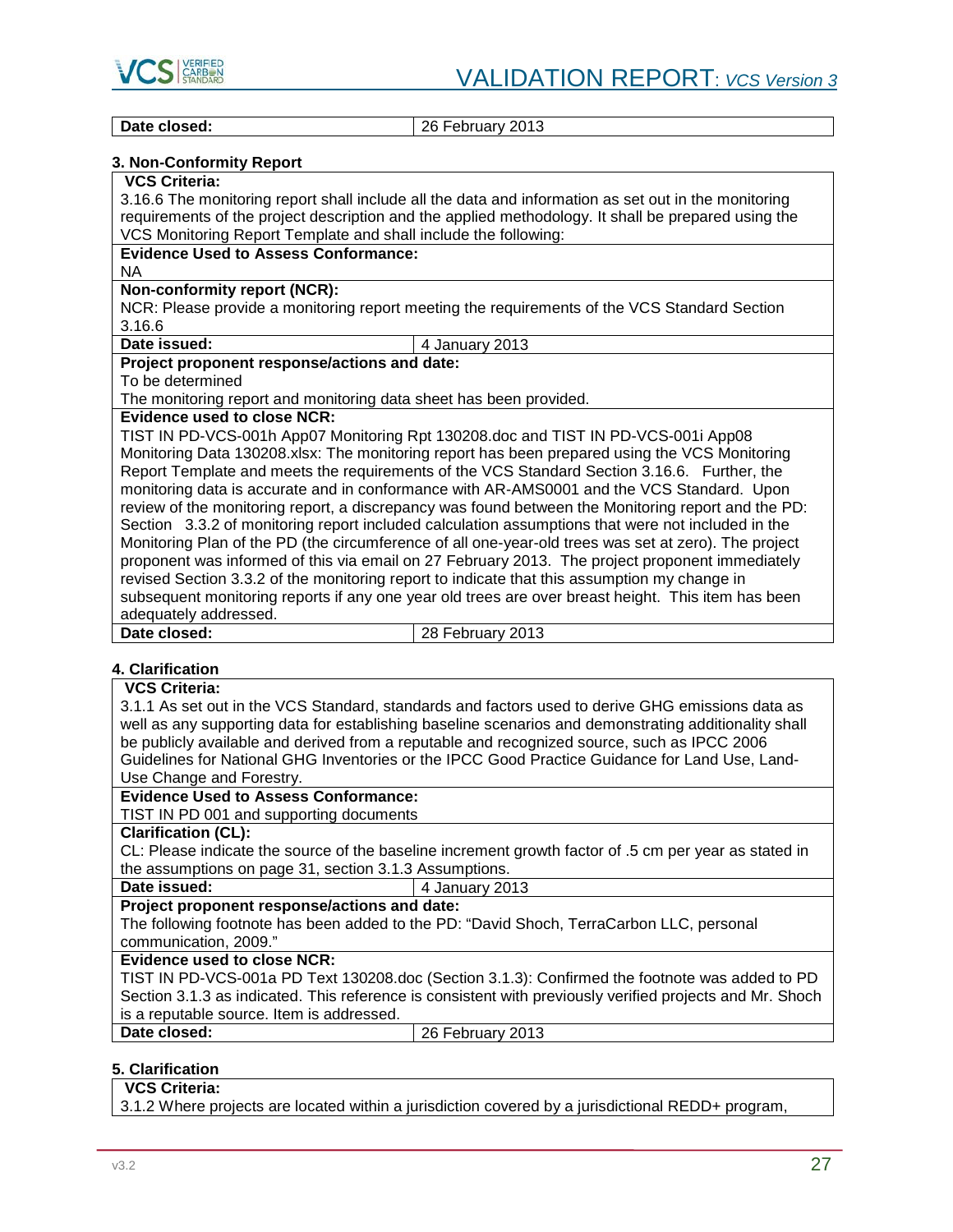

project proponents shall follow the requirements in this document and the requirements related to nested projects set out in VCS document Jurisdictional and Nested REDD+ Requirements.

#### **Evidence Used to Assess Conformance:**

This is not addressed in the PDD

**Clarification (CL):**

CL: Please indicate if India is implementing a jurisdictional REDD + program

#### **Date issued:**  $\vert$  4 January 2013

**Project proponent response/actions and date:**

India is not currently implementing a jurisdictional REDD+ program. At present there are only 3 pilot areas: Costa Rica, Chile and Acre State of Brazil. http://v-c-s.org/news-events/news/costa-rica-joinsgrowing-list-nations-pilot-jnr-program.

**Evidence used to close NCR:**

[http://v-c-s.org/news-events/news/costa-rica-joins-growing-list-nations-pilot-jnr-program:](http://v-c-s.org/news-events/news/costa-rica-joins-growing-list-nations-pilot-jnr-program) Confirmed that India is not currently implementing a jurisdictional REDD+ program. VCS Jurisdictional and Nested REDD+ Requirements are not applicable to this project. Item is addressed. **Date closed:** 26 February 2013

# **6. Clarification**

**VCS Criteria:** 

4) Total size of the project area.

**Evidence Used to Assess Conformance:**

TIST IN PD 001 Section 1.1 and 1.9, also see TIST website

# **Clarification (CL):**

CL: Please explain the discrepancies in small group and member numbers reported in PD and those found on the TIST website<br>Date issued:

**Date issued:** 4 January 2013

# **Project proponent response/actions and date:**

The TIST website shows all TIST Small Groups and their activities in India. Only a subset of these were included in this PD.

# **Evidence used to close NCR:**

TIST.org; communication with project managers; PD Section 4.3.2: Client and PD sufficiently described how the TIST Data System is dynamic and real time. Data collected in the field by quantifiers are transferred to TIST's main database server via the Internet and a synchronization process, where it is incorporated with historical project data. Small group and member numbers reported on the website will not match those in any given PD. The PD only contains a subset of small groups and their project areas. This item was addressed in satisfactory detail that allows this issue to be closed.<br>Date closed:

**Date closed:** 26 February 2013

# **7. Non-Conformity Report**

**VCS Criteria:**  3.4.2 The project proponent shall demonstrate control over the entire project area with proof of title with respect to one or more rights of use accorded to the project proponent as set out in the VCS Standard, noting the following: **Evidence Used to Assess Conformance:** TIST IN PD 001 Section 1.12 **Non-conformity report (NCR):** NCR: Information Request: Please provide individual completed contract samples for the following small groups as demonstration of control over right to use project areas for carbon sequestration: Hari Mukeshkanna The Woods **Ganga** Amman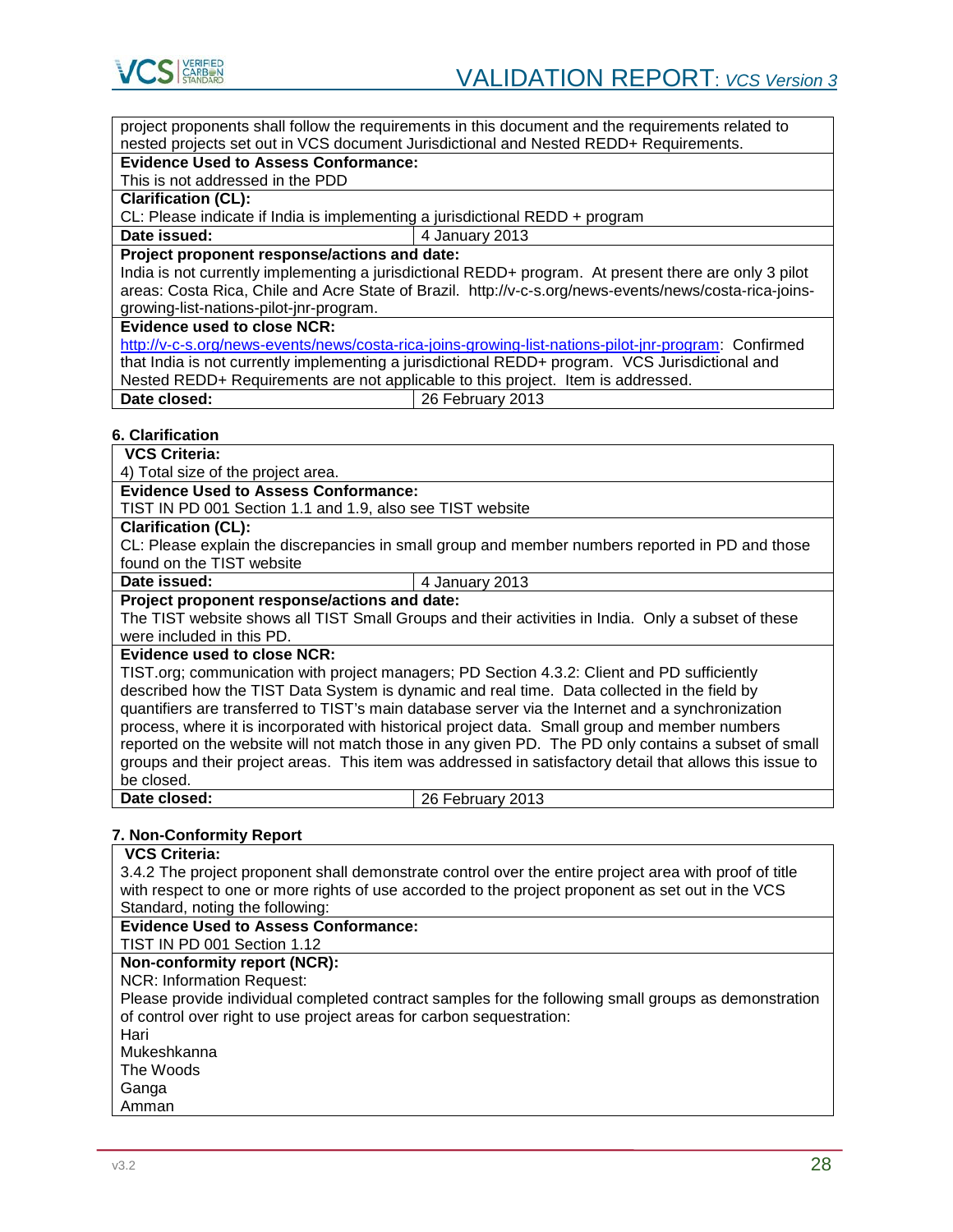

| Date issued:<br>4 January 2013                                                                                                                         |
|--------------------------------------------------------------------------------------------------------------------------------------------------------|
| Project proponent response/actions and date:                                                                                                           |
| Hari (2009IN134, Thani): http://www.tist.org/i2/blobs/bin_contract/1F/1F37.PDF                                                                         |
| Mukeshkanna (2008IN616, Vellor): http://www.tist.org/i2/blobs/bin_contract/1D/1DED.PDF                                                                 |
| The Woods (2009IN175, Gingee): http://www.tist.org/i2/blobs/bin_contract/1E/1E88.PDF                                                                   |
| Ganga (2009IN161, Chepet): http://www.tist.org/i2/blobs/bin_contract/1E/1E65.PDF                                                                       |
| Amman (2010IN97, Vellor): http://www.tist.org/i2/blobs/bin_contract/1D/1DF4.PDF                                                                        |
| <b>Evidence used to close NCR:</b>                                                                                                                     |
| Completed contract samples were reviewed and found to be adequate and satisfactory. The                                                                |
| documents grant the rights to all carbon associated with the project trees from Small Groups to TIST.                                                  |
| TIST IN PD-VCS-Ex 04 CAAC TIST India Contract 090309.pdf grants the rights to all carbon                                                               |
| associated with the project trees from TIST to CAAC. The documents adequately demonstrate control                                                      |
| over right to use project areas for carbon sequestration. Item is addressed.<br>Date closed:<br>26 February 2013                                       |
|                                                                                                                                                        |
| 8. Non-Conformity Report                                                                                                                               |
| <b>VCS Criteria:</b>                                                                                                                                   |
| Management team does not include individuals with significant experience in all skills necessary to                                                    |
| successfully undertake all project activities (i.e., any area of required experience is not covered by at                                              |
| least one individual with at least 5 years' experience in the area).                                                                                   |
| <b>Evidence Used to Assess Conformance:</b>                                                                                                            |
| Appendix 05                                                                                                                                            |
| Non-conformity report (NCR):                                                                                                                           |
| NCR: Please provide additional documentation (referred to in Risk Report) demonstrating that all                                                       |
| areas of required experience is covered by at least one individual with at least 5 years' experience in                                                |
| the project area                                                                                                                                       |
| Date issued:<br>4 January 2013                                                                                                                         |
| Project proponent response/actions and date:                                                                                                           |
| The project proponent is TIST Tree Planting India Private Limited (TIST India) a subsidiary of Clean                                                   |
| Air Action Corporation (CAAC). As such, TIST India is managed by CAAC. The management                                                                  |
| resumes are found in TIST IN PD-VCS-Ex 25 Mgt Resumes 110215.doc. The management                                                                       |
| experience is presented in TIST IN PD-VCS-Ex 26 Mgt Experience 110215.doc. Said documents are                                                          |
| referenced in the risk report.                                                                                                                         |
| <b>Evidence used to close NCR:</b>                                                                                                                     |
| TIST IN PD-VCS-Ex 25 Mgt Resumes 110215.doc and TIST IN PD-VCS-Ex 26 Mgt Experience                                                                    |
| 110215.doc: Both documents confirm that the management team includes individuals with at least five                                                    |
| years' experience in all skills necessary to successfully undertake the project activities. Item is                                                    |
| addressed.                                                                                                                                             |
| Date closed:<br>26 February 2013                                                                                                                       |
|                                                                                                                                                        |
| 9. Clarification                                                                                                                                       |
| <b>VCS Criteria:</b>                                                                                                                                   |
| Project cash flow breakeven point is less than 4 years from the current risk assessment<br><b>Evidence Used to Assess Conformance:</b>                 |
| Appendix 05; TIST IN PD-VCS-Ex 07 Financial Plan.xls                                                                                                   |
| <b>Clarification (CL):</b>                                                                                                                             |
| CL: Please indicate what is included in project management costs                                                                                       |
| Date issued:                                                                                                                                           |
| 4 January 2013                                                                                                                                         |
| Project proponent response/actions and date:<br>These are costs not incurred in the host country and include the US staff, rent, international travel, |
| hosting and maintaining the TIST website, programming and technical support for the monitoring                                                         |
| system, purchase of the monitoring system equipment, phone, internet, legal, accounting, rent, cost of                                                 |

validation and verification (both internal and external), development to training curricula.

# **Evidence used to close NCR:**

Response above and TIST IN PD-VCS-Ex 07 Financial Plan.xls: The items identified as project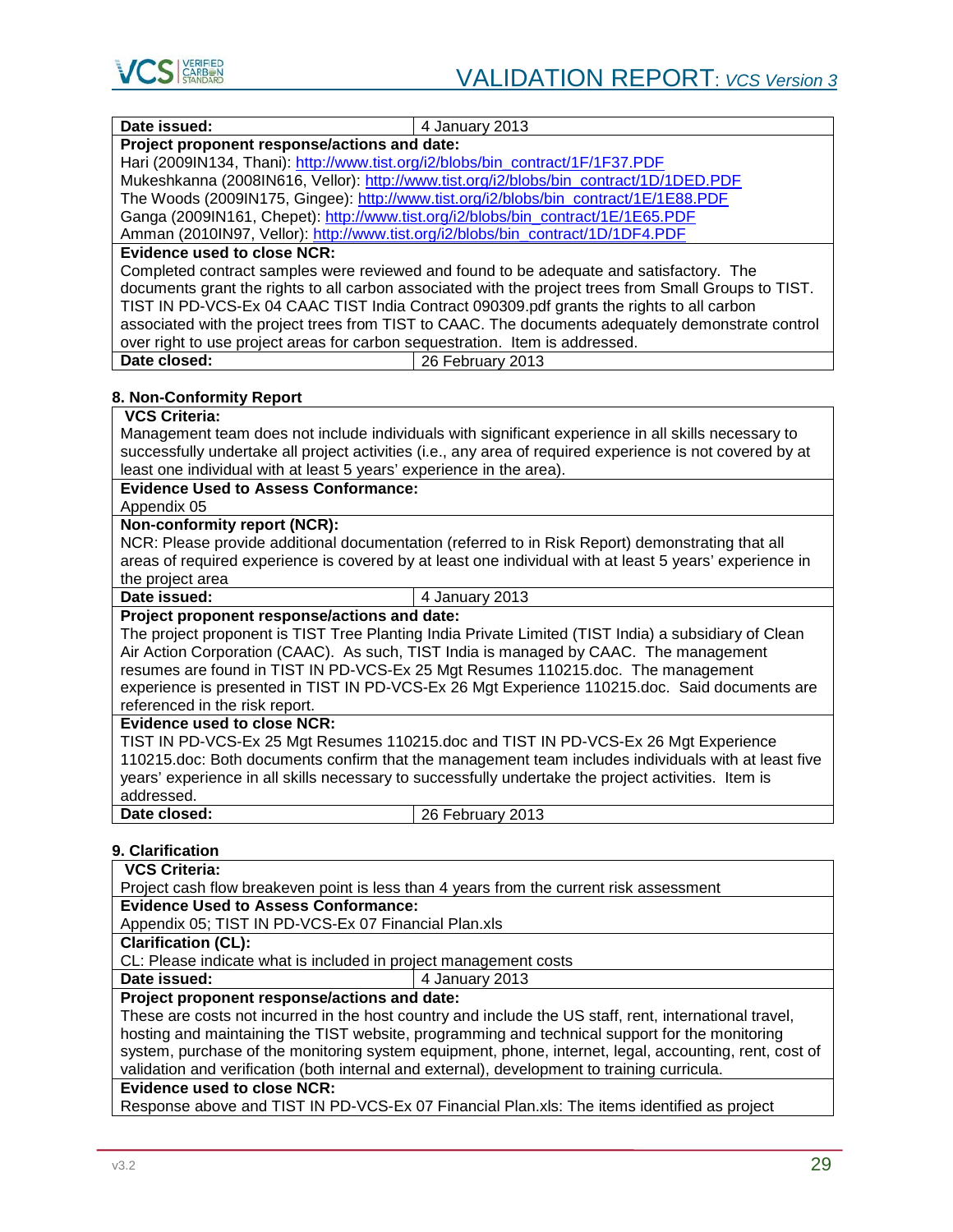

| management cost appear to be reasonable. Further, their values, as shown in the TIST Financial<br>Plan, also appear to be reasonable. Issue addressed. |  |  |
|--------------------------------------------------------------------------------------------------------------------------------------------------------|--|--|
| Date closed:<br>26 February 2013                                                                                                                       |  |  |
|                                                                                                                                                        |  |  |
| <b>10. Non-Conformity Report</b>                                                                                                                       |  |  |
| <b>VCS Criteria:</b>                                                                                                                                   |  |  |
| Project has secured 80% or more of funding needed to cover the total cash out before the project                                                       |  |  |
| reaches breakeven                                                                                                                                      |  |  |
| <b>Evidence Used to Assess Conformance:</b>                                                                                                            |  |  |
| Appendix 05; TIST IN PD-VCS-Ex 07 Financial Plan.xls                                                                                                   |  |  |
|                                                                                                                                                        |  |  |
| Non-conformity report (NCR):                                                                                                                           |  |  |
| NCR: Please provide evidence that the funding is secured as per VCS AFOLU Risk tool Section                                                            |  |  |
| 2.2.2.4. Also, please document carbon credit pricing assumptions.                                                                                      |  |  |
| Date issued:<br>4 January 2013                                                                                                                         |  |  |
| Project proponent response/actions and date:                                                                                                           |  |  |
| Note: The project financial plan is for the entire TIST program, all countries, all PDs and all project                                                |  |  |
| areas whether in a PD or not. Revenues are shared to operate the program.                                                                              |  |  |
|                                                                                                                                                        |  |  |
| Funding: Confidential. (text removed for publication of PD) Attached is the Modification 4 from                                                        |  |  |
| USAID indicating an aggregate award of \$7.4 million under the current award (Mar 2009 to Mar                                                          |  |  |
| 2014).                                                                                                                                                 |  |  |
| Pricing Assumptions: See row 15, Finance worksheet.                                                                                                    |  |  |
| <b>Evidence used to close NCR:</b>                                                                                                                     |  |  |
| USAID KE Award 2009-2014 Mod 04 120109.pdf: This document was reviewed and suffices as                                                                 |  |  |
| appropriate evidence showing that the project has secured 80% or more of funding needed to cover                                                       |  |  |
| the total cash out before the project reaches breakeven.                                                                                               |  |  |
| TIST IN PD-VCS-Ex 07 Financial Plan.xls: The TIST financial plan was revisited and it is confirmed                                                     |  |  |
|                                                                                                                                                        |  |  |
| that carbon credit pricing assumptions are documented in row 15 of the "Finance Worksheet."                                                            |  |  |
| Further, they are conservative considering projected market conditions.<br>Date closed:                                                                |  |  |
| 26 February 2013                                                                                                                                       |  |  |
| 11. Non-Conformity Report                                                                                                                              |  |  |
| <b>VCS Criteria:</b>                                                                                                                                   |  |  |
| Mitigation: Project has available as callable financial resources at least 50% of total cash out before                                                |  |  |
| project reaches breakeven                                                                                                                              |  |  |
| <b>Evidence Used to Assess Conformance:</b>                                                                                                            |  |  |
|                                                                                                                                                        |  |  |
| Appendix 05                                                                                                                                            |  |  |
| Non-conformity report (NCR):                                                                                                                           |  |  |
| NCR: Please identify callable financial resources and provide evidence of access to such resources                                                     |  |  |
| as per VCS AFOLU Risk Tool Section 2.2.2.5.                                                                                                            |  |  |
| Date issued:<br>4 January 2013                                                                                                                         |  |  |
|                                                                                                                                                        |  |  |
| Project proponent response/actions and date:                                                                                                           |  |  |
| Note: The project financial plan is for the entire TIST program, all countries, all PDs and all project                                                |  |  |
| areas whether in a PD or not. Revenues are shared to operate the program.                                                                              |  |  |
|                                                                                                                                                        |  |  |
| Confidential: See NCR 10. The most recent \$1,460,000 shown in 13.A (Funding History) exceeds the                                                      |  |  |
| 50% level.                                                                                                                                             |  |  |
| <b>Evidence used to close NCR:</b>                                                                                                                     |  |  |
| USAID KE Award 2009-2014 Mod 04 120109.pdf: This document was reviewed and suffices as                                                                 |  |  |
|                                                                                                                                                        |  |  |
| appropriate evidence showing that the project has available as callable financial resources at least                                                   |  |  |
| 50% of total cash out before project reaches breakeven as identified in TIST IN PD-VCS-Ex 07                                                           |  |  |
| Financial Plan.xls. The project has already reached breakeven (2009) and the funding award from                                                        |  |  |
| USAID exhibits callable financial resources available to expand the TIST program. Item is addressed.<br>Date closed:<br>26 February 2013               |  |  |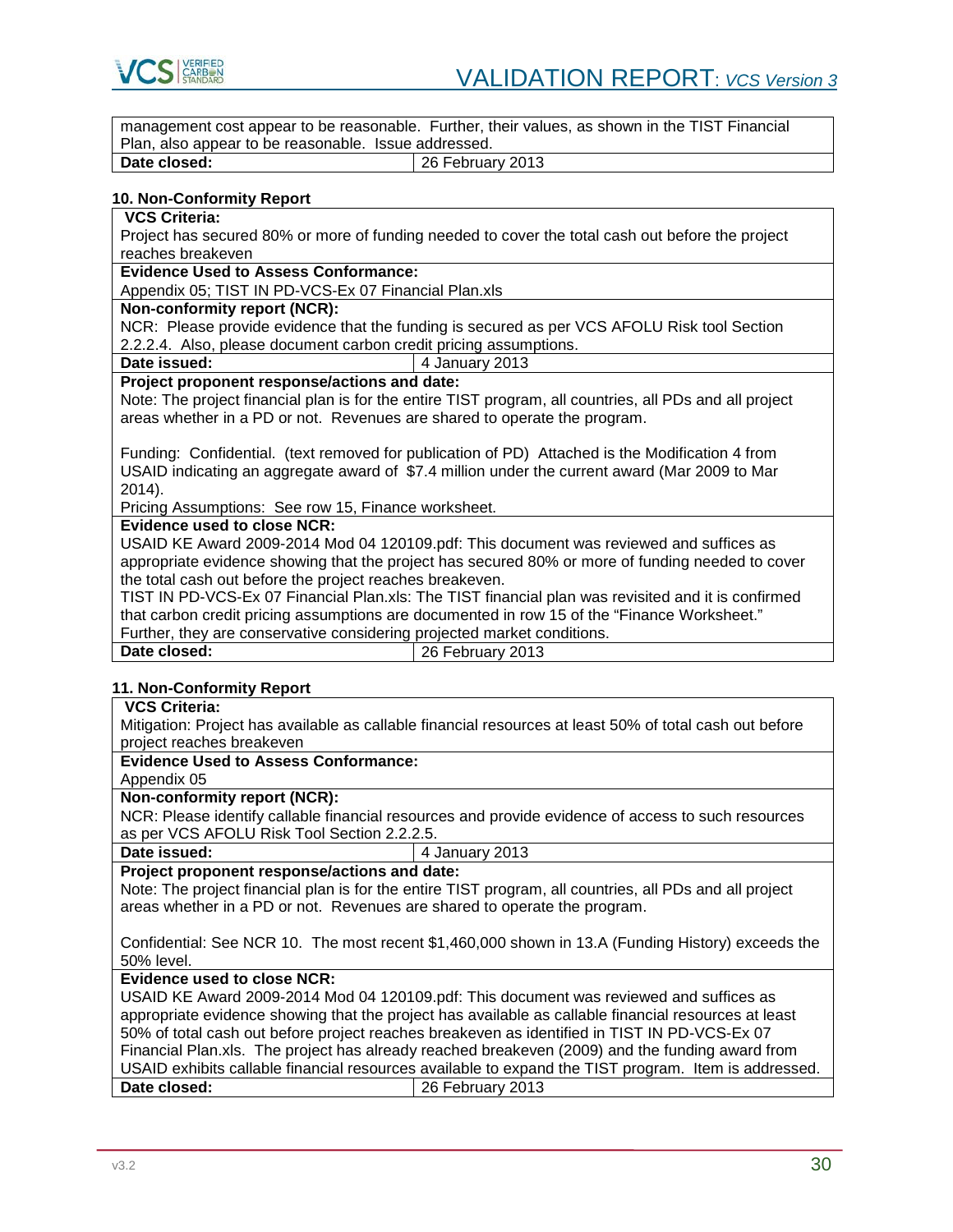

| 12. Non-Conformity Report                                                                                |  |  |
|----------------------------------------------------------------------------------------------------------|--|--|
| <b>VCS Criteria:</b>                                                                                     |  |  |
| Ownership and resource access/use rights are held by same entity(s)                                      |  |  |
| <b>Evidence Used to Assess Conformance:</b>                                                              |  |  |
| Appendix 05                                                                                              |  |  |
| Non-conformity report (NCR):                                                                             |  |  |
| <b>NCR: Information Request:</b>                                                                         |  |  |
| Please provide individual deed/title samples for the following farms as demonstration of control over    |  |  |
| ownership and resource access/use:                                                                       |  |  |
| 2007IN456-Shamundisvari; 2007IN234-Santhi; 2010IN159-Vijayavarman; 2008IN482-Sambathkumar;               |  |  |
| 2010IN170- Dhandapani                                                                                    |  |  |
| Date issued:<br>4 January 2013                                                                           |  |  |
| Project proponent response/actions and date:                                                             |  |  |
| As per VCS rules, this request can be fulfilled by demonstrating the "right to use." As with 10 previous |  |  |
| PDs for TIST, the right to use is demonstrated by the Small Group GhG contract as per NCR number         |  |  |
| 78, above. The contracts are available at www.TIST.org. See Project Area, India, and the details as      |  |  |
| follows:                                                                                                 |  |  |
|                                                                                                          |  |  |
| 2007IN456-Shamundisvari (Tamil Nadu, Tindivanam, Ganabathi):                                             |  |  |
| http://www.tist.org/i2/blobs/bin_contract/05/05B4.PDF                                                    |  |  |
| 2007IN234-Santhi (Tamil Nadu, Placepalayam, Prides Green): This group is no longer active with           |  |  |
| TIST and was inadvertently included with the PD.                                                         |  |  |
| 2010IN159-Vijayavarman (Tamil Nadu, Chetpet, Kamarajar):                                                 |  |  |
| http://www.tist.org/i2/blobs/bin_contract/1E/1E70.PDF                                                    |  |  |
| 2008IN482-Sambathkumar (Tamil Nadu, Vellore, Rajuvganthi): This contract is available as "TIST IN        |  |  |
| PD-VCS-Ex 33 GhG Rajuvganthi 34.pdf"                                                                     |  |  |
| 2010IN170- Dhandapani (Tamil Nadu, Thirupathur, Ragavan):                                                |  |  |
| http://www.tist.org/i2/blobs/bin_contract/1E/1ED0.PDF                                                    |  |  |
| <b>Evidence used to close NCR:</b>                                                                       |  |  |
| Completed contract samples were reviewed and found to be adequate and satisfactory. The                  |  |  |
| documents adequately demonstrate control over right to use project areas for carbon sequestration        |  |  |
| and ownership. Further, it is confirmed that 2007IN234-Santhi has been removed from the PD, ex           |  |  |
| ante data (Appendix 04), the Monitoring Report, and ex post data (Appendix 08) Item is addressed.        |  |  |
| Date closed:<br>26 February 2013                                                                         |  |  |
|                                                                                                          |  |  |
| <b>13. Clarification</b><br>VCC Critorio:                                                                |  |  |

| <b>VCS Criteria:</b>                                                                                |                                                                                                          |  |
|-----------------------------------------------------------------------------------------------------|----------------------------------------------------------------------------------------------------------|--|
| Fire Risk                                                                                           |                                                                                                          |  |
| <b>Evidence Used to Assess Conformance:</b>                                                         |                                                                                                          |  |
| Appendix 05                                                                                         |                                                                                                          |  |
| <b>Clarification (CL):</b>                                                                          |                                                                                                          |  |
|                                                                                                     | CL: Please identify/provide the baseline data used to justify the likelihood category chosen for Risk of |  |
| Fire                                                                                                |                                                                                                          |  |
| Date issued:                                                                                        | 4 January 2013                                                                                           |  |
| Project proponent response/actions and date:                                                        |                                                                                                          |  |
|                                                                                                     | TIST collects baseline data going back to 1990. None indicate any issues relating to fire in the project |  |
|                                                                                                     | areas, and consequently, we are conservatively using a likelihood category of "every 10 to less than     |  |
| 25 years. Reference has been made in the risk report to "Appendix 1, Land Sat 1990 imagery."        |                                                                                                          |  |
| Evidence used to close NCR:                                                                         |                                                                                                          |  |
| TIST IN PD-VCS-001f App05 Risk Analysis 130208.doc: Confirmed that reference to Appendix 01         |                                                                                                          |  |
| (1990 Landsat Imagery) has been made as indicated. The Landsat imagery (dated 1990 and 2000)        |                                                                                                          |  |
| does not indicate that there have been issues related to fire and justifies the likelihood category |                                                                                                          |  |
| chosen (every 10 to less than 25 years). Item is addressed.                                         |                                                                                                          |  |
| Date closed:                                                                                        | 26 February 2013                                                                                         |  |
|                                                                                                     |                                                                                                          |  |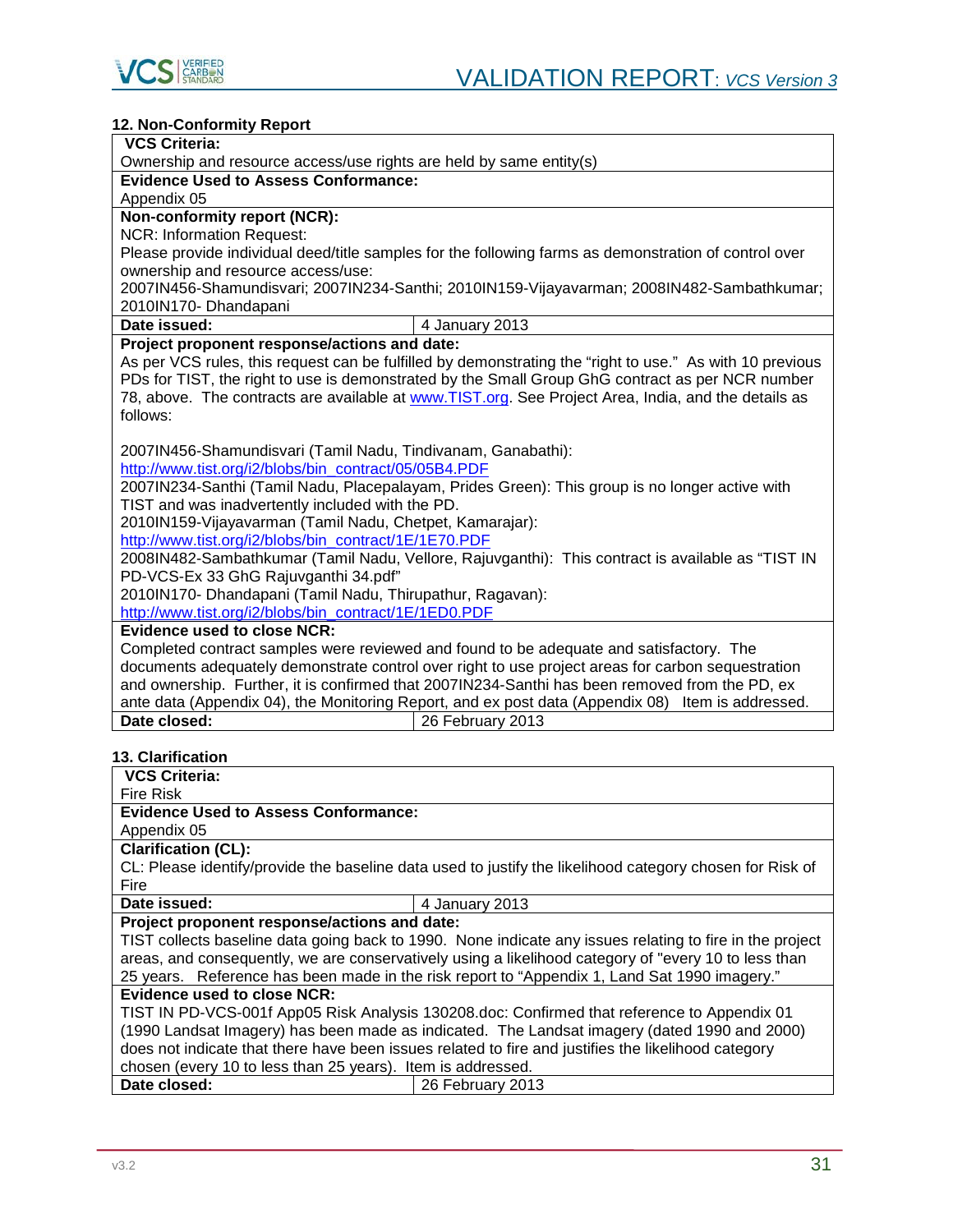

# **14. Clarification**

| 14. VIAHIIVAUVII                                                                                       |  |  |
|--------------------------------------------------------------------------------------------------------|--|--|
| <b>VCS Criteria:</b>                                                                                   |  |  |
| Pest/Disease Risk                                                                                      |  |  |
| <b>Evidence Used to Assess Conformance:</b>                                                            |  |  |
| Appendix 05                                                                                            |  |  |
| <b>Clarification (CL):</b>                                                                             |  |  |
| CL: Please identify and include in Risk Report the source of pest/disease info for Tectona grandis.    |  |  |
| Also, please indicate where the references indicate documented pest/disease outbreaks in the last 10   |  |  |
| years, or modify justification statement for selection of likelihood category.                         |  |  |
| Date issued:<br>4 January 2013                                                                         |  |  |
| Project proponent response/actions and date:                                                           |  |  |
| Tectona grandis pests: Reference had been made to TIST IN PD-VCS-Ex 30 Mgt of Teak Stands.pdf.         |  |  |
|                                                                                                        |  |  |
| Outbreaks. The use of the "Less than every 10 years" bin in the risk tool is the most conservative.    |  |  |
| The new reference ("TIST IN PD-VCS-Ex 30 Mgt of Teak Stands.pdf) points out there can be               |  |  |
| outbreaks every year (page 2).                                                                         |  |  |
| <b>Evidence used to close NCR:</b>                                                                     |  |  |
| TIST IN PD-VCS-001f App05 Risk Analysis 130208.doc: Confirmed that reference to TIST IN PD-            |  |  |
| VCS-Ex 30 Mgt of Teak Stands.pdf has been made as indicated. It is confirmed that this is a reliable   |  |  |
| reference. Further, the reference indicates that "Teak defoliator outbreaks occur almost every year in |  |  |
| India, over extensive areas." Lastly, the most conservative likelihood category was chosen for         |  |  |
| Pest/Disease Risk. Item is addressed.                                                                  |  |  |
| Date closed:<br>26 February 2013                                                                       |  |  |
|                                                                                                        |  |  |
| 15. Clarification                                                                                      |  |  |
| <b>VCS Criteria:</b>                                                                                   |  |  |
| Geologic Risk                                                                                          |  |  |

**Evidence Used to Assess Conformance:**

Appendix 05

**Clarification (CL):**

CL: Please identify and include in Risk Report the source of geologic risk information. Also, please include information supporting the claim that TIST trees are too far inland to be affected by tsunamis

| Date issued: | $\vert$ 4 January 2013 |
|--------------|------------------------|
|              |                        |

**Project proponent response/actions and date:**

Geologic Risk. Reference has been added to the risk report (TIST IN PD-VCS-Ex 32 TN Seismic Hazards.pdf)

Tsunamis: The following has been added to the risk report. "The 2004 waves penetrated up to 900 meters from the coast,<sup>[18](#page-31-0)</sup> but the nearest TIST project area is over 13 kilometers from the coast."<sup>[19](#page-31-1)</sup>

# **Evidence used to close NCR:**

TIST IN PD-VCS-001f App05 Risk Analysis 130208.doc: Confirmed that reference to TIST IN PD-VCS-Ex 30 Mgt of Teak Stands.pdf has been made as indicated. It is confirmed that this is a reliable reference that supports the information presented.

Also confirmed the sentence regarding Tsunamis was added as indicated. This supplemental information adequately supports the claim that that TIST trees are too far inland to be affected by tsunamis.

<span id="page-31-0"></span><sup>18</sup> TIST IN PD-VCS-Ex 31 Tsunami 2004.pdf

j

<span id="page-31-1"></span><sup>&</sup>lt;sup>19</sup> TIST IN PD-VCS-001d App03 PA Plots 121109.kml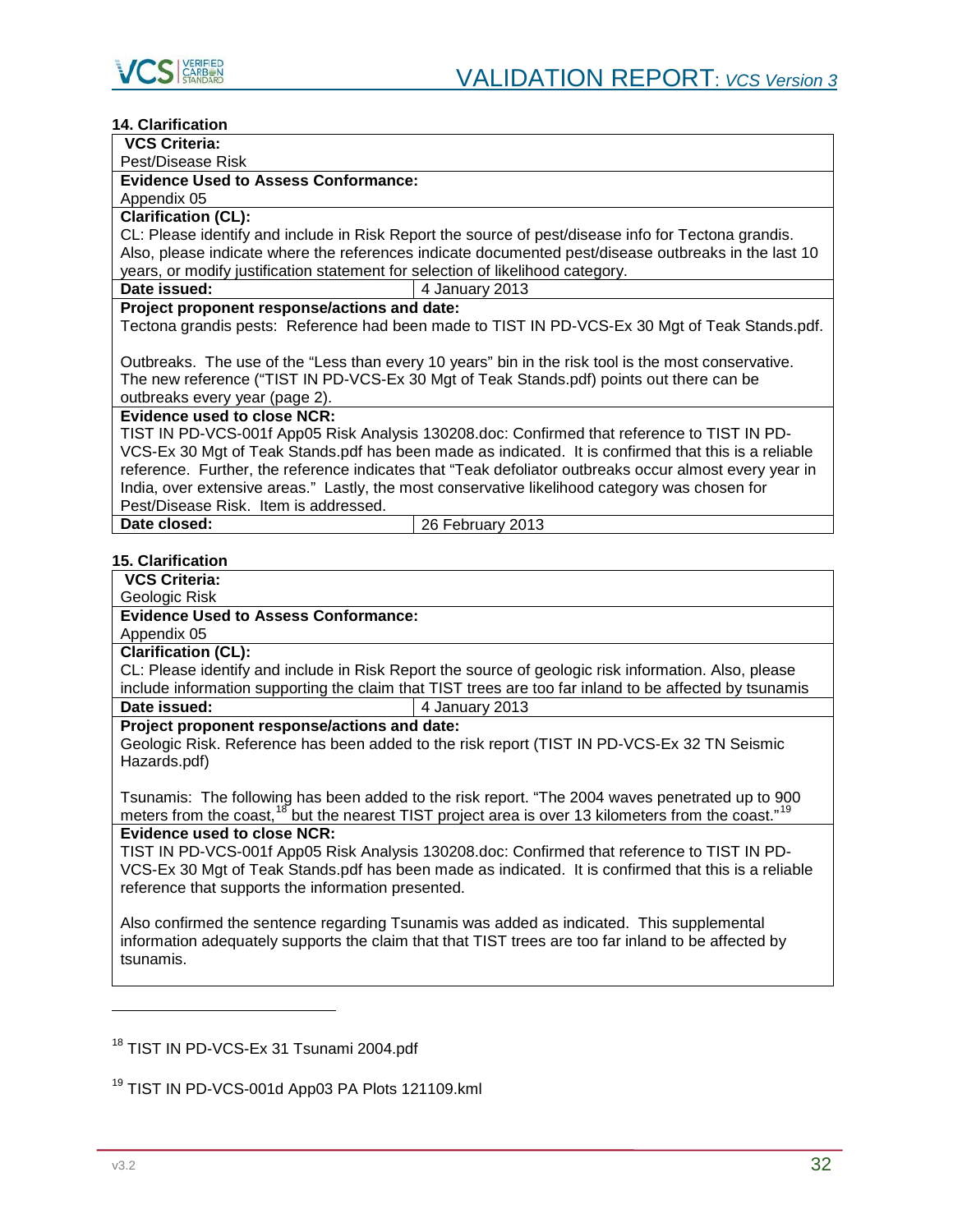

Item is addressed.<br>Date closed:

**Date closed:** 26 February 2013

# **16. Non-Conformity Report**

# **VCS Criteria:**

(a) Project activities are implemented on grasslands or croplands;

(b) Project activities are implemented on lands where the area of the cropland within the project boundary displaced due to the project activity is less than 50 per cent of the total project area;

(c) Project activities are implemented on lands where the number of displaced grazing

animals is less than 50 per cent of the average grazing capacity1 of the project area;

(d) Project activities are implemented on lands where ≤ 10% of the total surface project area is disturbed as result of soil preparation for planting.

# **Evidence Used to Assess Conformance:**

PS Section 2.2; TIST IN PD-VCS-001e App04 Data 121027.xlsx

# **Non-conformity report (NCR):**

NCR: Please provide evidence (Landsat Imagery and Surveys) supporting the statements and data indicating that the project meets the requirements of AR-AMS0001 Sections I.1.b and I.1.c.

**Date issued:**  $\begin{array}{|c|c|c|} \hline \end{array}$  4 January 2013

# **Project proponent response/actions and date:**

The Landsat images are presented in the following appendices:

TIST IN PD-VCS-001b App01 LSat1990 Map.jgw

TIST IN PD-VCS-001b App01 LSat1990 Map.jpg

TIST IN PD-VCS-001c App02 LSat2000 Map.jgw

TIST IN PD-VCS-001c App02 LSat2000 Map.jpg

There are no paper surveys. As noted in the PD, TIST uses an electronic monitoring system and the results of the surveys are uploaded to the TIST website. The results are displayed on the Grove Summary worksheet of Appendix 04.

# **Evidence used to close NCR:**

TIST IN PD-VCS-001b App01 LSat1990 Map.jpg and TIST IN PD-VCS-001c App02 LSat2000 Map.jpg were reviewed and, together with the "Grove Summary Worksheet" of Appendix 04 and information collected during the site visit, adequately and appropriately demonstrate that the project meets the requirements of AR-AMS0001 Sections I.1.b and I.1.c. Item is addressed. **Date closed:** 26 February 2013

# **17. Clarification**

# **VCS Criteria:**

(b) The project activity is additional, using the procedures for the assessment of additionality contained in Appendix B.

# **Evidence Used to Assess Conformance:**

PD Section 2.4.1

**Clarification (CL):**

CL: Information Request: please provide the verifiers with the data used to construct Table 2.5.A<br>
Date issued:  $\frac{14 \text{ January } 2013}$ **Date issued:** 4 January 2013

# **Project proponent response/actions and date:**

Table 2.5.A is based on community data supplied by Village Administrative Officers of TIST Program Area (Tamil Nadu State Government Officers) and indicates that most TIST members make less than US\$1.00 per day. The survey data are presented in TIST IN PD-VCS-Ex 34 Income Survey.xls. An example of the low income certificates that are the source of the data in the survey is attached as "TIST IN PD-VCS-Ex 35 Tiruvannamalai Low Income Cert.pdf."

# **Evidence used to close NCR:**

TIST IN PD-VCS-Ex 34 Income Survey.xls: Annual income data were provided (based on a sample of 312 groups) and correlates with TIST IN PD-VCS-001e App04 Data 130208.xlsx and PD Table 2.5A. TIST IN PD-VCS-Ex 35 Tiruvannamalai Low Income Cert.pdf. is a sample Village Administrator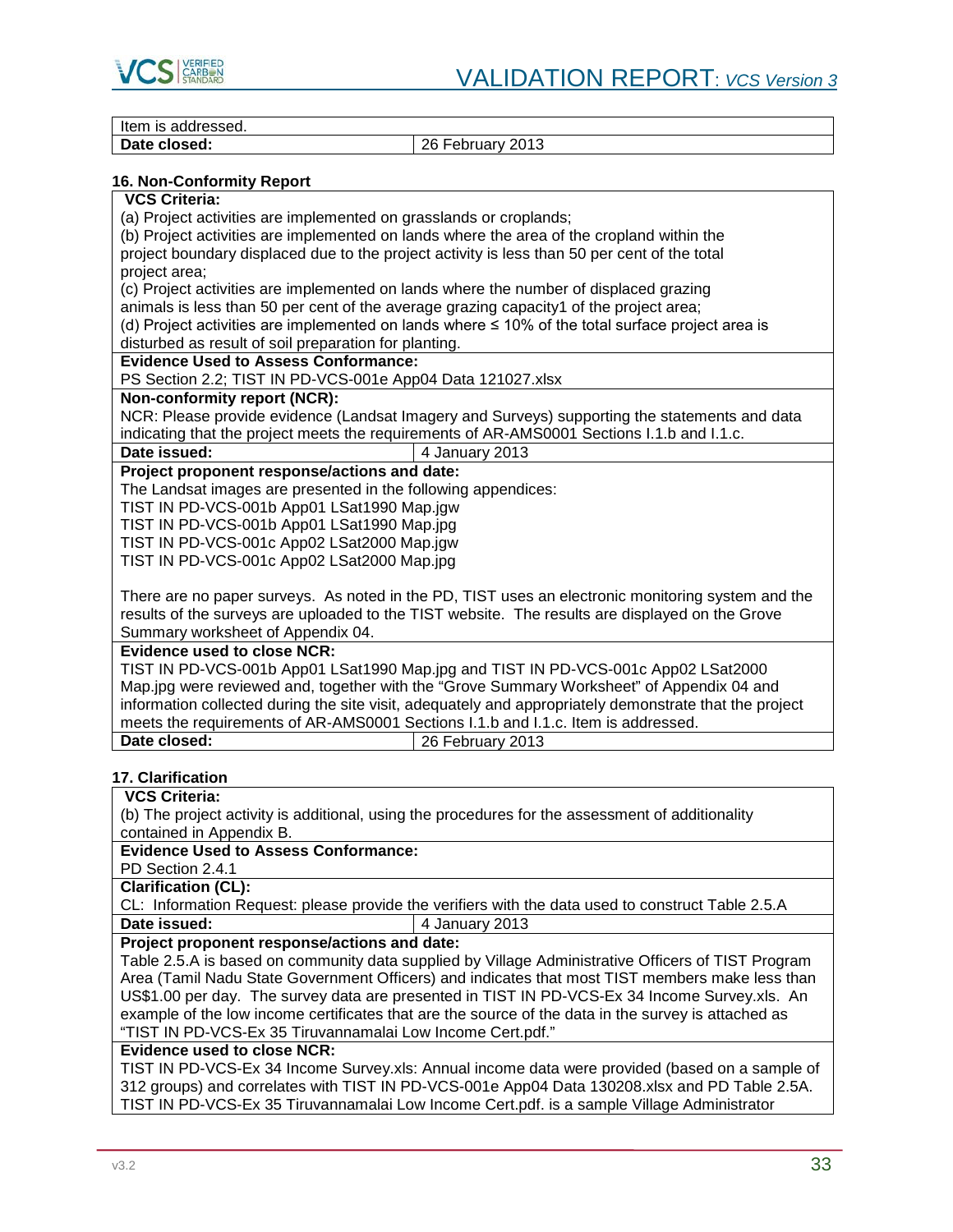

Officer Certificate that certifies the income level for the Vazhur Village, Tiruvannamalai District and correlates to the survey data. Further, interviews conducted during the site visit confirmed the difficulty in acquiring and maintaining seedlings in the absence of the TIST program. While the incomes may have changed in the last several years, observations and interviews indicate that the problem remains. This item has been adequately addressed.

| Date closed: | 26 February 2013 |
|--------------|------------------|

# **18. Non-Conformity Report**

# **VCS Criteria:**

8. Baseline carbon stocks will be determined using Equation 1.

**Evidence Used to Assess Conformance:**

PD Section 3.1.1

# **Non-conformity report (NCR):**

NCR: Please show the application of Equation 1 of AR-AMS0001 in PD

**Date issued:**  $\begin{array}{|c|c|c|}\n\hline\n\end{array}$  4 January 2013

# **Project proponent response/actions and date:**

The following was added as a footnote: For application, see spreadsheet Appendix 04, worksheet "Table 3.3.B", columns D and E. The Area is pulled in from the Grove Summary worksheet and the carbon comes from "3.1 Baseline Trees" column D. Since the formula in column D is combined AG and BG biomass, the addition step was not necessary.

# **Evidence used to close NCR:**

TIST IN PD-VCS-001a PD Text 130208.doc: Confirmed that the project proponent's response above was added as a footnote in Section 3.1.1 of the PD. Item is addressed.

| Date closed: | 26 February 2013 |
|--------------|------------------|
|--------------|------------------|

# **19. Non-Conformity Report**

# **VCS Criteria:**

9. For above-ground biomass BA(t) is calculated per stratum I using Equation 2.

# **Evidence Used to Assess Conformance:**

PD Section 3.1.1

# **Non-conformity report (NCR):**

NCR: Please show the application of Equation 2 of AR-AMS0001 in PD

# **Date issued:**  $\begin{array}{|c|c|c|} \hline \end{array}$  4 January 2013

# **Project proponent response/actions and date:**

The following was added as a footnote: For application, see spreadsheet Appendix 04, worksheet "3.1 Baseline Trees," column E.

# **Evidence used to close NCR:**

TIST IN PD-VCS-001a PD Text 130208.doc: Confirmed that the project proponent's response above was added as a footnote in Section 3.1.1 of the PD. Item is addressed. **Date closed:** 26 February 2013

# **20. Non-Conformity Report**

| <b>VCS Criteria:</b>                                                                               |  |  |  |  |
|----------------------------------------------------------------------------------------------------|--|--|--|--|
| If living biomass carbon pools are expected to be constant according to paragraph 6.a and 6.c, the |  |  |  |  |
| average below-ground carbon stock is estimated as the below-ground carbon stock in grass and in    |  |  |  |  |
| biomass of woody perennials using Equation 6.                                                      |  |  |  |  |
| <b>Evidence Used to Assess Conformance:</b>                                                        |  |  |  |  |
| PD Section 3.1.1                                                                                   |  |  |  |  |
| Non-conformity report (NCR):                                                                       |  |  |  |  |
| NCR: Please show the application of Equation 6 of AR-AMS0001 in PD                                 |  |  |  |  |
| Date issued:<br>4 January 2013                                                                     |  |  |  |  |
|                                                                                                    |  |  |  |  |
| Project proponent response/actions and date:                                                       |  |  |  |  |
| For application, see spreadsheet Appendix 04, worksheet "3.1 Baseline Trees," column D. It is the  |  |  |  |  |
| factor 1.48, where 0.48 is the belowground component. See seventh assumptions for PDD Table        |  |  |  |  |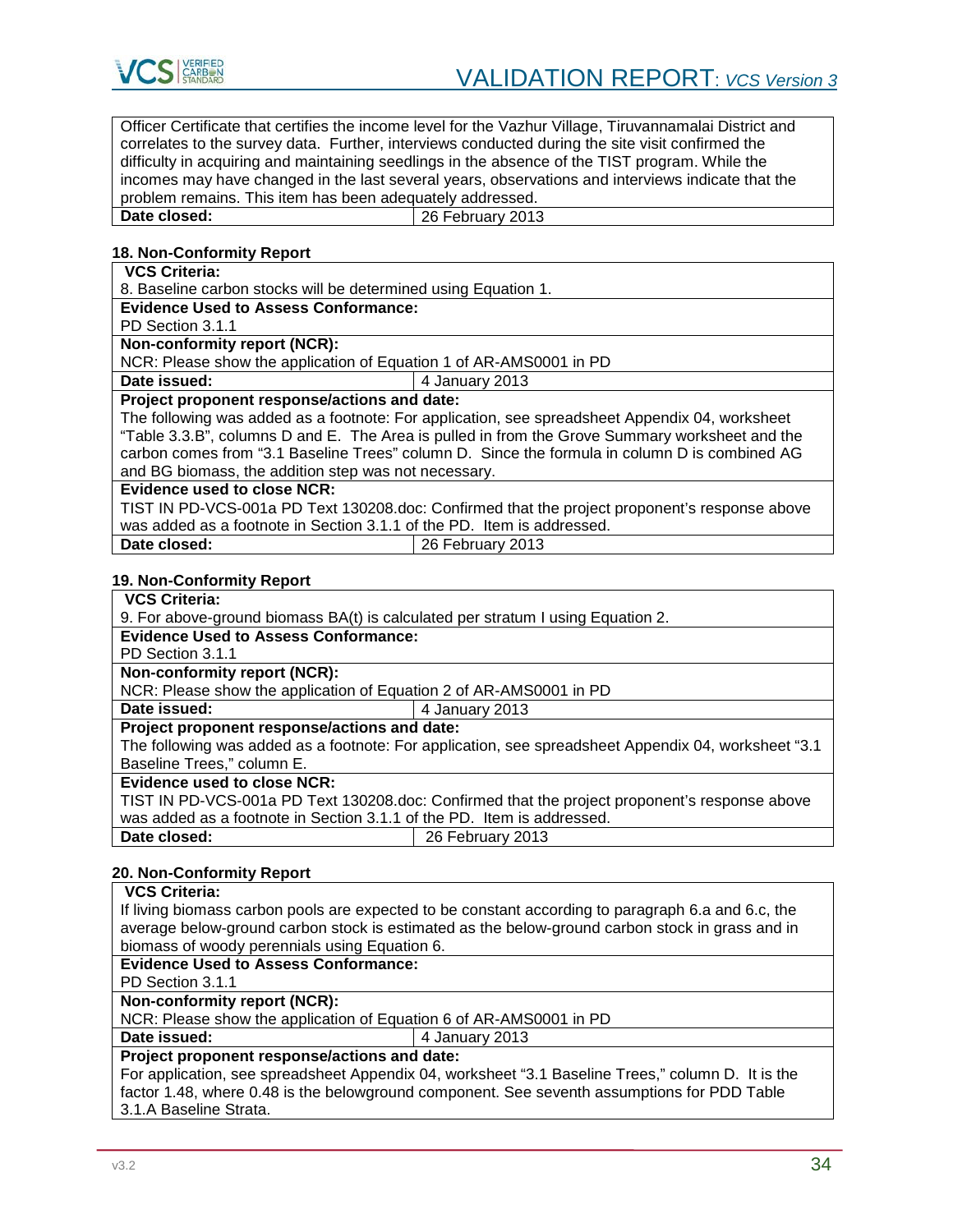

#### **Evidence used to close NCR:**

TIST IN PD-VCS-001a PD Text 130208.doc: Confirmed that the project proponent's response above was added as a footnote in Section 3.1.1 of the PD. Item is addressed.<br> **Date closed:**  $\begin{array}{|l|l|l|l|}\n\hline\n26 \text{ February } 2013\n\end{array}$ 

**Date closed:** 26 February 2013

# **21. Clarification**

**VCS Criteria:** 

16. For the ex ante calculation of the project biomass, the project area should be stratified according to the project planting plan that is, at least by tree species (or groups of them if several tree species have similar growth habits), and age classes.

**Evidence Used to Assess Conformance:**

PD Section 3.2.2; TIST IN PD-VCS-001e App04 Data 121027.xlsx

# **Clarification (CL):**

CL: Please indicate why the with project strata area total does not match the project area total **Date issued:**  $\boxed{4 \text{ January } 2013}$ 

# **Project proponent response/actions and date:**

The spreadsheet data is correct but the table 3.2.A is incorrect. The error has been corrected in the final version of the PD.

# **Evidence used to close NCR:**

PD, Ex Ante Data (Appendix 04), Monitoring Report, Ex Post Data (Appendix 08): Files were reviewed and ex ante and ex post strata area totals now correlate with the project area total. All area estimates now correlate between all project documents. Item is addressed.

| Date closed: |  | $\vert$ 26 February 2013 |  |
|--------------|--|--------------------------|--|
|              |  |                          |  |

# **22. Non-Conformity Report**

# **VCS Criteria:**

17. The carbon stocks for the project scenario at the starting date of the project activity4 (t=0) shall be the same as the baseline stocks of carbon at the starting date of the project (t=0).

#### **Evidence Used to Assess Conformance:**

PD Section 3.2.4; TIST IN PD-VCS-001e App04 Data 121027.xlsx

#### **Non-conformity report (NCR):**

NCR: As per AR-AMS0001 Section III.17, please include the estimated initial baseline carbon stocks as the carbon stocks for the project scenario at project start date

**Date issued:**  $\vert$  4 January 2013

# **Project proponent response/actions and date:**

From PD "Table 3.1.B Change in Baseline Carbon Stocks" the baseline values for cropland and grassland have been added and the total shown. That number has been placed before the table.

#### **Evidence used to close NCR:**

TIST IN PD-VCS-001a PD Text 130208.doc: Confirmed that the total initial baseline carbon stocking was added to Section 3.1.3 of the PD, just before Table 3.1.B. As the net change in carbon stocks in the baseline are assumed to be zero, the total initial baseline carbon stocking does not affect the quantification of net GHG emission reductions and removals. This item has been adequately addressed.<br>Date closed: **Date closed:** 26 February 2013

# **23. Clarification**

**VCS Criteria:** 

For all other years, the carbon stocks within the project boundary (N(t)) at time t shall be calculated using Equation 12.

# **Evidence Used to Assess Conformance:**

PD Section 3.2.1; TIST IN PD-VCS-001e App04 Data 121027.xlsx - Ex Ante Strata Est Tab **Clarification (CL):**

CL: Please clarify in the PD that Equation 3.2a provides estimates of total carbon stocks. Also, express the application of the equation in the PD.

| Date issued: | 4 January 2013 |
|--------------|----------------|
|              |                |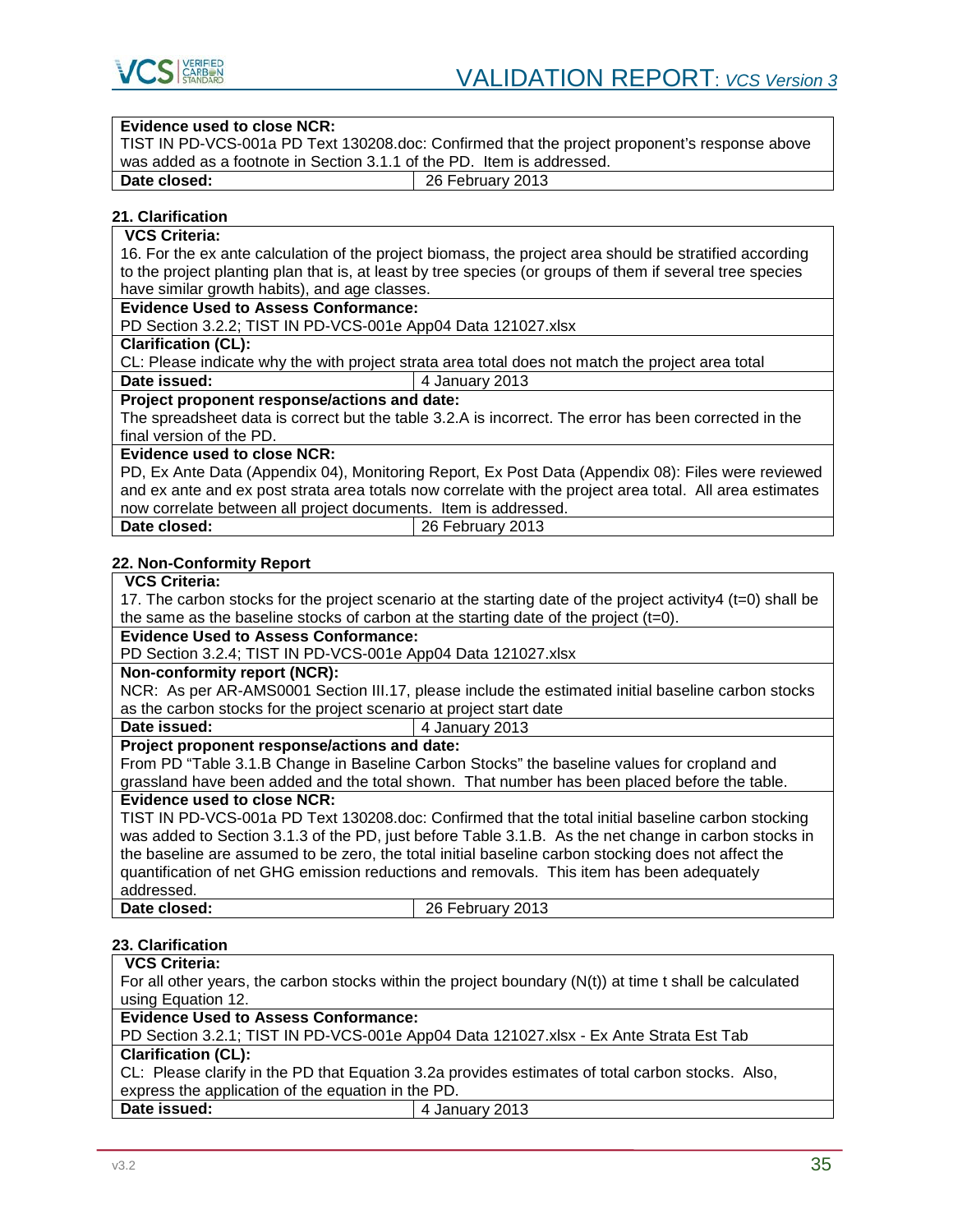

# **Project proponent response/actions and date:**

Equation 3.2a: The text was changed to "The carbon stock within the project boundary is calculated using the following equation."

The application of Equation 3.2a takes place in the worksheets "3.2 Ex-Ante Carbon Est" and "3.2 Ex-Ante Strata Est" of TIST IN PD-VCS-001e App04 Data 121109.xlsx. N<sub>A</sub> and N<sub>B</sub> are derived in 3.2 Ex-Ante Carbon Est (example see columns E, F and G). The area is applied in "3.2 Ex-Ante Strata Est". See footnote in PD.

#### **Evidence used to close NCR:**

TIST IN PD-VCS-001a PD Text 130208.doc: Confirmed that the text was modified in PD Section 3.2.1 as indicated above. Also, the project proponent's response above regarding the application of Equation 3.2a was appropriately added as a footnote in Section 3.2.1 of the PD. Item is addressed.<br>Date closed: <br>26 February 2013 **Date closed:** 26 February 2013

# **24. Clarification**

# **VCS Criteria:**

18. For above-ground biomass NA(t) is calculated per stratum i using Equation 13.

**Evidence Used to Assess Conformance:**

PD Section 3.2.1; TIST IN PD-VCS-001e App04 Data 121027.xlsx - Ex Ante Carbon Est Tab **Clarification (CL):**

CL: Please express the application of Equation 3.2b in the PD

**Date issued:**  $\vert$  4 January 2013

# **Project proponent response/actions and date:**

See "3.2 Ex-Ante Carbon Est" worksheet, column E. See footnote in PD.

#### **Evidence used to close NCR:**

TIST IN PD-VCS-001a PD Text 130208.doc: Confirmed that the project proponent's response above was added as a footnote in Section 3.2.1 of the PD. Item is addressed. **26 February 2013** 

# **25. Clarification**

# **VCS Criteria:**  19. If biomass tables or equations are available then these shall be used to estimate T(t)i per stratum i. If volume table or equations are used then Equation 14 is applied.

# **Evidence Used to Assess Conformance:**

PD Section 3.2.1; TIST IN PD-VCS-001e App04 Data 121027.xlsx - Ex Ante Carbon Est Tab

**Clarification (CL):**

CL: Please express the application of Equation 3.2c in the PD

**Date issued:**  $\begin{array}{|c|c|c|} \hline \end{array}$  4 January 2013

**Project proponent response/actions and date:**

See referenced Excel sheet, "3.2 Ex-Ante Carbon Est" worksheet. Different columns for different species groups.

 $T_{(t)i}$  = example column D  $SV_{(t)i}$  = example column B *BEF* = example column C *WD* = example column D

See footnote in PD.

# **Evidence used to close NCR:**

TIST IN PD-VCS-001a PD Text 130208.doc: Confirmed that the project proponent's response above regarding the application of Equation 3.2c was appropriately added as a footnote in Section 3.2.1 of the PD. Item is addressed.<br>Date closed:

**Date closed:** 26 February 2013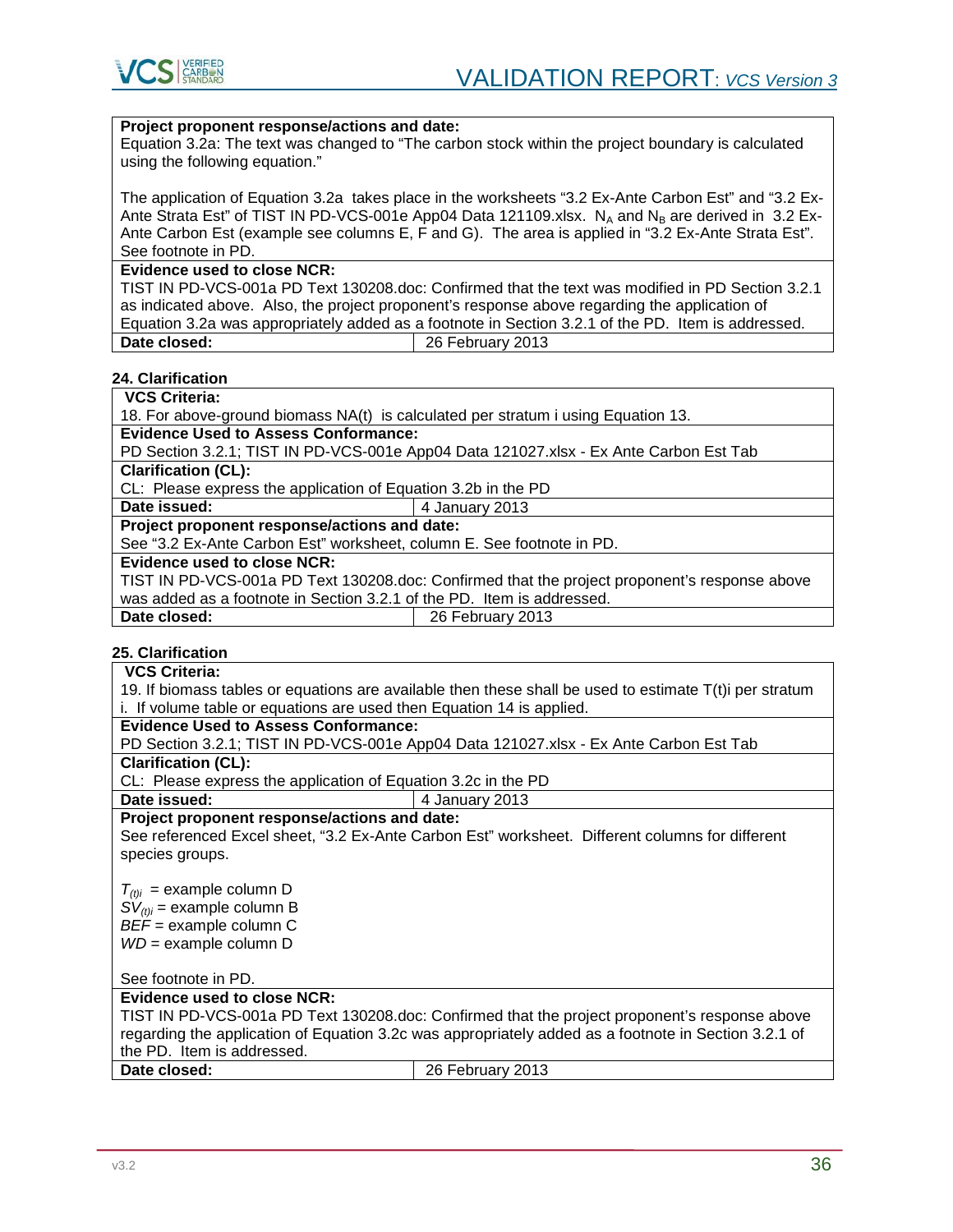

# **26. Clarification**

#### **VCS Criteria:**

21. For below-ground biomass, NB(t) is calculated per stratum i using Equation 15.

# **Evidence Used to Assess Conformance:**

PD Section 3.2.1; TIST IN PD-VCS-001e App04 Data 121027.xlsx - Ex Ante Carbon Est Tab **Clarification (CL):**

CL: Please express the application of Equation 3.2d in the PD

**Date issued:**  $\begin{array}{|c|c|c|c|} \hline \end{array}$  4 January 2013

# **Project proponent response/actions and date:**

See referenced Excel sheet, "3.2 Ex-Ante Carbon Est" worksheet. The factors are in different columns for different species groups.

 $T_{(t)}$  = example column F

 $R =$  example column F

 $0.5$  = example column E

See footnote in PD.

# **Evidence used to close NCR:**

TIST IN PD-VCS-001a PD Text 130208.doc: Confirmed that the project proponent's response above was added as a footnote in Section 3.2.1 of the PD. Item is addressed. **Date closed:** 26 February 2013

# **27. Clarification**

# **VCS Criteria:**

24. The removal component of actual net GHG removals by sinks can be calculated using Equation 17.

# **Evidence Used to Assess Conformance:**

TIST IN PD-VCS-001e App04 Data 121027.xlsx - Ex Ante Strata Est Tab

**Clarification (CL):**

CL: Please indicate the use of AR-AMS0001 Equation 17 in PD and express its application

#### **Date issued:**  $\begin{array}{|c|c|c|}\n\hline\n\end{array}$  4 January 2013

**Project proponent response/actions and date:**

Equation 17 was added as Equation 3.2.e.

To determine  $\Delta$  C<sub>PROJ</sub> see referenced Excel sheet. The value for N<sub>t</sub> comes from column G of worksheet "3.2 Ex-Ante Carbon Est." It is transferred to the appropriate cell in the strata array set up in work sheet "3.2 Ex-Ante Strata Est." The values for similar age strata are summed in (example) column L. The values of the age strata of the species are summed in column AY. This is still N<sub>t</sub> but now summed. N<sub>t</sub>-1 is to symbolize time difference and is not needed because all this is done on an annual basis. (44/12) is multiplied in column AZ. Δt is done in column BA. The value for Δ CPROJ is cell BA35.

See footnote in PD.

# **Evidence used to close NCR:**

TIST IN PD-VCS-001a PD Text 130208.doc: Confirmed that Equation 17 of AR-AMS0001 was included in the PD in Section 3.2.1 as indicated. Also, the project proponent's response above regarding the application of this equation was appropriately added as a footnote. Item is addressed.<br>
Date closed: 26 February 2013 **Date closed:** 26 February 2013

# **28. Clarification**

# **VCS Criteria:**

26. The ex ante actual net greenhouse gas removals by sinks in year t are calculated using Equation 18.

**Evidence Used to Assess Conformance:**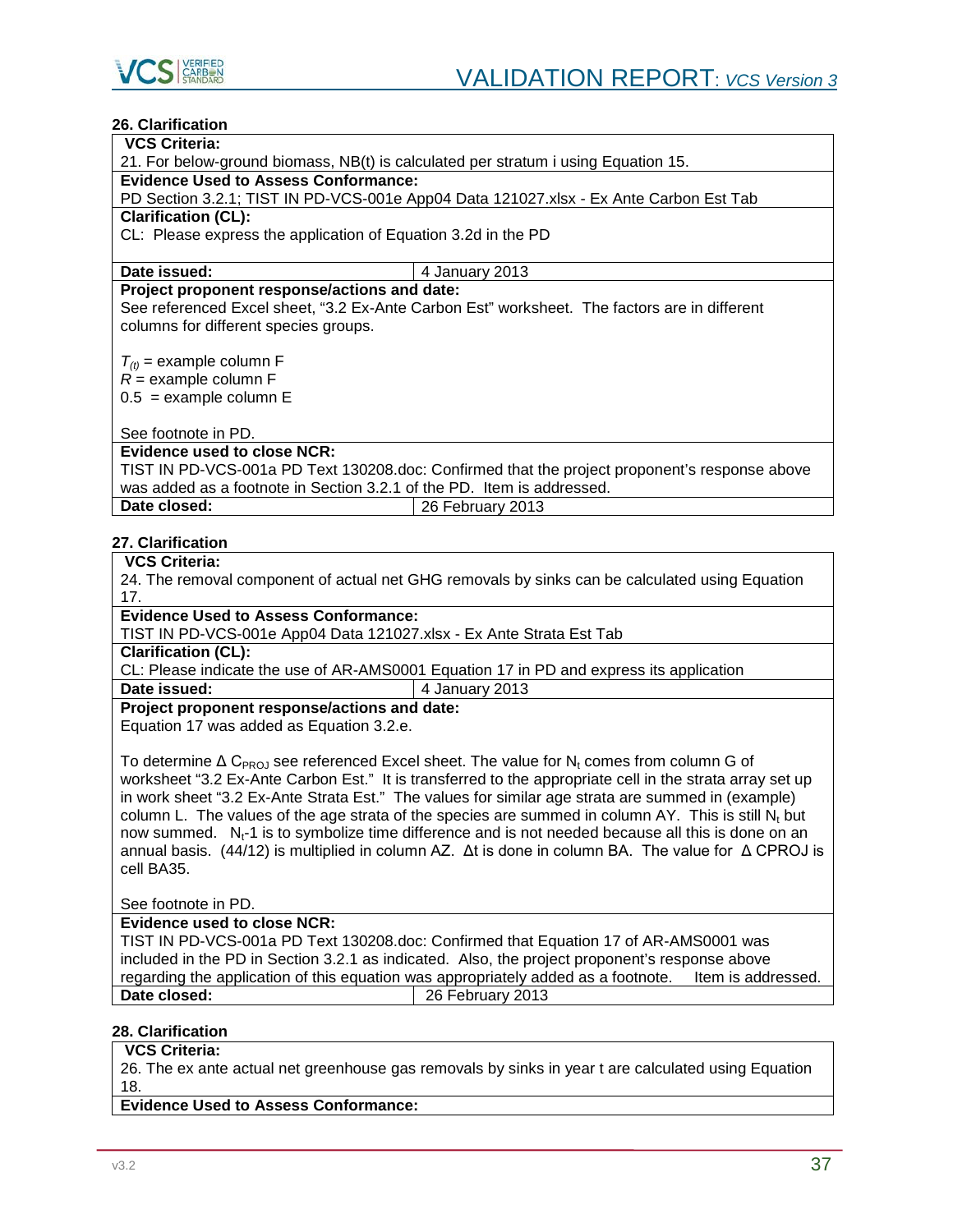

# PD Section 3.2.5

**Clarification (CL):**

CL: Please include AR-AMS0001 Equation 18 in PD and express its application

**Date issued:**  $\vert$  4 January 2013

**Project proponent response/actions and date:**

As noted in PD Section 3.2.5, GHG<sub>PROJ</sub> = zero. And therefore  $C_{ACTUAL} = \Delta C_{PROL}$  which is in cell BA35, "3.2 Ex-Ante Strata Est."

See new section under Equation 3.2.f. and footnote.

# **Evidence used to close NCR:**

TIST IN PD-VCS-001a PD Text 130208.doc: Confirmed that Equation 18 of AR-AMS0001 was included in the PD in Section 3.2.1 as indicated. Also, the project proponent's response above regarding the application of this equation was appropriately added as a footnote. Item is addressed. **Date closed:** 26 February 2013

# **29. Non-Conformity Report**

# **VCS Criteria:**

27. According to decision 6/CMP.1, annex, Appendix B, paragraph 9: "If project participants demonstrate that the small-scale afforestation or reforestation project activity under the CDM does not result in the displacement of activities or people, or does not trigger activities outside the project boundary, that would be attributable to the small-scale afforestation or reforestation project activity under the CDM, such that an increase in greenhouse gas emissions by sources occurs, a leakage estimation is not required. In all other cases leakage estimation is required."

# **Evidence Used to Assess Conformance:**

PD Section 3.3

#### **Non-conformity report (NCR):**

NCR: Please provide evidence of surveys used to demonstrate the project meeting requirement IV.27 of AR-AMS0001. Note that the surveys are also requested under Item 16 above.<br>Date issued:  $\frac{14 \text{ January } 2013}$ 

**Date issued:** 4 January 2013

# **Project proponent response/actions and date:**

As noted, in response to NCR 16, the surveys were collected electronically and the data only exists in the TIST database. The results of the survey were provided in the Grove Summary worksheet of TIST UG PD-VCS-005e App04 Data 121112 Group.xlsx.

# **Evidence used to close NCR:**

This issue was discussed in person with project developers during development of the NCRs. This NCR was issued but later addressed as indicated by the responses above.<br>Date closed:  $\sqrt{\frac{26}{120}}$  February 2013

**Date closed:** 26 February 2013

# **30. Clarification**

# **VCS Criteria:**

(i) For reforestation project activities, demonstrate that the land was not forest by demonstrating that the conditions outlined under (a) above also applied to the land on 31 December 1989.

# **Evidence Used to Assess Conformance:**

PD Section 1.13.1; TIST IN PD-VCS-001e App04 Data 121027.xlsx

# **Clarification (CL):**

CL: Please clarify what question landowners were asked in order to provide evidence of meeting the requirement of 1.b.i of this tool

**Date issued:** 4 January 2013

# **Project proponent response/actions and date:**

#### The question asked are:

Was this grove ever a forest? (Yes / Not to my knowledge)

If "Yes" then: When were the trees cut down? (year) (free form numeric field)

The answers in the Grove Summary sheets are derived as follows: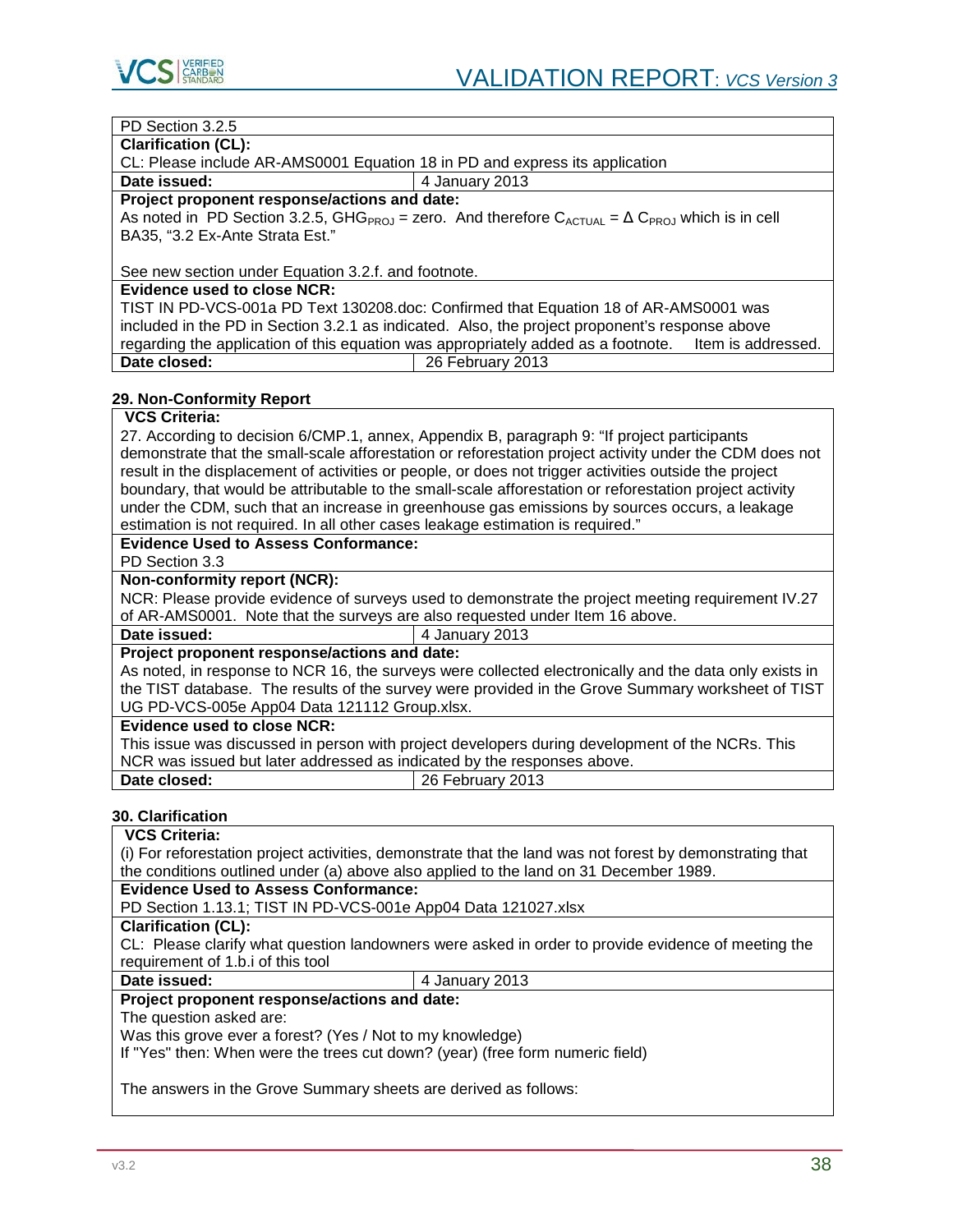

If the answer to the first question is Not to my knowledge, a "No" is displayed.

If the answer is yes, then the second question is asked.

If the answer is before 1995 the project areas is eligible under the VCS ten year rule and a "No" is displayed.

All other answers result in "Yes" and these project areas are deemed ineligible for the PD and not included.

# **Evidence used to close NCR:**

This answer is consistent with the interviews and discussions with project participants and project developers during the site visit. Item is addressed.

| Date closed: |  |
|--------------|--|
|              |  |

**Date closed:** 26 February 2013

# **31. Non-Conformity Report**

# **VCS Criteria:**

3.4.1 The project location shall be specified in the project description in terms of its project area. The spatial extent of the project shall be clearly specified to facilitate accurate monitoring, reporting and verification of GHG emission reductions and removals and to demonstrate that the project meets the eligibility criteria of the relevant project category. The project location description shall include the following information:

# **Evidence Used to Assess Conformance:**

Site visit, TIST IN PD-VCS-001e App04 Data 121027 121109.xlsx, GPX files

# **Non-conformity report (NCR):**

Please address the boundary issues identified in the document called "Field visit summary – TIST India 2012.xls" emailed from the verifier sent on 12/18/12.

| Date issued: | 4 January 2013 |
|--------------|----------------|
|--------------|----------------|

**Project proponent response/actions and date:**

Response to the issues raised regarding the individual project areas listed in the Field Visit Summary are in TIST IN PD-VCS-001 NCR Round 1 Ap 130208.docx.

#### **Evidence used to close NCR:**

See TIST IN PD-VCS-001 NCR Round 1 Ap 130208.docx. for comments related to individual project areas. In general, Re-tracked files were compared between initial submissions and subsequent submitted KML track files. The updated track files correlate with what was observed during the site visit. Updated area values were confirmed in both ex ante data (Appendix 04) and ex post data (Appendix 08).

**Date closed:** 26 February 2013

# **32. Non-Conformity Report**

**VCS Criteria:** 

General quantification.

**Evidence Used to Assess Conformance:**

Site visit, TIST IN PD-VCS-001e App04 Data 121027 121109.xlsx, GPX files.

# **Non-conformity report (NCR):**

Please address the apparent measurement errors identified in the document called "Field visit summary – TIST India 2012.xls" emailed from the verifier sent on 12/18/12.

**Date issued:**  $\vert$  January 4 2013

# **Project proponent response/actions and date:**

Response to the issues raised regarding the individual project areas listed in the Field Visit Summary are in TIST IN PD-VCS-001 NCR Round 1 Ap 130208.docx.

# **Evidence used to close NCR:**

See TIST IN PD-VCS-001 NCR Round 1 Ap 130208.docx. for comments related to individual project areas. In general, Re-tracked files were compared between initial submissions and subsequent submitted KML track files. The updated track files correlate with what was observed during the site visit. Updated area values were confirmed in both ex ante data (Appendix 04) and ex post data (Appendix 08).

Re-quantified groves show higher correlation to the data collected by the verifier during field sampling.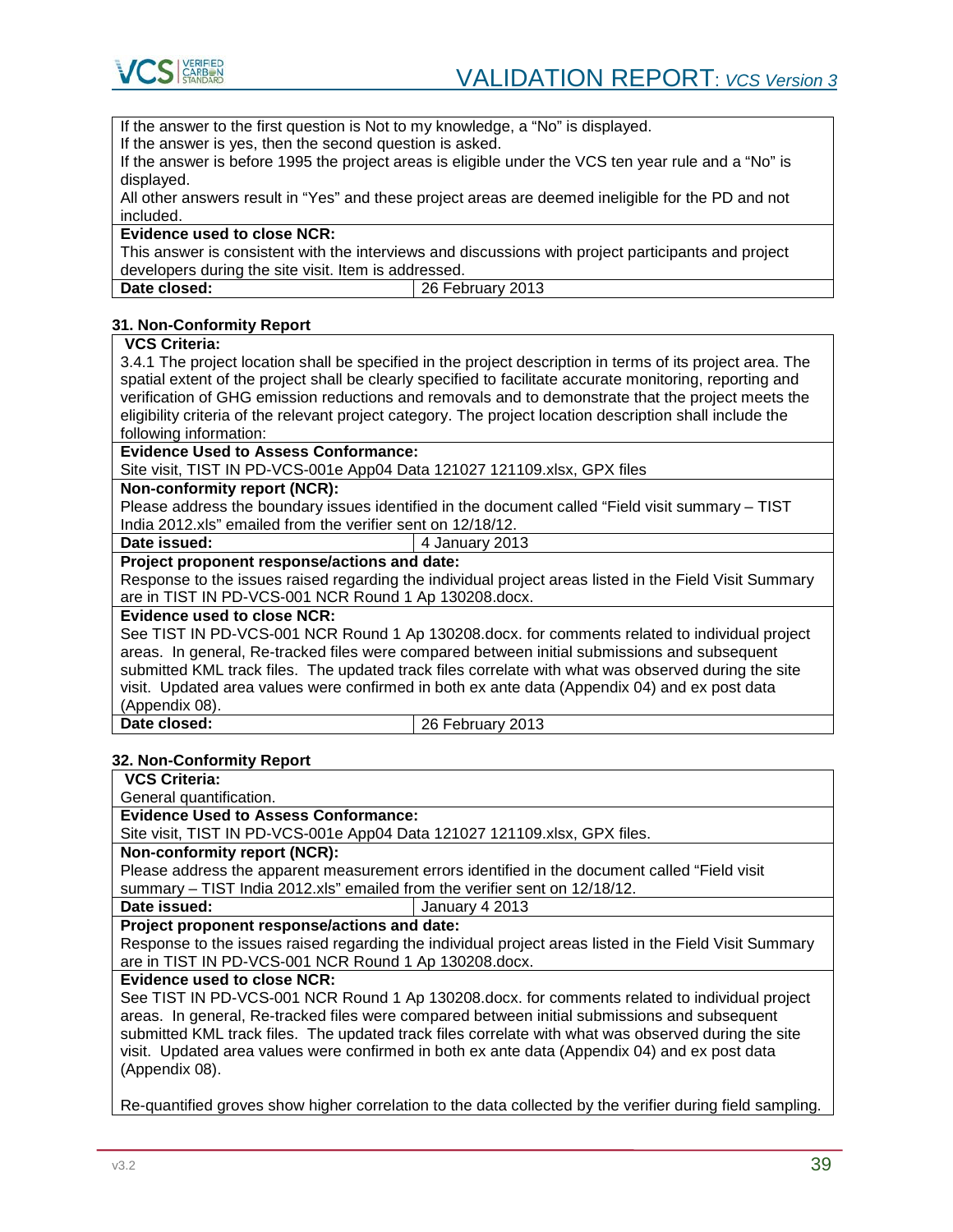

Updated tree counts were confirmed in both ex ante data (Appendix 04) and ex post data (Appendix 08).

Lastly, deleted groves/small groups were confirmed to be removed from both ex ante data (Appendix 04) and ex post data (Appendix 08).

**Date closed:** 26 February 2013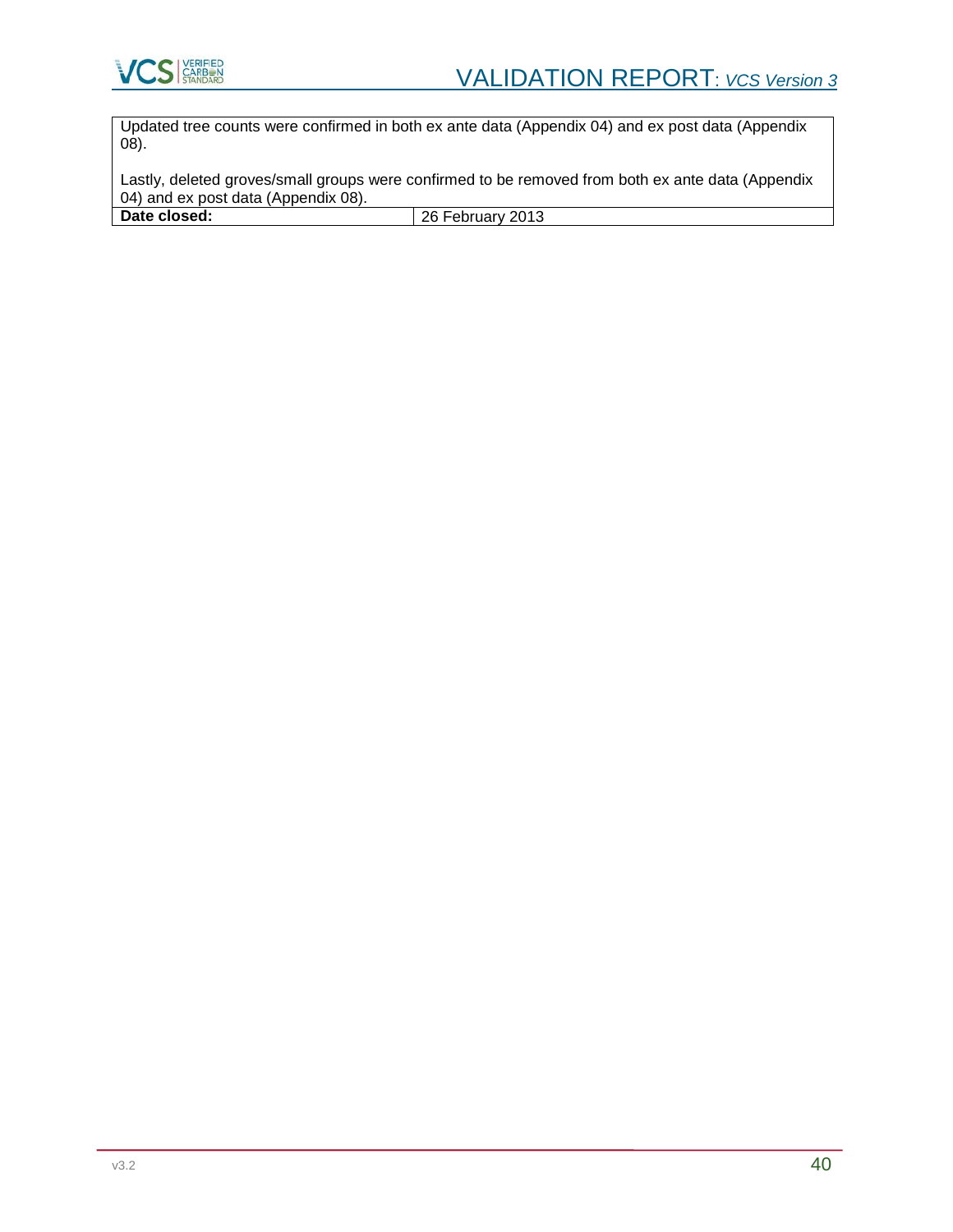

# <span id="page-40-0"></span>**APPENDIX B - GROVES SAMPLED DURING TIST INDIA VCS 001 VALIDATION**

2009IN133Imachalraj 2009IN132Ravi Kumar1 2009IN135Rajantharvarma 2009IN135Rajantharvarma1 2009IN134Chanthirasekar 2008IN308Subranani 2011IN206Sechadri 2012IN29Sathiya Pama 2010IN97Panchasaram 2010IN97Velmurugan 2010IN97Selvasekar 2011IN9Aungamuthu 2011IN10Kumaresan 2008IN626Arunachalam 2008IN625Pachaiyappan 2008IN625Ealumali 2008IN584Dhinakaraha 2008IN584Poongavanam 2008IN584Veera 2008IN584Raj 2008IN542Seenu Teak 2008IN542Sankaran 2008IN542Ganapathi 2008IN540Kamaraj Home 2008IN540Loganathan 2009IN56Dhanam 2009IN56Arumugam 2009IN56Saravanan 2010IN153Sundaram 2010IN153Kamal 2012IN4Servaraj 2 2012IN04Selvaraj 3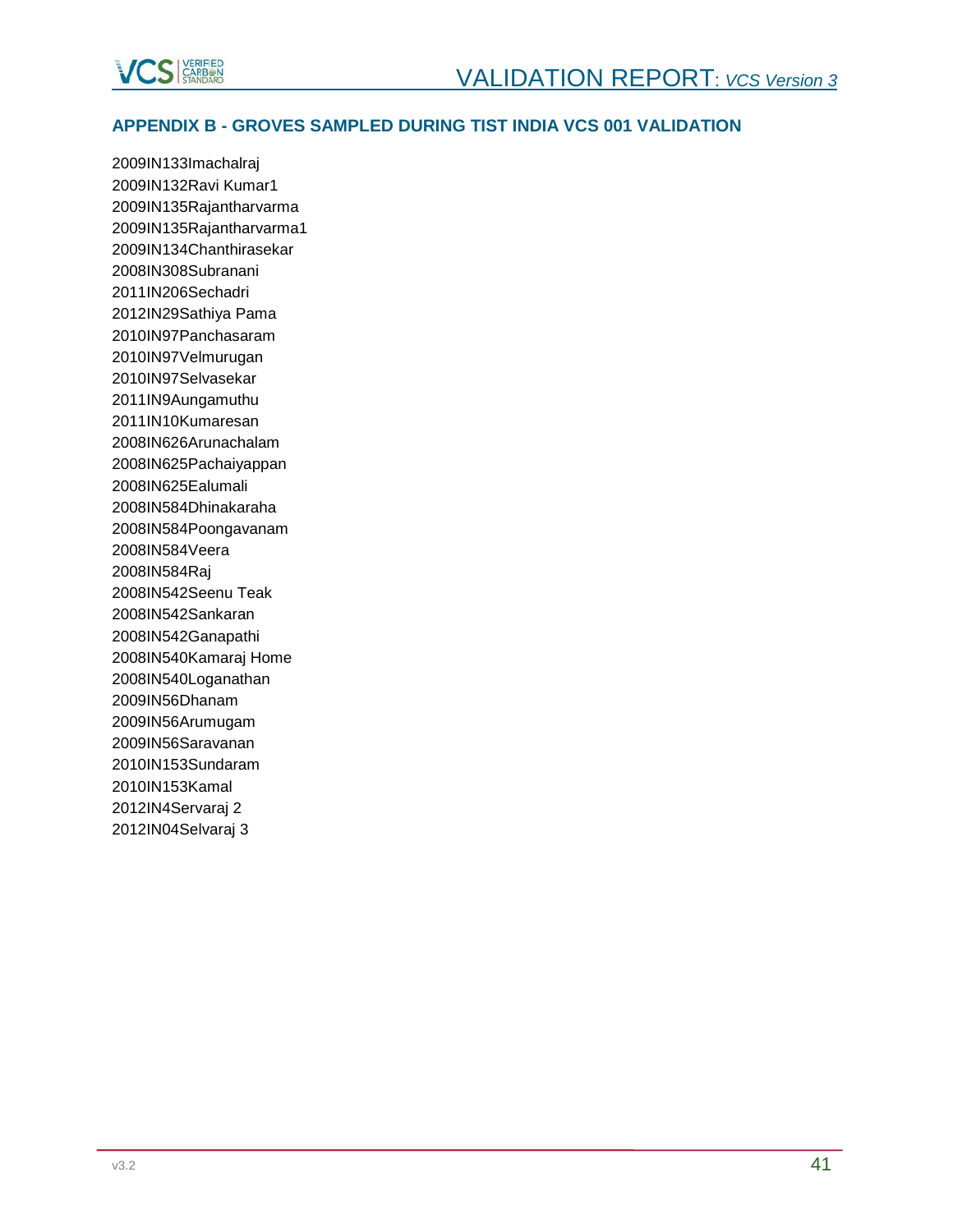

# <span id="page-41-0"></span>**APPENDIX C – DOCUMENTS REVIEWED**

# **Documents Received 19 October 2012**

- pdd IN vcs 01 121019 Velant hangal(Velant).kml
- pdd IN vcs 01 121019KML
- india test.an1
- PD Grove Status 121018 IN Shawn.xlsx
- PDD\_IN\_V.KML
- pdd\_IN\_vcs\_01\_121019\_Anaik attu(Anaika).kml
- pdd\_IN\_vcs\_01\_121019\_Arkot( Arkot).kml
- pdd IN vcs 01 121019 Arni(A rni).kml
- pdd\_IN\_vcs\_01\_121019\_Arung aldurugam(Arunga).kml
- pdd IN vcs 01 121019 Chena l(Chenal).kml
- pdd IN vcs 01 121019 Cheng am(Chenga).kml
- pdd IN vcs 01 121019 Chetp et(Chetpe).kml
- pdd\_IN\_vcs\_01\_121019\_Ginge e(Gingee).kml
- pdd\_IN\_vcs\_01\_121019\_Gudiy atham(Gudiya).kml
- pdd IN vcs 01 121019 Kandh avarady(Kandha).kml
- pdd\_IN\_vcs\_01\_121019\_Mamb akkam(Mambak).kml
- pdd IN vcs 01 121019 Mel K odungalur(Melkod).kml
- pdd\_IN\_vcs\_01\_121019\_Narma pallam(Narmap).kml
- pdd IN vcs 01 121019 Neepa thurai(neepat).kml
- pdd IN vcs 01 121019 No N ode\_Allocated\_Tnadu(2EMPTY) .kml
- pdd IN vcs 01 121019 Osur( Osur).kml
- pdd\_IN\_vcs\_01\_121019\_Pallipa ttu(pallip).kml
- pdd IN vcs 01 121019 Place palayam(Place).kml
- pdd\_IN\_vcs\_01\_121019\_Poond i(Poondi).kml
- pdd IN vcs 01 121019 Sithan jeri(Sithan).kml
- pdd IN vcs 01 121019 Thella r(Thella).kml
- pdd\_IN\_vcs\_01\_121019\_Thirut hani(thirut).kml
- pdd\_IN\_vcs\_01\_121019\_Thiruv allur(Thiruv).kml
- pdd\_IN\_vcs\_01\_121019\_Thurin japuram(Thurin).kml
- pdd IN vcs 01 121019 TPath ur(TPathu).kml
- pdd IN vcs 01 121019 Ulund urpettai(Ulundu).kml
- pdd IN vcs 01 121019 Vandh avasi(Vaasi).kml

# **Documents Received 4 November 2012**

- TIST IN PD-VCS-001 PD Text Draft 121023.doc
- TIST IN PD-VCS-001 PD Text Draft 121023 with Stew comments.doc

# **Documents Received 5 November 2012**

- TIST IN Initial Sample Selection 121105.xlsx
- TIST IN PD-VCS-Ex 24 KE EIA Report NAREDAR 100506.doc
- TIST IN PD-VCS-001d App03 PA Plots 121027.kml
- TIST IN PD-VCS-001e App04 Data 121027.xlsx
- TIST IN PD-VCS-001f App05 Risk Analysis 121105.doc
- TIST IN PD-VCS-Ex 01 ATree, Satya etal Dec 2005.doc
- TIST IN PD-VCS-Ex 02 Tamil Nadu Forest Dept .pdf
- TIST IN PD-VCS-Ex 03 TIST SG CO2 Contract IN Nila.pdf
- TIST IN PD-VCS-Ex 04 CAAC TIST India Contract 090309.pdf
- TIST IN PD-VCS-Ex 05 CDM Withdrawal BLANK.docx
- **TIST IN PD-VCS-Ex 06 CDM Executive** Board 35, Annex 18.pdf
- TIST IN PD-VCS-Ex 07 Financial Plan.xls
- TIST IN PD-VCS-Ex 08 CDM Methodology AR AMS0001 v6.pdf
- TIST IN PD-VCS-Ex 09 Fuelwood Studies, Devendra.pdf
- **TIST IN PD-VCS-Ex 10 TNFD Policy** Notes 2005.pdf
- TIST IN PD-VCS-Ex 11 Kanchipuram District Profile.pdf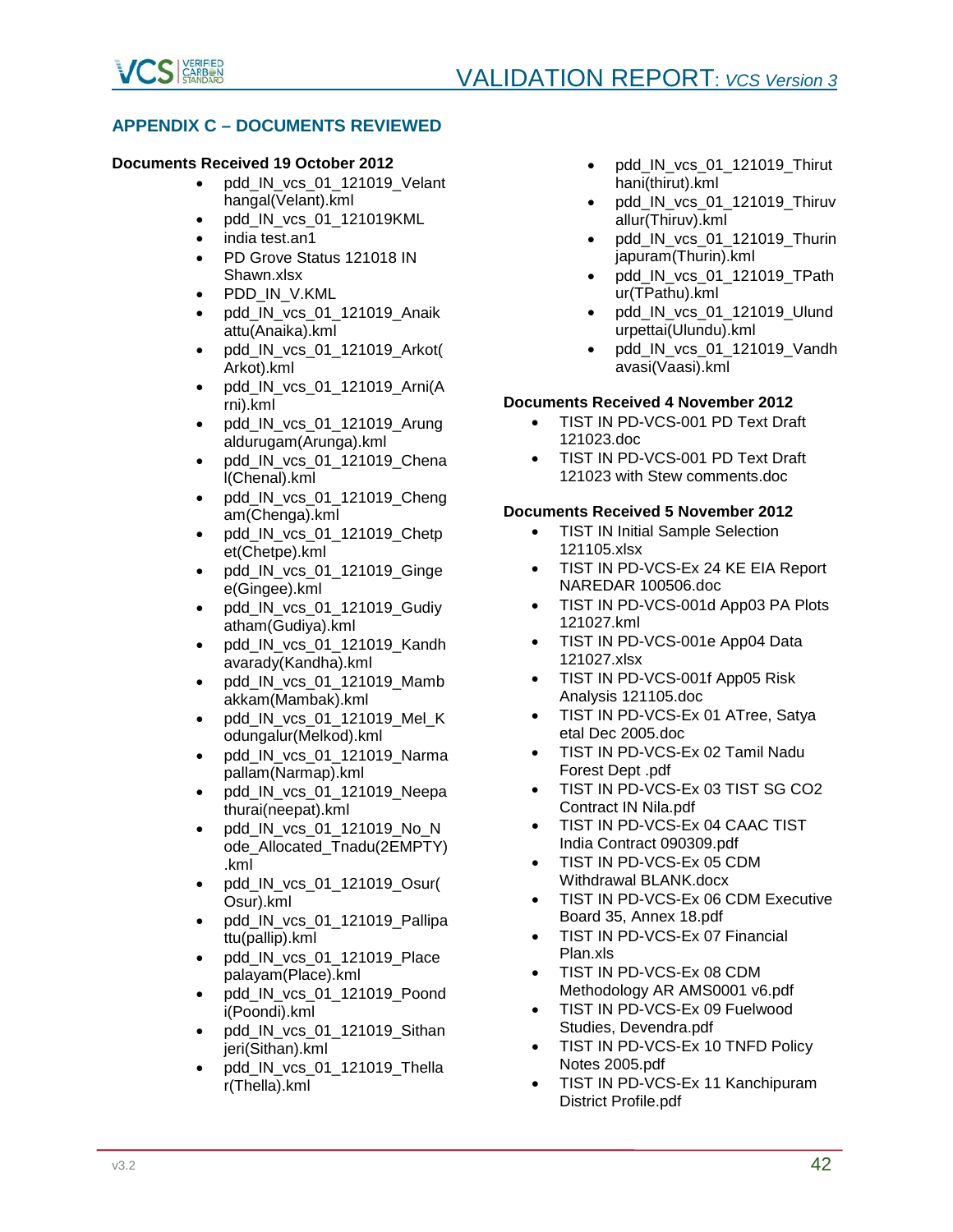



- TIST IN PD-VCS-Ex 12 State of Environment,TN 2005.pdf
- TIST IN PD-VCS-Ex 13 Thiruvallur Environmental Profile.pdf
- TIST IN PD-VCS-Ex 14 IFAD Rural Poverty and Credit.pdf
- TIST IN PD-VCS-Ex 15 World Bank, Puthu Vazhvu Proj.pdf
- TIST IN PD-VCS-Ex 16 Programme for Small Farmers.pdf
- TIST IN PD-VCS-Ex 17 GPG Annex 3A 1 Tables.pdf
- TIST IN PD-VCS-Ex 18 GPG Table 4A-2 Allometric Eq.pdf
- TIST IN PD-VCS-Ex 19 Gmelina Allometric.pdf
- TIST IN PD-VCS-Ex 20 CDM EB-51, Annex 13.pdf
- TIST IN PD-VCS-Ex 21 CDM Approval 080204.pdf
- TIST IN PD-VCS-Ex 22 IN CDM Approval Process.pdf
- TIST IN PD-VCS-Ex 23 Award for Best Tree Planting.pdf

# **Documents Received 9 November 2012**

- TIST IN PD-VCS-001e App04 Data 121027 121109.xlsx
- pdd\_IN\_vcs\_001\_121109GPX
	- o pdd\_IN\_vcs\_001\_Velanthangal( Velant).gpx
	- o pdd IN vcs 001 Anaikattu(Ana ika).gpx
	- o pdd\_IN\_vcs\_001\_Arkot(Arkot).g px
	- o pdd\_IN\_vcs\_001\_Arni(Arni).gpx<br>o pdd IN vcs 001 Arungaldurug
	- pdd\_IN\_vcs\_001\_Arungaldurug am(Arunga).gpx
	- o pdd\_IN\_vcs\_001\_Chenal(Chen al).gpx
	- o pdd\_IN\_vcs\_001\_Chengam(Ch enga).gpx
	- o pdd\_IN\_vcs\_001\_Chetpet(Chet pe).gpx
	- o pdd\_IN\_vcs\_001\_Gingee(Ginge e).gpx
	- o pdd\_IN\_vcs\_001\_Gudiyatham( Gudiya).gpx
	- o pdd\_IN\_vcs\_001\_Kandhavarad y(Kandha).gpx
	- o pdd\_IN\_vcs\_001\_Mambakkam( Mambak).gpx
	- o pdd\_IN\_vcs\_001\_Mel\_Kodunga lur(Melkod).gpx
- o pdd\_IN\_vcs\_001\_Narmapallam( Narmap).gpx
- o pdd\_IN\_vcs\_001\_Neepathurai(n eepat).gpx
- o pdd\_IN\_vcs\_001\_No\_Node\_All ocated\_Tnadu(2EMPTY).gpx
- o pdd\_IN\_vcs\_001\_Osur(Osur).g px
- o pdd\_IN\_vcs\_001\_Pallipattu(palli p).gp"
- o pdd\_IN\_vcs\_001\_Placepalayam (Place).gpx
- o pdd IN vcs 001 Sithanjeri(Sith an).gpx"pdd\_IN\_vcs\_001\_Thell ar(Thella).gpx
- o pdd\_IN\_vcs\_001\_Thiruthani(thir ut).gpx
- o pdd\_IN\_vcs\_001\_Thiruvallur(Th iruv).gpx
- o pdd\_IN\_vcs\_001\_Thurinjapura m(Thurin).gpx
- o pdd IN vcs 001 TPathur(TPat hu).gpx
- o pdd\_IN\_vcs\_001\_Ulundurpettai( Ulundu).gpx
- o pdd\_IN\_vcs\_001\_Vandhavasi(V aasi).gpx
- pdd\_IN\_vcs\_001\_121109KML
	- o pdd\_IN\_vcs\_001\_Velanthangal( Velant).kml
	- o pdd IN vcs 001 Anaikattu(Ana ika).kml
	- o pdd\_IN\_vcs\_001\_Arkot(Arkot).k ml
	- o pdd\_IN\_vcs\_001\_Arni(Arni).kml
	- o pdd\_IN\_vcs\_001\_Arungaldurug am(Arunga).kml
	- o pdd\_IN\_vcs\_001\_Chenal(Chen al).kml
	- o pdd IN vcs 001 Chengam(Ch enga).kml
	- o pdd\_IN\_vcs\_001\_Chetpet(Chet pe).kml
	- o pdd\_IN\_vcs\_001\_Gingee(Ginge e).kml
	- o pdd\_IN\_vcs\_001\_Gudiyatham( Gudiya).kml
	- o pdd\_IN\_vcs\_001\_Kandhavarad y(Kandha).kml
	- o pdd\_IN\_vcs\_001\_Mambakkam( Mambak).kml
	- o pdd IN vcs 001 Mel Kodunga lur(Melkod).kml
	- o pdd\_IN\_vcs\_001\_Narmapallam( Narmap).kml